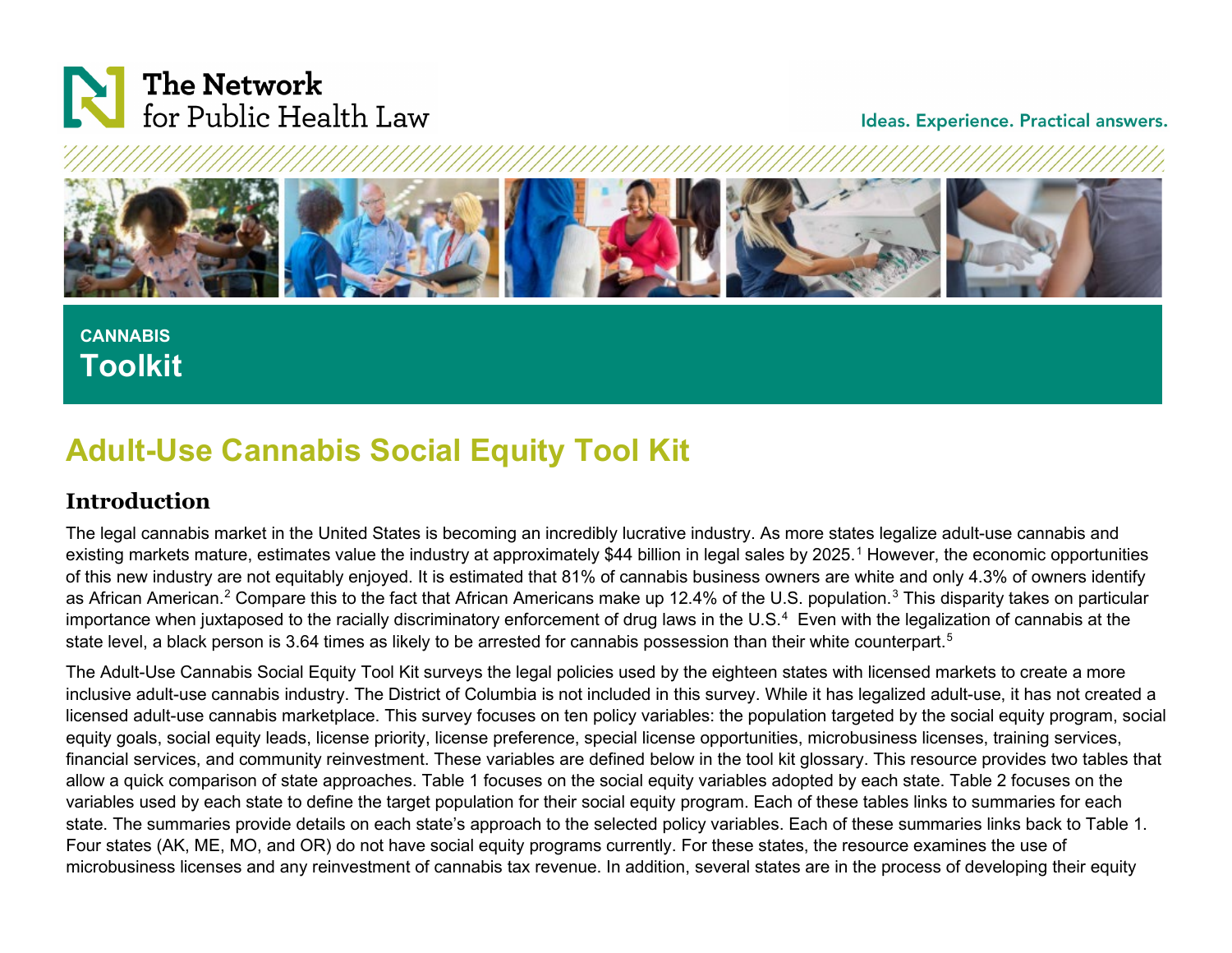program. As a result, some states have not fully defined the scope of their program, and this is discussed in their summary. **This resource contains information that is current as of December 31, 2021. This area of law is rapidly evolving as states adopt new statutes and regulations. This resource will be updated periodically to reflect these changes.**

## **Tool Kit Glossary**:

**Social Equity Goal**: The state has set concrete and measurable goals for its social equity program.

**Social Equity Lead**: The state has created a designated position or body to focus on the implementation of the social equity program. If a state has a general advisory body that addresses multiple topics, it must require an individual with social equity or justice expertise to serve on the body to be classified as a social equity lead.

**License Priority**: The state reviews social equity applications before standard applications, regardless of when they were submitted during the application period.

**License Scoring Preference**: The state awards additional points for social equity applicant status when evaluating the qualifications of an application.

**Special Licenses**: The state has created special licensing opportunities for social equity applicants. These opportunities can take the form of exclusivity periods, in which social equity applicants are the only parties eligible for a specific type of license.

**Microbusiness**: The state has created a special license category for small cannabis businesses. These licenses are often subject to lower application and licensing fees, less restrictions, and additional opportunities. This category of license is critical to diversity, equity, and inclusion efforts because it provides a license opportunity with a lower start-up cost. States that have tiered cultivation licenses that license smaller cultivation operations are included in this classification.

**Training Services:** The state provides social equity applicants and licensees with a range of training services to help them succeed in the cannabis industry.

**Financial Services:** The state waives or reduces fees, offers low-interest loans, or provides grants to social equity applicants and licensees.

**Community Reinvestment:** The state has allocated a portion of the cannabis industry tax revenue to reinvest in communities disproportionately impacted by the War on Drugs. This can include funds specifically targeting these communities or funds that support key services generally, such as education, healthcare, and substance abuse prevention and treatment. This does not include allocations to the general fund, transportation, state parks, and other programs that have less of an impact on these disproportionately impacted communities.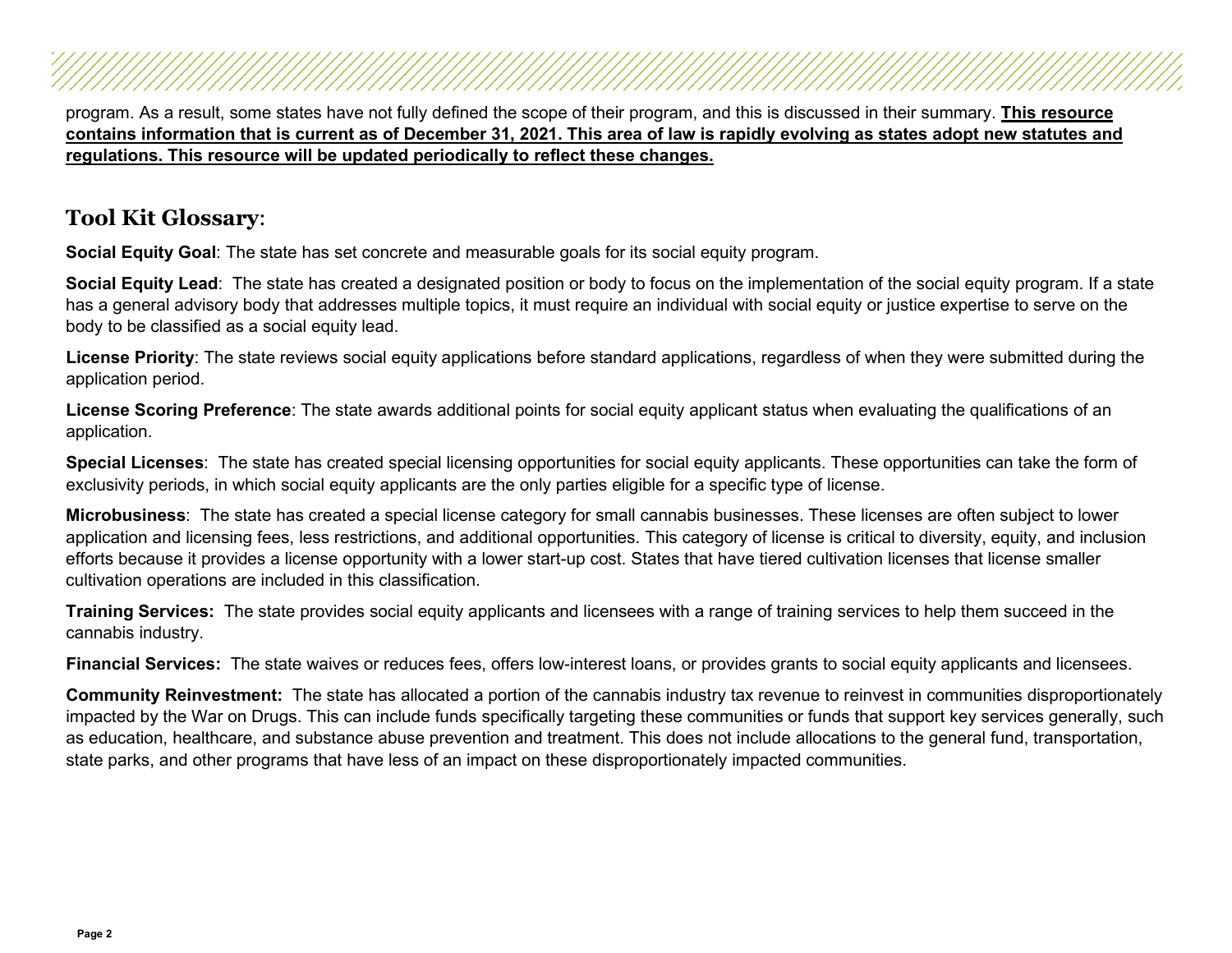**Table 1: Social Equity Variables Utilized in Adult-Use Cannabis Programs**

<span id="page-2-17"></span><span id="page-2-16"></span><span id="page-2-15"></span><span id="page-2-14"></span><span id="page-2-13"></span><span id="page-2-12"></span><span id="page-2-11"></span><span id="page-2-10"></span><span id="page-2-9"></span><span id="page-2-8"></span><span id="page-2-7"></span><span id="page-2-6"></span><span id="page-2-5"></span><span id="page-2-4"></span><span id="page-2-3"></span><span id="page-2-2"></span><span id="page-2-1"></span><span id="page-2-0"></span>

| <b>State</b>         | <b>Social</b><br><b>Equity</b><br>Goal | <b>Social</b><br><b>Equity</b><br>Lead | <b>License</b><br><b>Priority</b> | <b>License</b><br><b>Scoring</b><br><b>Preference</b> | <b>Special</b><br><b>Licenses</b> | <b>Micro</b><br><b>Business</b><br><b>License</b> | <b>Training</b><br><b>Services</b> | <b>Financial</b><br><b>Services</b> | <b>Community</b><br><b>Reinvestment</b> | <b>Year Legalized</b> |
|----------------------|----------------------------------------|----------------------------------------|-----------------------------------|-------------------------------------------------------|-----------------------------------|---------------------------------------------------|------------------------------------|-------------------------------------|-----------------------------------------|-----------------------|
| <b>Alaska</b>        | ${\sf N}$                              | N                                      | ${\sf N}$                         | ${\sf N}$                                             | ${\sf N}$                         | Y                                                 | ${\sf N}$                          | ${\sf N}$                           | $\mathsf Y$                             | 2014                  |
| Arizona              | Y                                      | ${\sf N}$                              | ${\sf N}$                         | ${\sf N}$                                             | ${\sf N}$                         | ${\sf N}$                                         | N                                  | ${\sf N}$                           | Y                                       | 2021                  |
| California           | ${\sf N}$                              | Υ                                      | ${\sf N}$                         | ${\sf N}$                                             | Y                                 | Υ                                                 | $\mathsf Y$                        | Y                                   | Υ                                       | 2016                  |
| Colorado             | ${\sf N}$                              | ${\sf N}$                              | ${\sf N}$                         | ${\sf N}$                                             | $\mathsf Y$                       | $\sf Y$                                           | $\sf Y$                            | Y                                   | $\mathsf Y$                             | 2012                  |
| Connecticut          | Y                                      | Y                                      | ${\sf N}$                         | ${\sf N}$                                             | ${\sf N}$                         | Υ                                                 | $\mathsf Y$                        | Y                                   | Y                                       | 2021                  |
| <b>Illinois</b>      | Y                                      | ${\sf N}$                              | ${\sf N}$                         | Υ                                                     | ${\sf N}$                         | Υ                                                 | Y                                  | Y                                   | Υ                                       | 2019                  |
| <b>Maine</b>         | ${\sf N}$                              | ${\sf N}$                              | ${\sf N}$                         | ${\sf N}$                                             | ${\sf N}$                         | Υ                                                 | N                                  | ${\sf N}$                           | Υ                                       | 2016                  |
| <b>Massachusetts</b> | ${\sf N}$                              | N                                      | Y                                 | ${\sf N}$                                             | $\mathsf Y$                       | Υ                                                 | Y                                  | $\mathsf Y$                         | Υ                                       | 2016                  |
| Michigan             | ${\sf N}$                              | Υ                                      | ${\sf N}$                         | ${\sf N}$                                             | ${\sf N}$                         | Υ                                                 | $\mathsf Y$                        | $\mathsf Y$                         | Υ                                       | 2018                  |
| Montana              | ${\sf N}$                              | ${\sf N}$                              | ${\sf N}$                         | ${\sf N}$                                             | ${\sf N}$                         | Υ                                                 | ${\sf N}$                          | ${\sf N}$                           | Y                                       | 2020                  |
| Nevada               | Y                                      | Υ                                      | Y                                 | Y                                                     | ${\sf N}$                         | ${\sf N}$                                         | ${\sf N}$                          | Y                                   | Y                                       | 2016                  |
| <b>New Jersey</b>    | Y                                      | Y                                      | Y                                 | ${\sf N}$                                             | ${\sf N}$                         | Y                                                 | Y                                  | Y                                   | Y                                       | 2021                  |
| <b>New Mexico</b>    | ${\sf N}$                              | N                                      | ${\sf N}$                         | ${\sf N}$                                             | ${\sf N}$                         | Υ                                                 | N                                  | ${\sf N}$                           | ${\sf N}$                               | 2021                  |
| <b>New York</b>      | Y                                      | Υ                                      | $\mathsf{Y}^\star$                | Υ                                                     | $\mathsf Y$                       | Υ                                                 | $\mathsf Y$                        | $\mathsf Y$                         | Υ                                       | 2021                  |
| Oregon               | ${\sf N}$                              | ${\sf N}$                              | ${\sf N}$                         | ${\sf N}$                                             | ${\sf N}$                         | Υ                                                 | ${\sf N}$                          | ${\sf N}$                           | Υ                                       | 2014                  |
| Vermont              | ${\sf N}$                              | Υ                                      | $\mathsf Y$                       | ${\sf N}$                                             | ${\sf N}$                         | Υ                                                 | Y                                  | Υ                                   | Υ                                       | 2018                  |
| Virginia             | ${\sf N}$                              | Υ                                      | Y                                 | ${\sf N}$                                             | ${\sf N}$                         | ${\sf N}$                                         | Y                                  | Y                                   | Υ                                       | 2021                  |
| Washington           | Y                                      | Υ                                      | ${\sf N}$                         | ${\sf N}$                                             | Υ                                 | ${\sf N}$                                         | Y                                  | Υ                                   | Υ                                       | 2012                  |

'///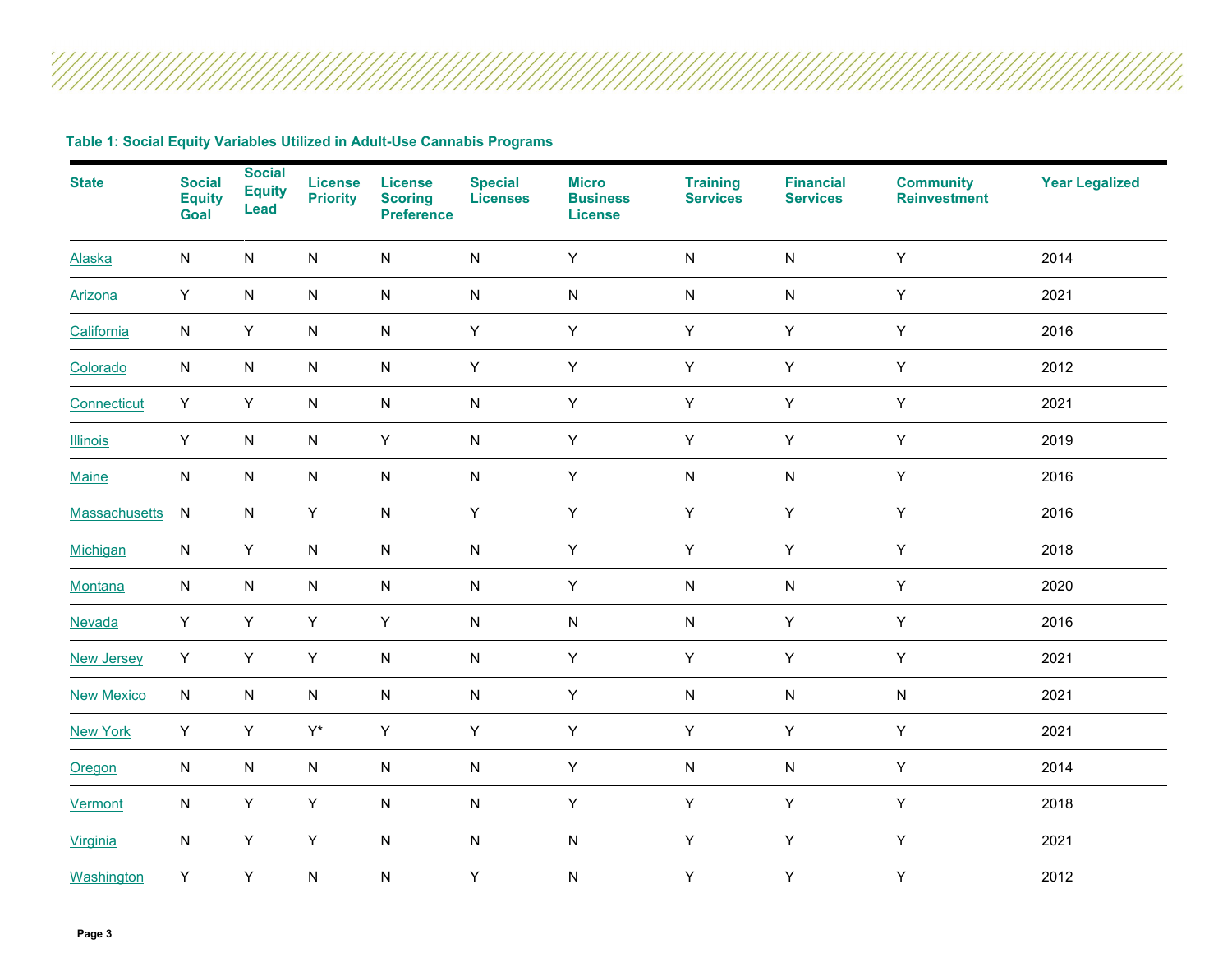\* New York indicates that it will "prioritize consideration of applications" from social and economic equity applicants. However, the exact dynamics of this priority has not been defined.

#### **Table 2: Populations Targeted by the Social Equity Program**

| <b>State</b>      | Licensee-<br><b>Race</b> | Licensee-<br><b>Gender</b> | Licensee-<br><b>Disabled</b><br><b>Veteran</b> | Licensee-<br><b>Farmers</b> | <b>Licensee-From a</b><br><b>Disparately Impacted</b><br><b>Community</b> | <b>Licensee-Previous</b><br><b>Cannabis Offenses</b> | Licensee-<br><b>Income</b> | <b>Employee</b><br><b>status</b> | <b>Business</b><br><b>Location</b> |
|-------------------|--------------------------|----------------------------|------------------------------------------------|-----------------------------|---------------------------------------------------------------------------|------------------------------------------------------|----------------------------|----------------------------------|------------------------------------|
| Alaska            | N/A                      | N/A                        | N/A                                            | N/A                         | N/A                                                                       | N/A                                                  | N/A                        | N/A                              | N/A                                |
| <b>Arizona</b>    | ${\sf N}$                | N                          | N                                              | ${\sf N}$                   | Y                                                                         | Y                                                    | Y                          | ${\sf N}$                        | N                                  |
| California        | ${\sf N}$                | N                          | N                                              | ${\sf N}$                   | Y                                                                         | Y                                                    | Y                          | N                                | N                                  |
| Colorado          | ${\sf N}$                | N                          | ${\sf N}$                                      | ${\sf N}$                   | Y                                                                         | Y                                                    | Y                          | ${\sf N}$                        | ${\sf N}$                          |
| Connecticut       | ${\sf N}$                | N                          | N                                              | ${\sf N}$                   | Υ                                                                         | $\mathsf{N}$                                         | Y                          | ${\sf N}$                        | N                                  |
| <b>Illinois</b>   | ${\sf N}$                | N                          | N                                              | ${\sf N}$                   | Υ                                                                         | Y                                                    | ${\sf N}$                  | Υ                                | N                                  |
| Maine             | N/A                      | N/A                        | N/A                                            | N/A                         | N/A                                                                       | N/A                                                  | N/A                        | N/A                              | N/A                                |
| Massachusetts     | Y                        | N                          | ${\sf N}$                                      | ${\sf N}$                   | Y                                                                         | Y                                                    | Y                          | Y                                | ${\sf N}$                          |
| Michigan          | ${\sf N}$                | N                          | N                                              | ${\sf N}$                   | Y                                                                         | $Y^*$                                                | ${\sf N}$                  | ${\sf N}$                        | ${\sf N}$                          |
| Montana           | N/A                      | N/A                        | N/A                                            | N/A                         | N/A                                                                       | N/A                                                  | N/A                        | N/A                              | N/A                                |
| Nevada            | ${\sf N}$                | N                          | N                                              | ${\sf N}$                   | Y                                                                         | $\mathsf{N}$                                         | ${\sf N}$                  | N                                | N                                  |
| <b>New Jersey</b> | Y                        | Υ                          | Y                                              | ${\sf N}$                   | Y                                                                         | Y                                                    | Y                          | Υ                                | Y                                  |
| <b>New Mexico</b> | $Y^{**}$                 | $Y^{\ast\ast}$             | ${\sf N}$                                      | $Y^{\star\star}$            | $Y^{\star\star}$                                                          | ${\sf N}$                                            | ${\sf N}$                  | ${\sf N}$                        | ${\sf N}$                          |
| <b>New York</b>   | Y                        | Y                          | Y                                              | Y                           | Y                                                                         | Y                                                    | Y                          | ${\sf N}$                        | ${\sf N}$                          |
| Oregon            | N/A                      | N/A                        | N/A                                            | N/A                         | N/A                                                                       | N/A                                                  | N/A                        | N/A                              | N/A                                |
| Vermont           | Y                        | Y                          | ${\sf N}$                                      | N                           | $Y***$                                                                    | $Y***$                                               | N                          | ${\sf N}$                        | N                                  |

Ž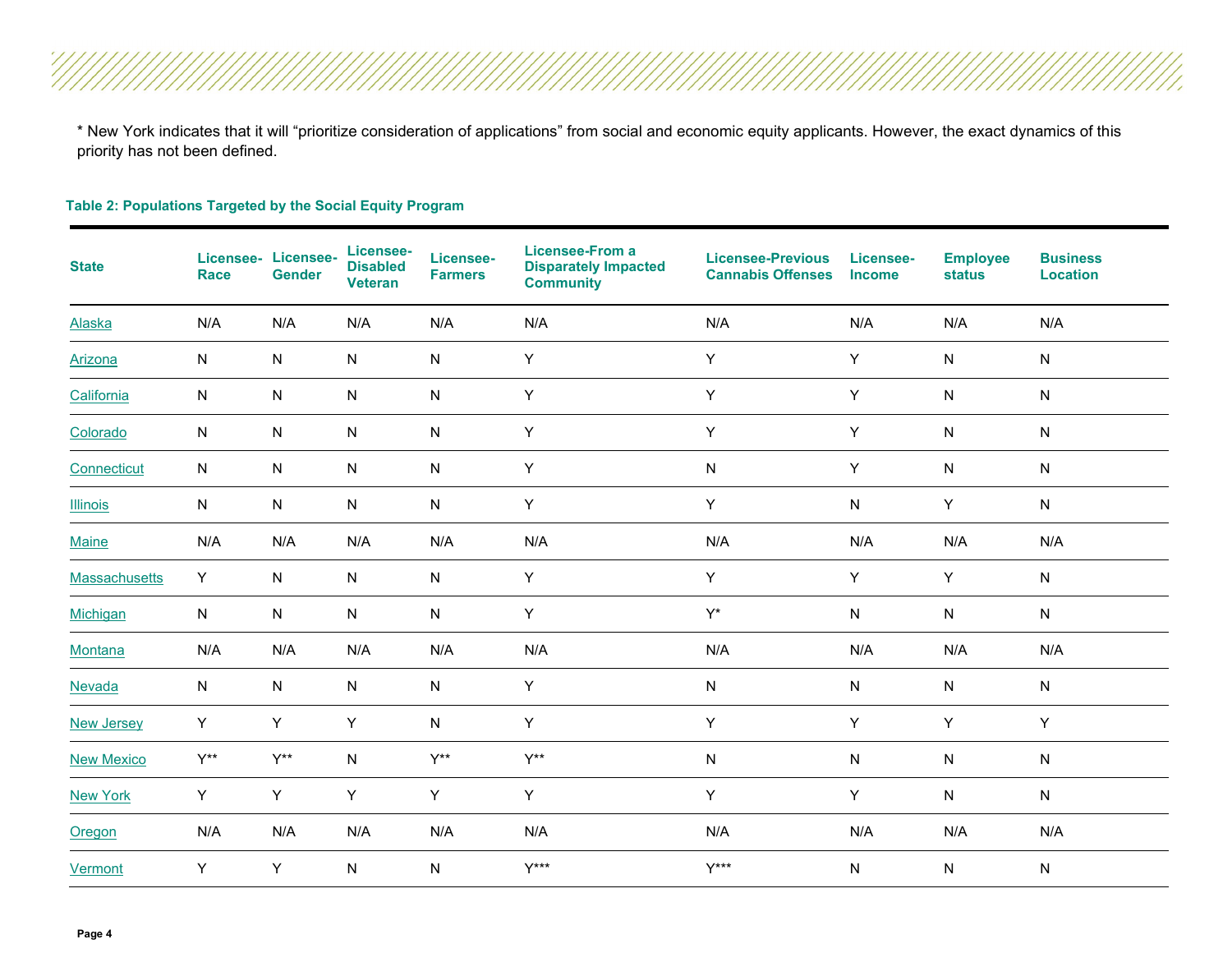|            |    |   |              |    |       |              |    |    |    | /////// |
|------------|----|---|--------------|----|-------|--------------|----|----|----|---------|
| Virginia   | N  | N | -N           | N  | - Y - | $\mathsf{Y}$ | N. | N. | N. |         |
| Washington | N. | N | <sub>N</sub> | N. |       | Y            | v. | N  | N  |         |

\* Michigan offers a fee waiver to individuals with prior cannabis offenses but does not predicate any other benefit on this metric.

\*\* New Mexico has indicated that their social equity program will focus on creating an industry that is inclusive with regard to race, gender, individuals from disproportionately impacted communities, and farmers from economically disadvantaged communities, but regulations specifically defining which individuals qualify have not been adopted yet.

\*\*\* Vermont has indicated that the social equity program will target individuals disproportionately impacted by cannabis prohibition, but regulations specifically defining which individuals qualify have not been adopted yet.

#### <span id="page-4-0"></span>**[Alaska](#page-2-0)**

Alaska does not have a social equity program, but information is provided regarding their microbusiness license and the use of their cannabis tax revenue.

- 1. **Microbusiness License:** Alaska created a license for limited marijuana cultivation facilities. This designation applies to marijuana cultivation facilities that have fewer than 500 square feet under cultivation.<sup>[6](#page-34-5)</sup> The licensing and renewal fees for limited marijuana cultivation facilities are five times less than those for standard marijuana cultivation facilities.<sup>[7](#page-34-6)</sup>
- 2. **Community Reinvestment:** Alaska has established a \$50 per ounce excise tax on marijuana sold or transferred from a cultivation facility to a retail marijuana store or product manufacturing facility. Fifty percent of this excise tax is to be placed in a recidivism reduction fund within the state general fund, which can be allocated to state agencies for recidivism reduction programs. Twenty-five percent of the excise tax is to be placed into the marijuana education and treatment fund, which can be allocated to the Department of Health and Social Services for the comprehensive marijuana use education and treatment program.<sup>[8](#page-34-7)</sup> The remaining twenty-five percent goes to the general fund to be used as the state chooses.

#### <span id="page-4-1"></span>**[Arizona](#page-2-1)**

- 1. **Target Population for Social Equity:** Arizona's social equity program targets applicants that are at least fifty-one percent owned by individuals who meet three of the following four criteria:
	- An annual household income in at least three of the years between 2016 through 2020 that was less than four hundred percent of the poverty level.
	- Adversely impacted by the enforcement of previous marijuana laws. This adverse impact can be proven in two ways. First, documentation of expungement under the state's new cannabis expungement program is proof of adverse impact. This program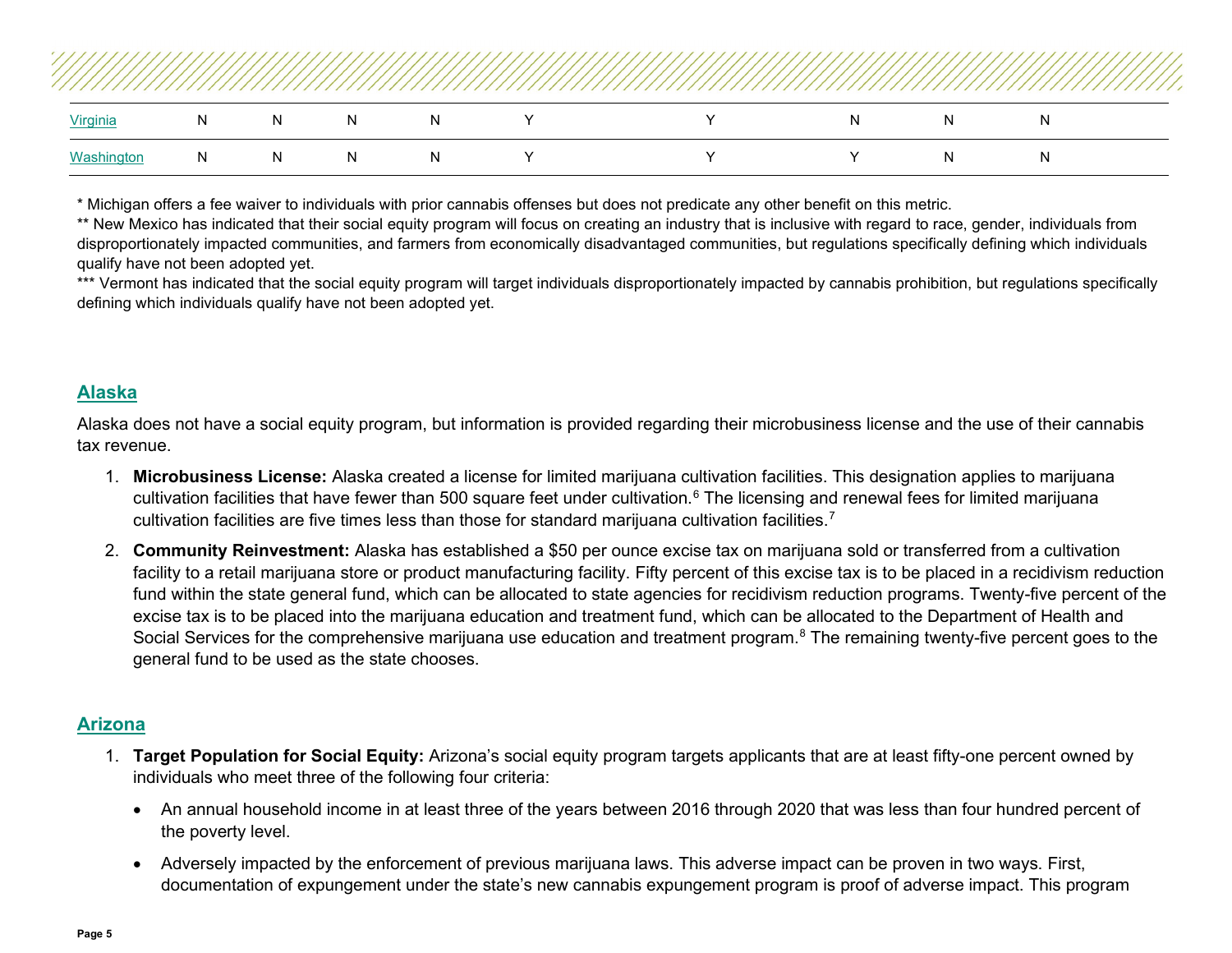allows individuals to petition for expungement for minor cannabis violations involving less than two and one-half ounces, possession of no more than 6 plants, and cannabis paraphernalia. Second, conviction documents for the violation of any federal or state law related to marijuana or marijuana paraphernalia in Arizona are also proof of adverse impact.

- Has a spouse, parent, child, sibling, or legal guardian that was adversely impacted by the enforcement of previous marijuana laws.
- Lived for at least three years between 2016 and 2020 in a community disproportionately impacted by the enforcement of Arizona's previous marijuana laws.<sup>[9](#page-34-8)</sup> While the regulations do not provide criteria for disproportionately impacted communities, the Department of Health Services [website](https://azdhs.gov/licensing/marijuana/social-equity/index.php#qualification) indicates that to qualify a community must be at least fifty percent Black/African American, American Indian/Alaska Native, and Hispanic and twenty-five percent or more of its total population receives SNAP benefits.
- 2. **Equity Goals**: Beyond the general licensing process, Arizona has allocated an additional 26 marijuana establishment licenses for social equity applicants.<sup>[10](#page-34-9)</sup> These licenses will be awarded in a separate lottery dedicated to social equity applications. The marijuana establishment license is a vertically integrated license that allows the licensee one cultivation facility, one manufacturing facility and one retail outlet.<sup>[11](#page-34-10)</sup>
- 3. **Equity Lead:** Arizona does not have a social equity lead for its adult-use cannabis program.
- 4. **License Priority:** Arizona does not have a license priority system. However, there is a separate lottery for 26 social equity licenses.
- 5. **License Scoring Preference**: Arizona does not have an application scoring preference for social equity applicants.
- 6. **Special Licenses:** Arizona does not have a special category of license for social equity applicants.
- 7. **Microbusiness License:** Arizona does not have a microbusiness license category.
- 8. **Training Services:** Arizona does not provide any training services to social equity licensees.
- 9. **Financial Services:** Arizona does not provide any financial services to social equity licensees.
- 10. **Community Reinvestment:** All the application and licensing fees and the tax revenue from the cannabis excise tax are placed in the Smart and Safe Arizona Fund.<sup>[12](#page-34-11)</sup> Once administrative costs are covered, the remaining revenue is apportioned accordingly: 33 percent to community colleges for a variety of educational programs, 31.4 percent to police departments, fire departments, fire districts, and county sheriff's departments, 25.4 percent to the Arizona Highway User Revenue fund, 10 percent to the Justice Reinvestment Fund, and 0.2 percent to the attorney general to use for the enforcement of the new cannabis laws or to grant to local enforcement efforts.<sup>[13](#page-34-12)</sup> The Justice Reinvestment Fund supports three initiatives. County Public Health Departments are given 35 percent of the funds for the purpose of providing or supporting justice reinvestment programs. Nonprofit organizations receive 35 percent of the funds to provide justice reinvestment programs. The Arizona Department of Health Services receives 30 percent of the funds to address important public health issues. **Justice Reinvestment programs** are initiatives that address any of the following issues: substance use prevention, treatment and early intervention; restorative justice programs for economically disadvantaged persons in communities disproportionately impacted by high arrest and imprisonment rates; the underlying causes of crime, reducing drug-related arrests, and decreasing the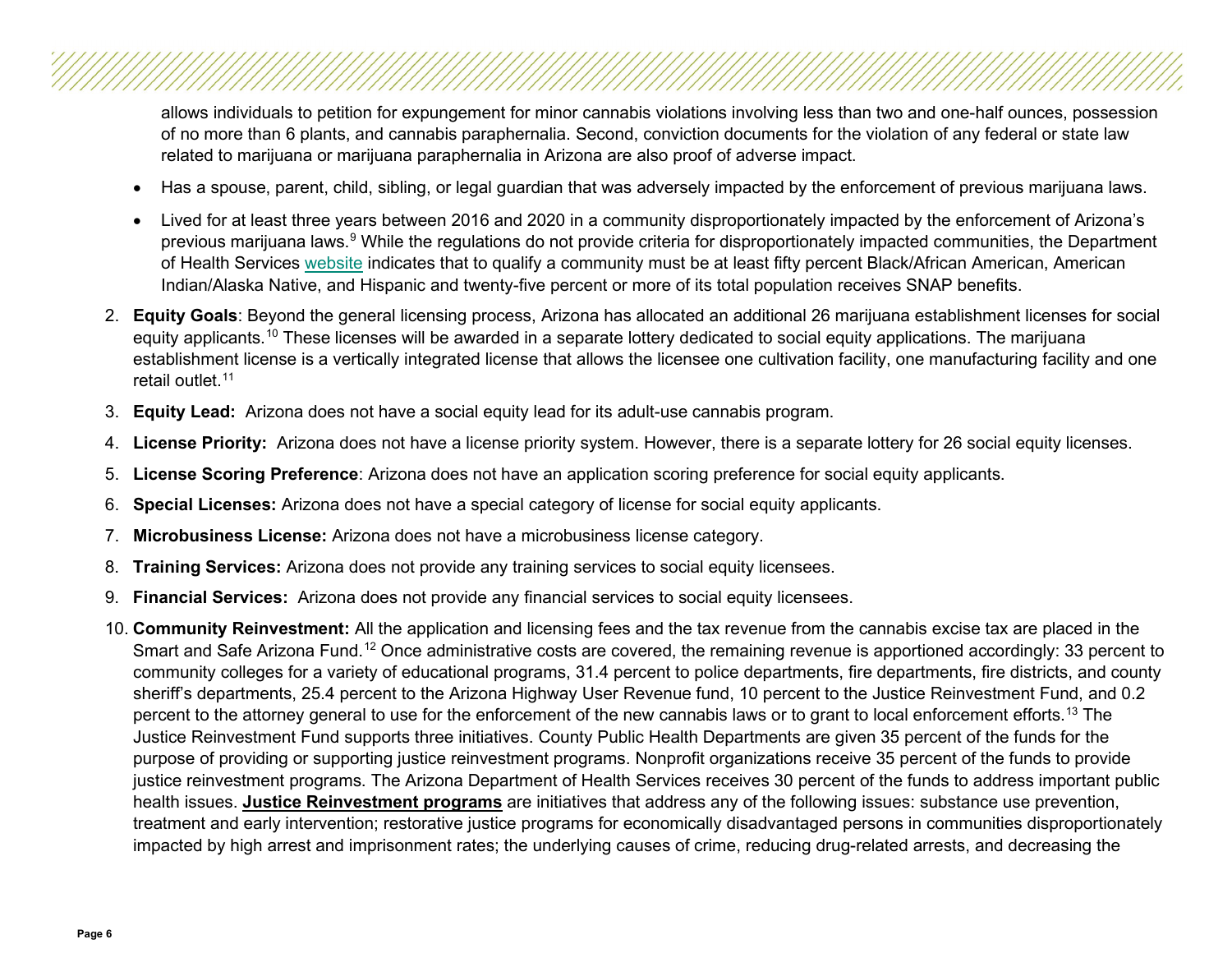state's prison population; and creating technology and programs to assist with the restoration of civil rights and the expungement of criminal records.[14](#page-34-13)

### <span id="page-6-0"></span>**[California](#page-2-2)**

- 1. **Target Population for Social Equity Program:** California has two equity programs, one at the state level and one at the local level.
	- **State Equity Applicants and Licensees** are applicants and licensees who satisfy at least one of the following requirements: (1) previous conviction of a cannabis-related criminal offense, (2) previous arrest for a cannabis-related criminal offense, (3) residence in a household with income at or below 60% of the area median income, or (4) residence in an area with a population disproportionately impacted by cannabis-related criminal justice policies. Equity applicants and licensees must, individually or in combination with other equity applicants and licensees, own at least 50% of the business that is the subject of the application or the license.<sup>[15](#page-34-14)</sup>
		- $\circ$  State law does not set criteria for determining whether an area or population is disproportionately impacted by cannabis-related criminal justice policies but suggests that arrest and conviction statistics are relevant.<sup>[16](#page-34-15)</sup>
	- **Local Equity Programs** are programs adopted by local jurisdictions that focus on inclusion and support of individuals and communities that are linked to populations or neighborhoods that were negatively or disproportionately impacted by cannabis criminalization as evidenced by the local jurisdiction's equity assessment.<sup>[17](#page-34-16)</sup> Following this general guideline, local equity programs have autonomy to set qualifications for their local equity programs.<sup>[18](#page-34-17)</sup>
- 2. **Social Equity Goal:** California has not set a specific goal for its social equity program.
- 3. **Social Equity Lead:** Included in the leadership team of the Department of Cannabis Control is a [Deputy Director of Equity and](https://cannabis.ca.gov/about-us/about-dcc/)  [Inclusion,](https://cannabis.ca.gov/about-us/about-dcc/) appointed by the governor.<sup>[19](#page-34-18)</sup> The Department of Cannabis Control is also required to form an advisory committee which must include as members, persons who work directly with racially, ethnically, and economically diverse populations. This advisory committee advises the Department on regulations that protect public health and safety and reduce the illegal cannabis market.<sup>[20](#page-34-19)</sup>
- 4. **License Priority:** California does not use license priority.
- 5. **License Scoring Preference:** California does not have a license scoring preference.
- 6. **Special Licenses:** State law allows for special licensing opportunities for local social equity and nonprofit applicants. Between June 30, 2022 and June 30, 2023, the Department of Cannabis Control may issue provisional licenses to local equity license applicants who satisfy requirements of both their local equity program and state law.<sup>[21](#page-34-20)</sup> State law also allows local jurisdictions to issue temporary local licenses to nonprofit entities that primarily provide cannabis and cannabis products to people with low incomes if certain certifications and notifications are made, including that the nonprofit entity receiving the license will not generate annual gross revenue over two million dollars. Temporary local licenses may be distributed without any involvement by the state. They can last up to twelve months and serve as an interim form of nonprofit license until the state determines whether a separate nonprofit licensing scheme is feasible.<sup>[22](#page-34-21)</sup>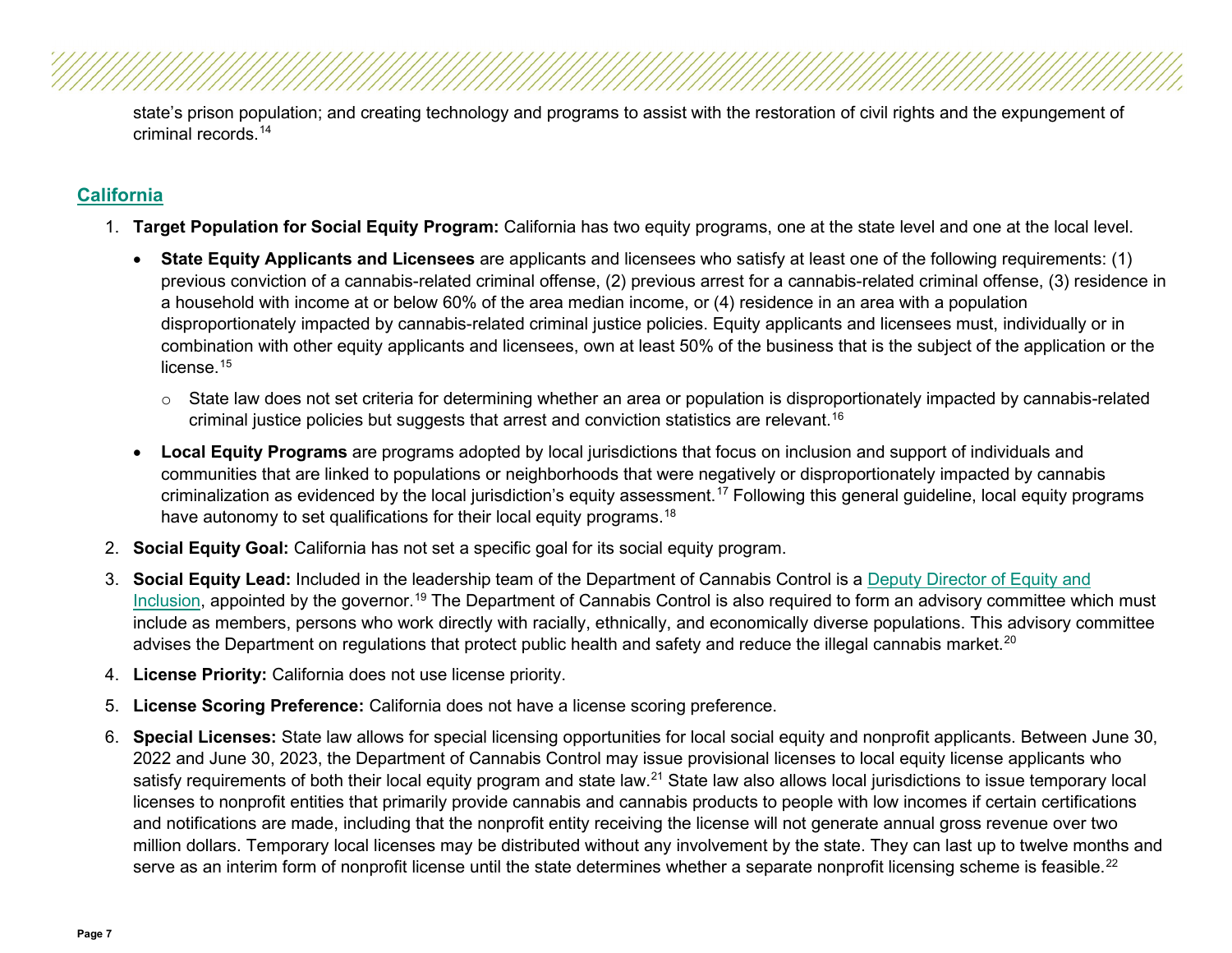- 7. **Microbusiness License:** California created a microbusiness designation. This designation applies to licensees legally engaging in at least three of the four following activities: cultivation of cannabis on an area less than 10,000 square feet, manufacture, distribution, and retail sale of cannabis.<sup>23</sup> All these activities must be conducted on the same licensed premises for the business to qualify as a microbusiness.<sup>[24](#page-34-23)</sup> The microbusiness designation allows applicants and holders to pay [only one application fee](https://cannabis.ca.gov/applicants/application-license-fees/) for all activities as opposed to three or four separate application fees for each activity, and [lower license fees](https://cannabis.ca.gov/applicants/application-license-fees/) than if they held regular licenses.
- 8. **Training Services:** California requires the Department of Cannabis Control to serve as a point of contact for local equity programs to facilitate greater equity in the market. The Department must publish online model equity ordinances created by advocacy groups and experts.<sup>[25](#page-34-24)</sup> The Department may provide technical assistance including training and education sessions to local equity programs aimed at assisting local equity applicants and licensees with application requirements, the regulatory process, etc.<sup>[26](#page-34-25)</sup> Through this process, the state provides assistance to local equity programs which in turn provide assistance to local equity applicants and licensees, but the state does not provide direct assistance to applicants and licensees.
- 9. **Financial Services:** Qualified equity applicants and licensees can request a license fee waiver from the Department of Cannabis Control. For this fee waiver, a qualified equity applicant and licensee includes a party that has been verified as qualifying for a local equity program. It also includes parties that meet one of the four following metrics.
	- Convicted of a cannabis related offense prior to November 8, 2016
	- Arrested for a cannabis offense prior to November 8, 2016
	- Resides in a household with an income less than or equal to 60 percent of the area median income
	- Resided for five years between 1980 and 2016 in an area disproportionately impacted by the past criminalization of cannabis.

Disproportionately impacted communities are defined as

- Counties with a per capita drug arrest rate higher than the state's average between 1980 and 2016,
- Census tracts in the top 25 percent for civilian unemployment and poverty in the state,
- Census tracts in the top 25 percent for 1-parent or nonfamily households in the state,
- Census tracts in the top 25 percent for non-high school graduation rates in the state, or
- Census tracts that have been designated [Opportunity Zones](https://opzones.ca.gov/) by the Governor's Office of Business and Economic Development.

In addition, the applicant and licensee must have an actual or projected gross revenue less than or equal to \$1,500,000.<sup>[27](#page-34-26)</sup> In addition to fee waivers, eligible local jurisdictions may receive financial assistance from the state in the form of grants to assist with development of an equity program or to assist local equity applicants and licensees through an existing program. Part of this local assistance can include low- or no-interest loans or grants to local equity applicants and licensees to assist with startup and ongoing costs.<sup>[28](#page-35-0)</sup> Funding for local jurisdiction financial assistance comes from both the excise tax and collected cannabis business licensing fees.<sup>[29](#page-35-1)</sup>

10. **Community Reinvestment:** California has imposed a 15% excise tax on purchasers of cannabis and cannabis products.[30](#page-35-2) State law requires the Controller to disburse \$10 million to a public university or universities in the state every year until fiscal year 2028-29 to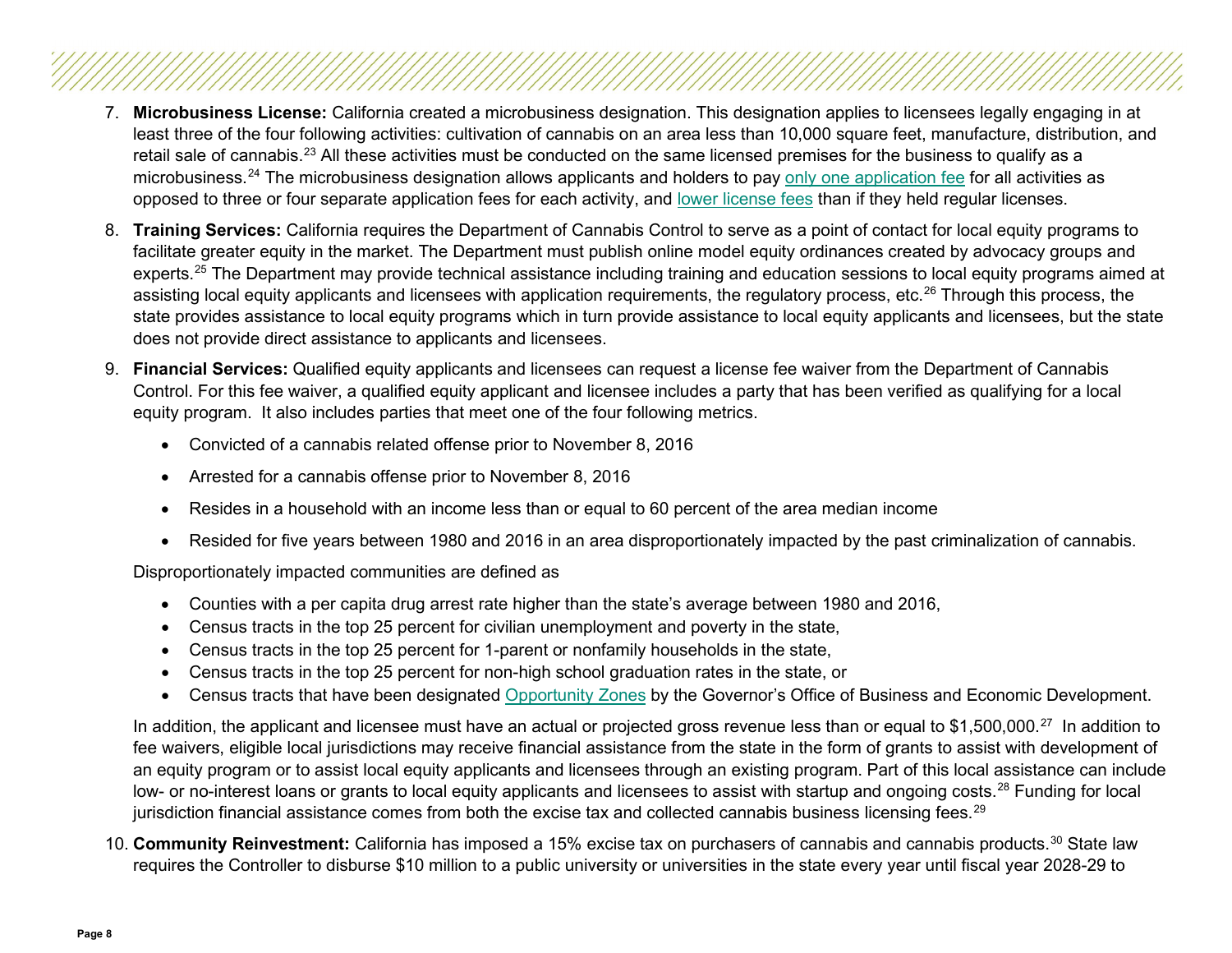research the implementation and effect of legalizing adult use of marijuana, make recommendations to the legislature and governor, and publish their findings. The Controller must also disburse \$3 million to the Department of the California Highway Patrol every year until fiscal year 2022-23 to establish and adopt protocols to determine when a driver is impaired by cannabis and to establish best practices. Disbursements increasing incrementally from \$10 million in 2018-19 to \$50 million per year starting in 2022-23 must be made to the Office of Business and Economic Development for the purpose of administering a community reinvestment grant program. Grants are also available to local health departments and community-based nonprofit organizations to support job placement, mental health and substance use disorder treatment, and legal and medical care for communities disproportionately affected by past federal and state drug policies. Additionally, the Controller must disperse \$2 million each year to the University of California San Diego for the study of medical cannabis. Each year, after the required disbursements are made, 60% of the remaining revenue from the excise tax shall be spent to educate youth and prevent substance use disorders and related harms, 20% shall be distributed to various Departments via the Environmental Restoration and Protection Account for environmental clean-up and preservation, and 20% shall be distributed to various Departments via the State and Local Government Law Enforcement Account for training, prevention, and enforcement of traffic laws and public safety.[31](#page-35-3)

#### <span id="page-8-0"></span>**[Colorado](#page-2-3)**

- 1. **Target Population for Social Equity Program:** Social Equity Licensees are licensees that meet the following requirements. They are (1) a Colorado resident, (2) they have not been the beneficial owner of any marijuana license in the state that has been revoked, (3) they can demonstrate one of the following: (a) that they have resided in a census tract designated as an opportunity zone or a disproportionately impacted area for at least 15 years between 1980 and 2010, (b) the applicant or their parent, guardian, sibling, spouse, child, or minor in their guardianship has been arrested or convicted of a marijuana offense or subject to civil asset forfeiture related to a marijuana investigation, or (c) that their household income the preceding year did not exceed 50% of the state median income as measured by the number of people who reside in the applicant's household, and (4) a person or persons who qualify as social equity licensees hold at least 51% of the beneficial ownership of the marijuana business.<sup>[32](#page-35-4)</sup>
	- [Opportunity zones](https://oedit.colorado.gov/colorado-opportunity-zone-program) are census tracts within the state where either (a) the poverty rate is 20%, (b) in census tracts located outside a metropolitan area, median family income is 80% or less than the statewide median family income, or (c) in census tracts located in a metropolitan area, median family income is 80% or less of the statewide or metropolitan area median family income, whichever is greater.
	- A disproportionately impacted area is a census tract in the top 15<sup>th</sup> percentile in the state for at least two of the following as measured by the U.S. Census Bureau: (1) percent of residents receiving public assistance, (2) percent of residents falling below the federal poverty level, (3) percent of residents failing to graduate from high school, (4) percent of residents who are unemployed.<sup>[33](#page-35-5)</sup>
	- A beneficial owner is a person who directly or indirectly has or shares voting power and/or investment power but does not include a member of a national securities exchange who has such power(s).<sup>[34](#page-35-6)</sup>
- 2. **Social Equity Goal:** Colorado does not have a social equity goal.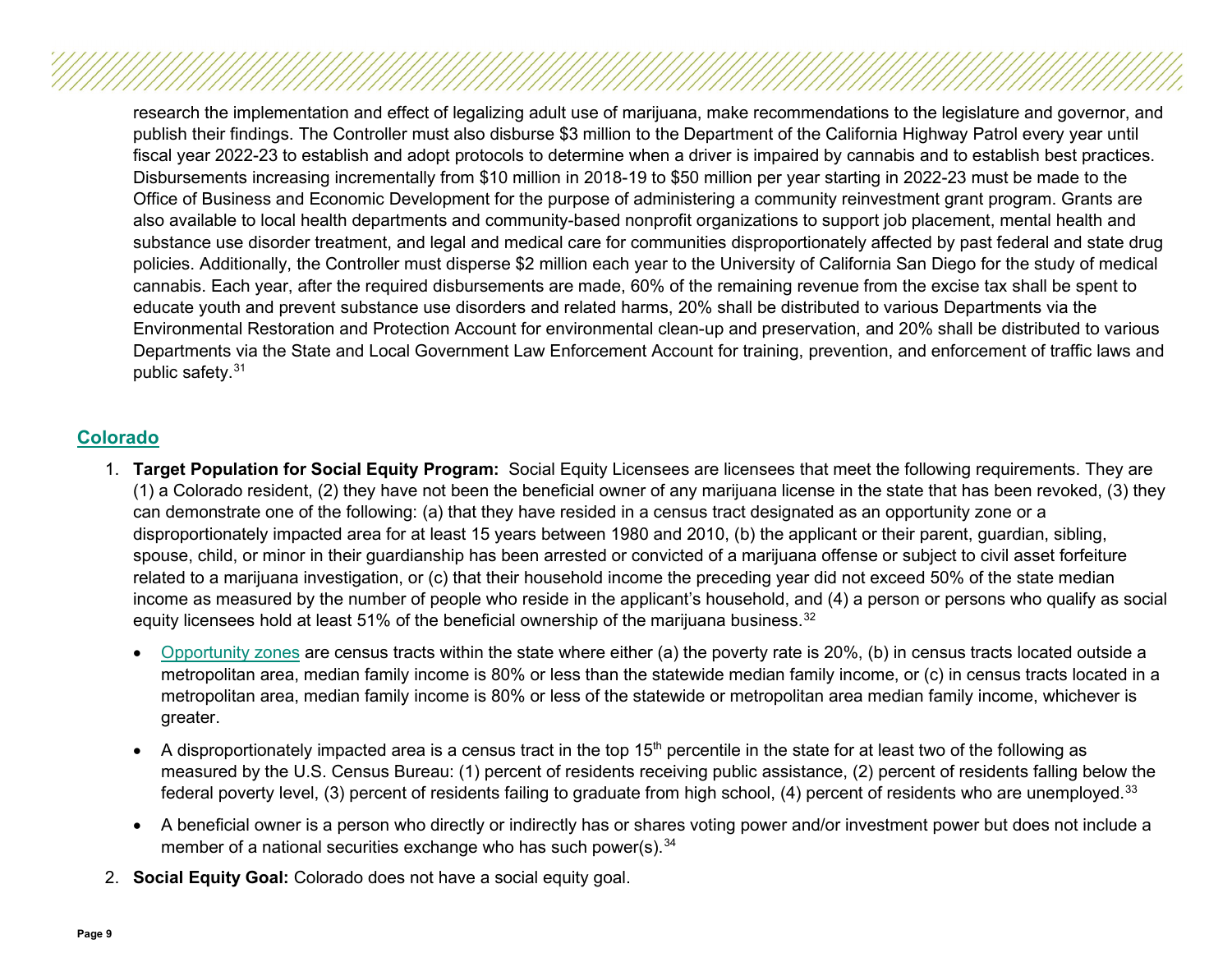- 3. **Social Equity Lead:** Colorado does not have a social equity lead.
- 4. **License Priority:** Colorado does not use license priority.
- 5. **License Scoring Preference:** Colorado does not use license scoring preference.
- 6. **Special Licenses:** The state has designed two special licenses for purposes of advancing social equity. Applicants who qualify as social equity licensees may apply for an accelerator license, and regular licensees may apply for accelerator-endorsed licenses.<sup>[35](#page-35-7)</sup> Accelerator licenses require licensees to work in partnership with accelerator-endorsed licensees, who provide special financial and technical support to the accelerator licensees. The details of such support are determined by the parties through private agreements. Accelerator licensees may share the premises of their accelerator-endorsed licensee host or operate on separate premises, and may hold any type of regulated marijuana license offered by the state including for retail, manufacture, and cultivation.<sup>[36](#page-35-8)</sup> Regular license holders may apply for accelerator-endorsed licenses, which allow them to host and offer technical and capital support to social equity licensees.<sup>[37](#page-35-9)</sup> In granting an accelerator-endorsed license, the state may consider whether the applicant has been involved in the regulated marijuana business for at least two years.[38](#page-35-10) Accelerator-endorsed licensees may receive preferential treatment for their service to accelerator licensees. They may be designated by the Colorado Marijuana Enforcement Division as "Social Equity Leaders" for each year they host an accelerator licensee on their premises, and this designation may be a mitigating factor in the case of disciplinary action against them. The Division will also prioritize accelerator-endorsed licensees when conducting on-site compliance assistance and education, and licensees may request exemptions from application and license fees for changes to their businesses related to participation in the accelerator program.[39](#page-35-11)
- 7. **Microbusiness License:** Colorado has five tiers of cultivation licenses, Tiers I-V. Tier I is the smallest operation and allows a licensee to grow up to 1,800 plants. The number of allowable plants and the licensing fees escalate with each increase in cultivation tier.<sup>[40](#page-35-12)</sup>
- 8. **Training Services:** Accelerator-endorsed licensees are expected to provide technical assistance to the accelerator licensees they host, including assistance in accounting, information technology, regulatory compliance, etc.<sup>[41](#page-35-13)</sup> The Colorado Office of Economic Development is also required to provide technical assistance for marijuana business owners including consulting services, technical assistance, and business plan development, and in doing so must prioritize social equity licensees who have received financial support.<sup>[42](#page-35-14)</sup>
- 9. **Financial Services:** Colorado has created a marijuana entrepreneur fund for the purpose of supporting entrepreneurs in the marijuana industry. The Cannabis Business Office within the Office of Economic Development and International Trade is responsible for using money in the fund for loans to social equity licensees for seed capital and ongoing business expenses including rent, application fees, workforce training and retention, etc., and grants to social equity licensees for innovation and job creation.<sup>[43](#page-35-15)</sup>
- 10. **Community Reinvestment:** Colorado has imposed a 15% tax on the sale of all retail marijuana products and created a marijuana tax cash fund.[44](#page-35-16) This tax revenue goes into the general revenue fund, and 10% is allocated to local governments. Of the remaining 90% gross tax revenue, 15.56% is retained in the general fund for any lawful purpose, 71.85% is allocated to the marijuana tax cash fund, and 12.59% is allocated to the state public school fund.<sup>[45](#page-35-17)</sup> The marijuana tax cash fund may then be used for a variety of services including education on marijuana and drug abuse, substance abuse and mental health disorders, collateral consequence reduction for people previously convicted of drug offenses, behavioral health services in jails and diversion programs, etc. Yearly transfers from the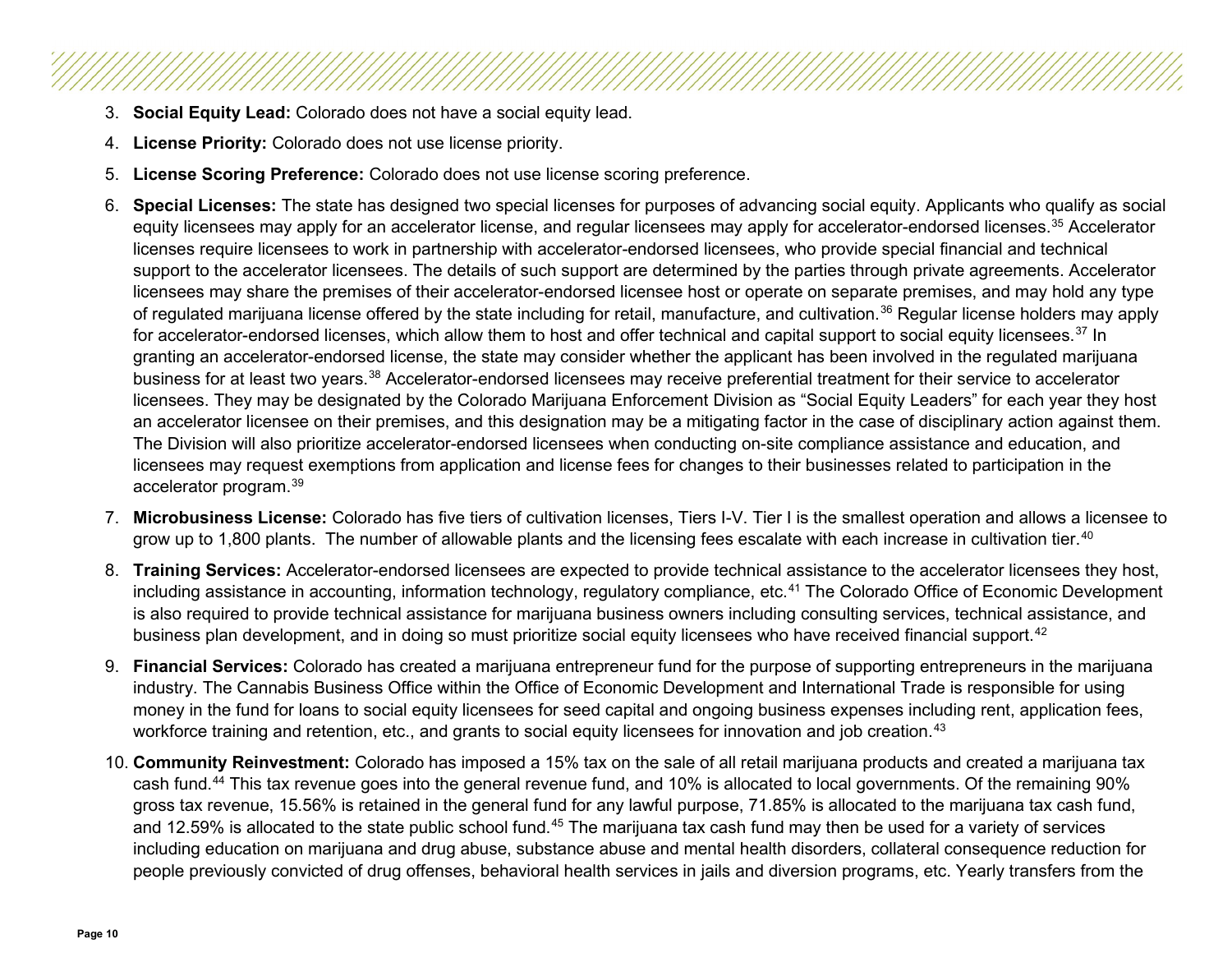fund must be made to the restorative justice surcharge fund and the crime victim compensation fund, \$1 million must be transferred every year to the Colorado School of Public Health for research concerning water management.<sup>[46](#page-35-18)</sup> Money in the restorative justice surcharge fund is distributed to the state judicial department, which then distributes funding to judicial districts that offer restorative justice programs and to the restorative justice coordinating council for administrative expenses.<sup>[47](#page-35-19)</sup> Money from the marijuana tax fund is also allocated to the marijuana entrepreneur fund.<sup>[48](#page-35-20)</sup>

#### <span id="page-10-0"></span>**[Connecticut](#page-2-4)**

- 1. **Target Population for Social Equity Program:** Connecticut targets social equity applicants which are applicants that are at least sixtyfive percent owned and controlled by individuals, who: (A) averaged a household income of less than three hundred per cent of the state median household income over the three tax years immediately preceding such individual's application; and (B) were residents of a disproportionately impacted area for at least five of the ten years immediately preceding their application; or were a resident of a disproportionately impacted area for at least nine years prior to age of eighteen. A disproportionately impacted area is a census tract with a historical conviction rate for drug-related offenses greater than one-tenth or an unemployment rate greater than ten percent.<sup>[49](#page-35-21)</sup> The Social Equity Council has released a map of the disproportionately impacted areas and it is available [here.](https://data.ct.gov/stories/s/Disproportionately-Impacted-Areas-Identified-for-P/8nin-pkqb/)
- 2. **Equity Goals**: Connecticut will set a maximum number of applications that shall be considered for such license type and post such information on the internet. "Fifty percent of the maximum number of applications that shall be considered for each license type (1) shall be selected through a social equity lottery for such license type, and (2) shall be reserved by the department for social equity applicants." [50](#page-35-22)
- 3. **Equity Lead:** Connecticut created the Social Equity Council which is responsible for promoting and encouraging full participation in the cannabis industry by persons from communities that have been disproportionately harmed by cannabis prohibition and enforcement. Its duties include, but are not limited to, commissioning studies and making recommendations to the Governor and the General Assembly, reviewing social equity applications, developing a business accelerator program, and developing a workforce training program.<sup>[51](#page-35-23)</sup>
- 4. **License Priority:** Connecticut does not provide license priority.
- 5. **License Scoring Preference**: Connecticut does not provide license scoring preference.
- 6. **Special Licenses***:* Connecticut does not provide special categories of licenses for social equity applicants.
- 7. **Microbusiness License:** Connecticut has created a micro-cultivator license for businesses with between 2,000 and 10,000 square feet of grow space. This license allows the business to grow cannabis, manufacture products from this cannabis, and sell their products to cannabis establishments or directly to customers.<sup>[52](#page-35-24)</sup> It functions as a vertically integrated license for small operators. Micro-cultivators are also subject to much smaller application and licensing fees.<sup>[53](#page-35-25)</sup>
- 8. **Training Services:** Connecticut has created four training programs for social equity applicants. First**, t**he Social Equity Council is required to develop a cannabis business accelerator program to provide technical assistance to participating social equity applicants by partnering them with a cannabis establishment.<sup>[54](#page-35-26)</sup> Second, the Social Equity Council must develop a workforce training program to further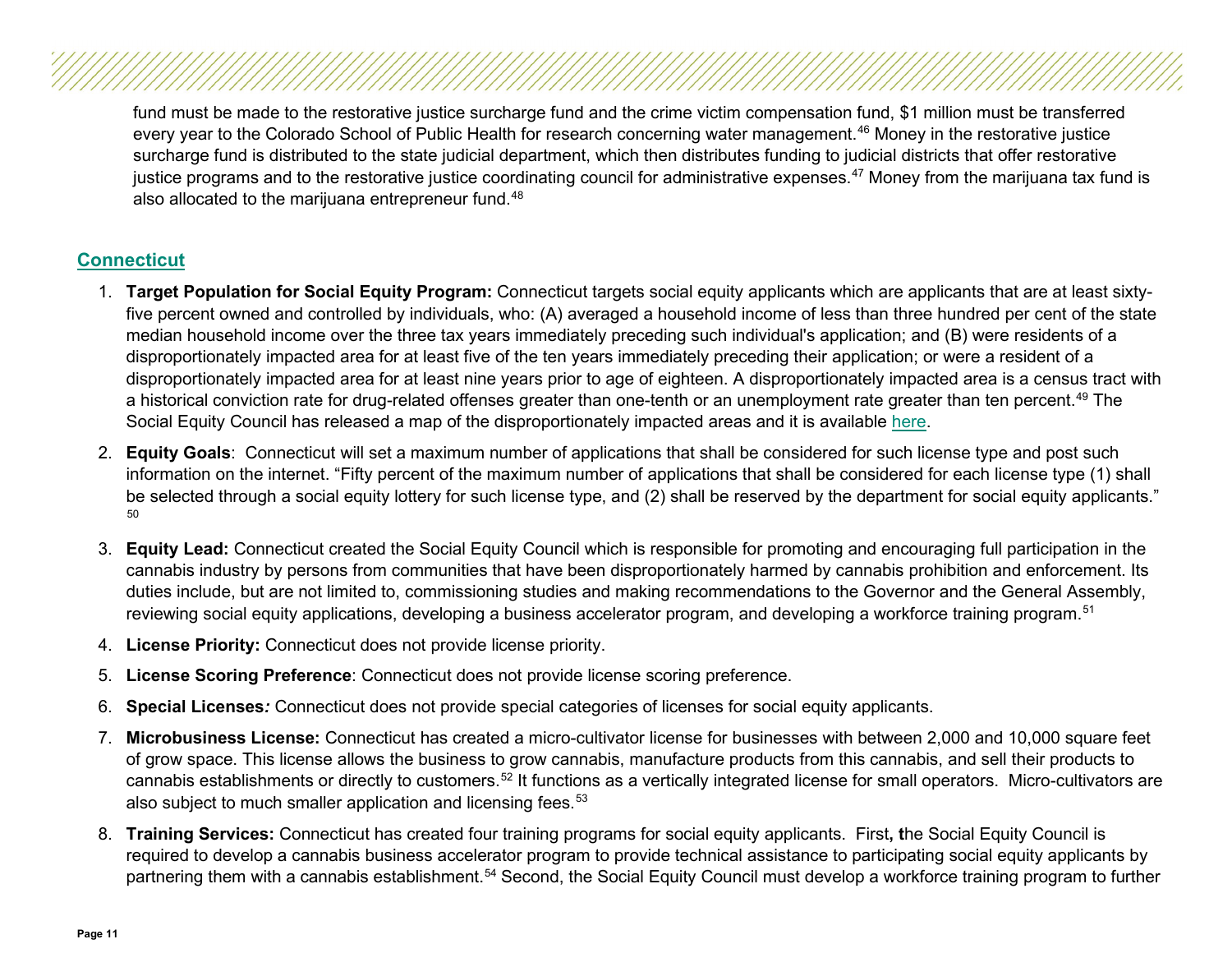equity goals, ensure cannabis establishments have access to a well-trained employee applicant pool, and help individuals who live in a disproportionately impacted area find employment in the cannabis industry.<sup>[55](#page-35-27)</sup> Third, the state seeks to leverage the capital and experience of existing cannabis enterprises to help train social equity applicants through its equity joint venture program. The equity joint venture program targets existing cannabis establishments that are seeking hybrid licensing, the ability to participate in the medical and adult-use markets. If these hybrid licensees go into business with a social equity applicant for at least 7 years, they can have 50% of their transfer fee (the fee they must pay to become hybrid licensees) waived. In this arrangement the hybrid licensee cannot hold more than a fifty percent interest in the equity joint venture.<sup>[56](#page-35-28)</sup> The normal transfer fee for a cultivator is \$3 million and for a dispensary it is \$1 million.<sup>[57](#page-36-0)</sup> To receive the 50% reduction a hybrid cultivator must commit to two equity joint ventures, while a hybrid dispensary must commit to one.<sup>[58](#page-36-1)</sup> Fourth, Connecticut created a social equity partnership program. This program targets cultivators seeking a hybrid license. In addition, to the \$3 million conversion fee assessed for a hybrid license, a cultivator must also pay \$500,000 to the Social Equity Council. This additional fee will be waived if the cultivator enters a social equity partnership. This requires the hybrid licensee to provide five percent of their grow space to a social equity applicant for at least 5 years. During the period of the partnership the hybrid cultivator must provide the social equity applicant with mentorship, cover their overhead costs, and help with regulatory compliance. The social equity applicant is entitled to 100 percent of the profits from this five percent grow space.<sup>[59](#page-36-2)</sup>

- 9. **Financial Services:** Connecticut has reduced most license and application fees by 50% for social equity applicants for the first three license renewal cycles. This fee reduction does not include the conversion fee required to operate in both the medical and adult-use markets. After the initial three-year period, social equity applicants must pay the full fees.<sup>[60](#page-36-3)</sup> Connecticut has also authorized the sale of bonds not to exceed \$50 million. The proceeds from these bond sales can be used for the following services: (1)low-interest loans to rehabilitate and renovate unused or under used properties to be used as a cannabis establishment; (2) capital to social equity applicants seeking to start or maintain a cannabis establishment; (3) funding to assist in the development or ongoing expenses of the cannabis business accelerator program; and (4) assist in the development or ongoing expenses of workforce training programs developed by the Social Equity Council.<sup>[61](#page-36-4)</sup> In addition to the bond sale, money from the Social Equity and Innovation hub can be utilized to provide capital for businesses.[62](#page-36-5) This is discussed in the community reinvestment section below.
- 10. **Community Reinvestment:** Connecticut has an excise tax based on THC potency. Starting on July 1, 2023 through June 30, 2026, 60% of this tax is placed into the Social Equity and Innovation Fund. The percentage of tax revenue allocated to this fund increases to 65% on July 1, 2026 and to 75% on July 1, 2028. In addition, 25% of this tax revenue is placed in the Prevention and Recovery Services Fund starting on July 1, 2023.<sup>[63](#page-36-6)</sup> Funds not allocated to the Social Equity and Innovation Fund of the Prevention and Recovery Services Fund are placed in the state's General Fund. A simplified summary of the tax allocation is provided below. The money in the Social Equity and Innovation Fund can be used to provide capital for businesses; technical assistance for the start-up and operation of a business; funding for workforce education; and funding for community investments. All of these appropriations must further the principles of equity defined in the statute.[64](#page-36-7) The identified principles of equity are "(A) Identify and remedy past and present patterns of discrimination and disparities of race, ethnicity, gender and sexual orientation; (B) ensure that such patterns of discrimination and disparities, whether intentional or unintentional, are neither reinforced nor perpetuated; and (C) prevent the emergence and persistence of foreseeable future patterns of discrimination or disparities of race, ethnicity, gender, and sexual orientation."[65](#page-36-8) The Prevention and Recovery Services Fund is used for (1) substance abuse prevention, treatment and recovery services, and (2) collection and analysis of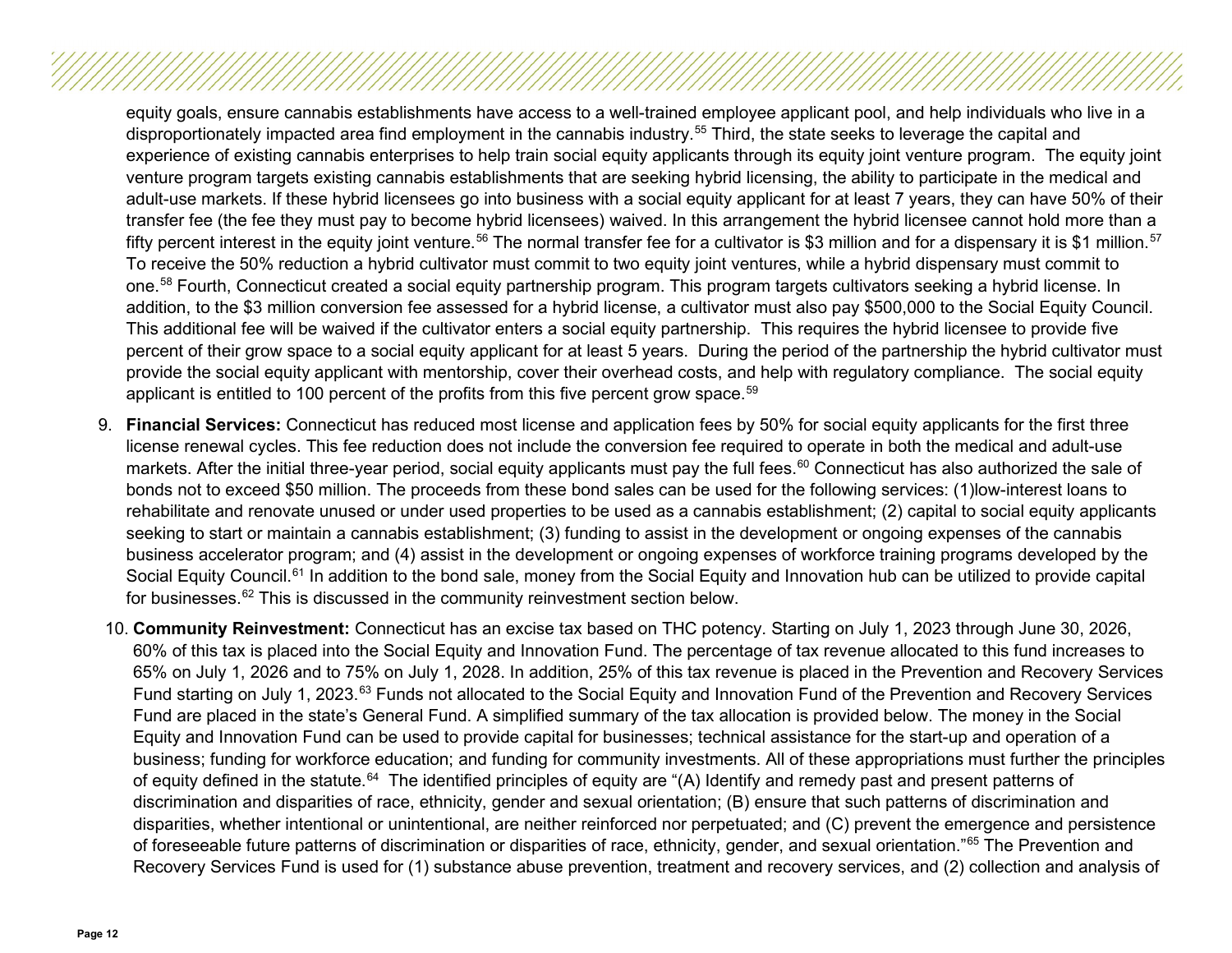data regarding substance use.<sup>[66](#page-36-9)</sup> Connecticut also creates a three percent municipal tax on retail cannabis sales in their jurisdiction. This tax does not apply to medical cannabis sales. The funds from this local tax must be used for (A) improvements to the streetscapes and other neighborhood developments in and around each community in which a cannabis retailer, hybrid retailer or micro-cultivator is located, (B) funding education programs or youth employment and training programs, (C) services for individuals released from the custody of the Commissioner of Correction, probation or parole, (D) mental health or addiction services, (E) youth service bureaus, or (F) promoting civic engagement in communities.<sup>[67](#page-36-10)</sup>

#### **Tax Allocation Summary**

- July 1, 2023 through June 30, 2026:
	- o Social Equity and Innovation Fund- **60%**
	- o Prevention and Recovery Services Fund- **25%**
	- o General Fund-**15%**
- July 1, 2026 through June 30, 2028:
	- o Social Equity and Innovation Fund-**65%**
	- o Prevention and Recovery Services Fund-**25%**
	- o General Fund-**10%**
- July 1, 2028 onward:
	- o Social Equity and Innovation Fund-**75%**
	- o Prevention and Recovery Services Fund-**25%**

#### <span id="page-12-0"></span>**[Illinois](#page-2-5)**

- 1. **Target Population for Social Equity Program:** Illinois's social equity program targets Illinois residents that meet one of the following criteria:
	- An applicant with at least 51% ownership and control by one or more individuals who have resided for at least 5 of the preceding 10 years in a *Disproportionately Impacted Area*.
	- An applicant with at least 51% ownership and control by one or more individuals who: have been arrested for, convicted of, or adjudicated delinquent for *any cannabis offense that is eligible for expungement*; or is **a member of an** *impacted family.* With regards to *expungable cannabis offenses*, this covers possession offenses involving up to 500 grams or intent to deliver offenses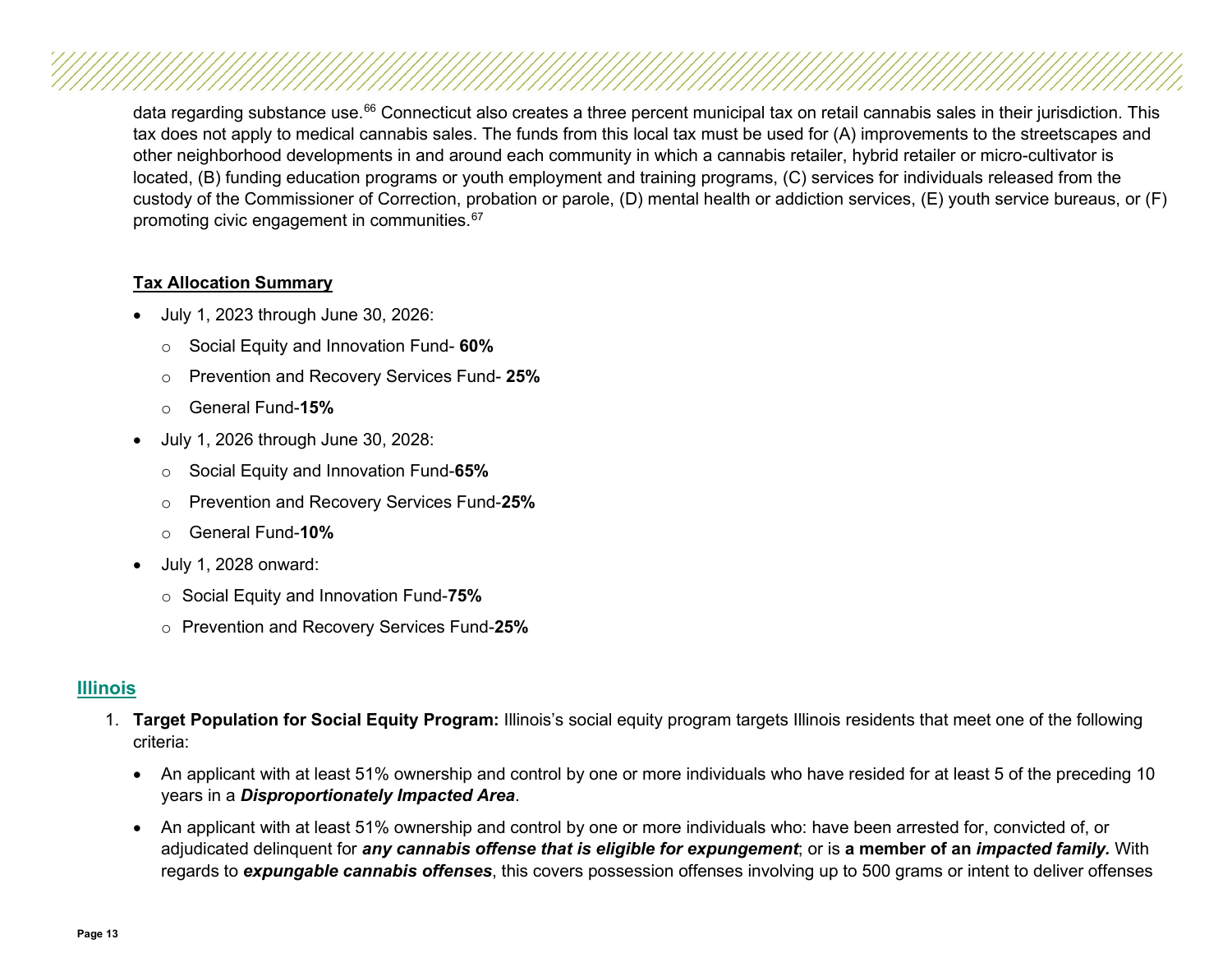involving up to 30 grams.<sup>[68](#page-36-11)</sup> A *member of an impacted family* is an individual who has a parent, legal guardian, child, spouse, or dependent, or was a dependent of an individual who was arrested for, convicted of, or adjudicated delinquent for an expungable cannabis offense.<sup>[69](#page-36-12)</sup>

• For applicants with a minimum of 10 full-time employees, an applicant with at least 51% of current employees who: (i) currently reside in a Disproportionately Impacted Area; or (ii) have been arrested for, convicted of, or adjudicated delinquent for any offense that is eligible for expungement under this Act or is a member of an impacted family.<sup>[70](#page-36-13)</sup>

A *Disproportionately Impacted Area* is defined as is a census tract or comparable geographic area that is impoverished and has high rates of arrest, conviction, and incarceration for cannabis related crimes. To meet the poverty element the community must meet at least one of following four metrics:

- A poverty rate of at least 20%.
- 75% or more of children qualify for the federal free lunch program.
- At least 20% of households receive Supplemental Nutrition Assistance Program benefits.
- An unemployment rate that is 120% of the national average for the proceeding two calendar years.

High rates of arrest, conviction, and incarceration means an average annual rate of arrests that exceeds 30 per 10,000 residents of the census tract[.71](#page-36-14) Illinois has created a [map](https://www2.illinois.gov/dceo/CannabisEquity/Pages/DisproportionateImpactedAreaMap.aspx) of all the Disproportionately Impacted Areas.

- 2. **Equity Goals**: Illinois created a special adult-use dispensing organization license lottery for Social Equity Justice Involved Applicants (a sub-class of Social Equity Applicants). This lottery issued 55 licenses.<sup>[72](#page-36-15)</sup> To qualify as a Social Equity Justice Involved Applicant, the party must have at least 51% ownership and control by (1) one or more individuals who have resided for at least 5 of the preceding 10 years in a *Disproportionately Impacted Area* or (2) individuals who have been arrested for, convicted of, or adjudicated delinquent for *any cannabis offense that is eligible for expungement*; or is a *member of an impacted family.[73](#page-36-16)* The bolded terms have the same definitions discussed above in the section on social equity applicants.
- 3. **Equity Lead:** Illinois has not appointed a social equity lead for its adult-use cannabis program.
- 4. **License Priority:** Illinois does not provide license priority to social equity applicants.
- 5. **License Scoring Preference**: Illinois has conducted multiple lotteries for adult use dispensing licenses. The original lottery was open to all applicants and awarded 75 licenses.<sup>[74](#page-36-17)</sup> These applications were evaluated on a 250-point scale that assessed multiple variables. If an applicant qualified as a social equity applicant, they were awarded 50 points.<sup>[75](#page-36-18)</sup> This helped the applicant achieve the minimum score to be placed in the license drawing. Similar scoring preferences are available in the awarding of adult use cultivator licenses, craft cultivator licenses, and infuser licenses. In each of these license categories, twenty percent of the maximum score is awarded to applicants who qualify as social equity applicants.[76](#page-36-19)
- 6. **Special Licenses:** Illinois does not provide special categories of licenses for social equity applicants.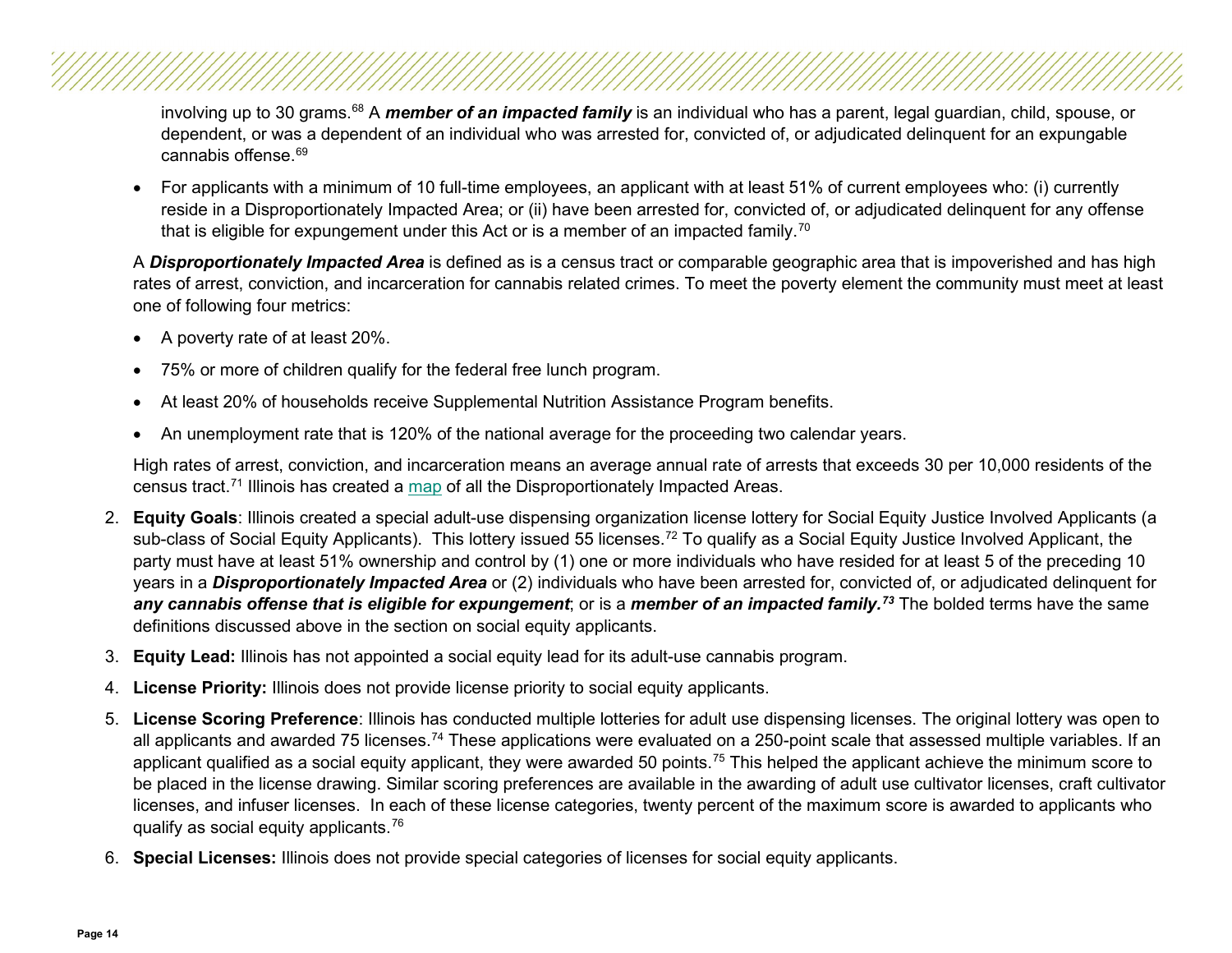- 7. **Microbusiness License:** Illinois has a craft cultivator license that limits the business to a cannabis canopy of 5,000 square feet.[77](#page-36-20) These licenses are subject to reduced fees when compared to the standard cultivator license. For example, the application fee for a craft cultivator license is \$5,000 and the application fee for a standard cultivator is \$100,000.[78](#page-36-21)
- 8. **Training Services:** Illinois's Department of Commerce and Economic Opportunity (DCEO) can issue grants and loans to provide technical assistance to social equity applicants.[79](#page-36-22) This is part of the Cannabis Business Development Fund discussed below. The DCEO has listed the technical assistance resources on their [website.](https://www2.illinois.gov/dceo/CannabisEquity/Pages/TechnicalAssistance.aspx) In addition, Illinois has created two programs to partner social equity applicants with existing cannabis businesses, specifically medical dispensing organizations and medical cultivation centers that seek early approval to participate in the adult-use market. To secure early approval, these businesses must complete a Social Equity Inclusion Plan requirement.<sup>[80](#page-36-23)</sup> The plan requires a business to pay a large sum of money into one of several funds or programs focused on social equity or education. However, in lieu of these payments, a business can participate in the Cannabis Business Incubator or Cannabis Business Sponsorship program. While medical dispensing organizations can participate in either program, cultivating centers can only participate in the Cannabis Business Sponsorship Program. In the Cannabis Business Incubator program, approved hosts provide a social equity applicant with mentorship and a loan of at least \$100,000, which is subject to certain terms. The mentorship should include assistance with business development, marketing, networking, security plans, product handling, design of physical space, real estate acquisition, and capital acquisition.<sup>[81](#page-36-24)</sup> The Cannabis Business Sponsorship Program requires sponsors to provide a social equity applicant with an interest free loan of at least \$200,000.[82](#page-36-25)
- 9. **Financial Services:** Illinois has created the Cannabis Business Development Fund to provide low-interest rate loans and grants to assist social equity applicants in gaining entry to, and successfully operating in the state's regulated cannabis marketplace.<sup>[83](#page-36-26)</sup> The fund received an initial infusion of \$12,000,000 in state funds.<sup>[84](#page-36-27)</sup> The fund will also be supported by fees collected in connection with the early approval licensing process.<sup>[85](#page-37-0)</sup> This early approval process grants priority licensing in the adult use program to dispensaries and cultivation centers that are in good standing with the state's medical program.<sup>[86](#page-37-1)</sup> As part of this priority licensing process, these businesses must pay into the Cannabis Business Development Fund. For example, a cultivation center seeking an early approval license must make a nonrefundable payment of 5% of their total sales from June 1, 2018 to June 1, 2019 or \$750,000, whichever is less, but not less than \$250,000 into the Cannabis Business Development Fund.<sup>[87](#page-37-2)</sup> Illinois has also waived 50% of any nonrefundable license application fee, any nonrefundable fees associated with purchasing a license to operate a cannabis business establishment, and any surety bond or other financial requirements for certain social equity applicants. To qualify for this fee waiver, the social equity applicant is subjected to an income limit and may not have interests in more than 2 other cannabis business establishment licenses in Illinois. The income limitation requires that an "applicant, including all individuals and entities with 10% or greater ownership and all parent companies, subsidiaries, and affiliates, has less than a total of \$750,000 of income in the previous calendar year."[88](#page-37-3)
- 10. **Community Reinvestment:** Illinois places cannabis tax revenue and fees into its Cannabis Revenue Fund. Once administrative costs are covered, the remaining funds are allocated as follows:
	- 2% is allocated to public education campaigns and research into the public health effects of cannabis legalization.
	- 8% is allocated to crime prevention programs, training, and interdiction efforts related to the illegal cannabis market and driving under the influence of cannabis.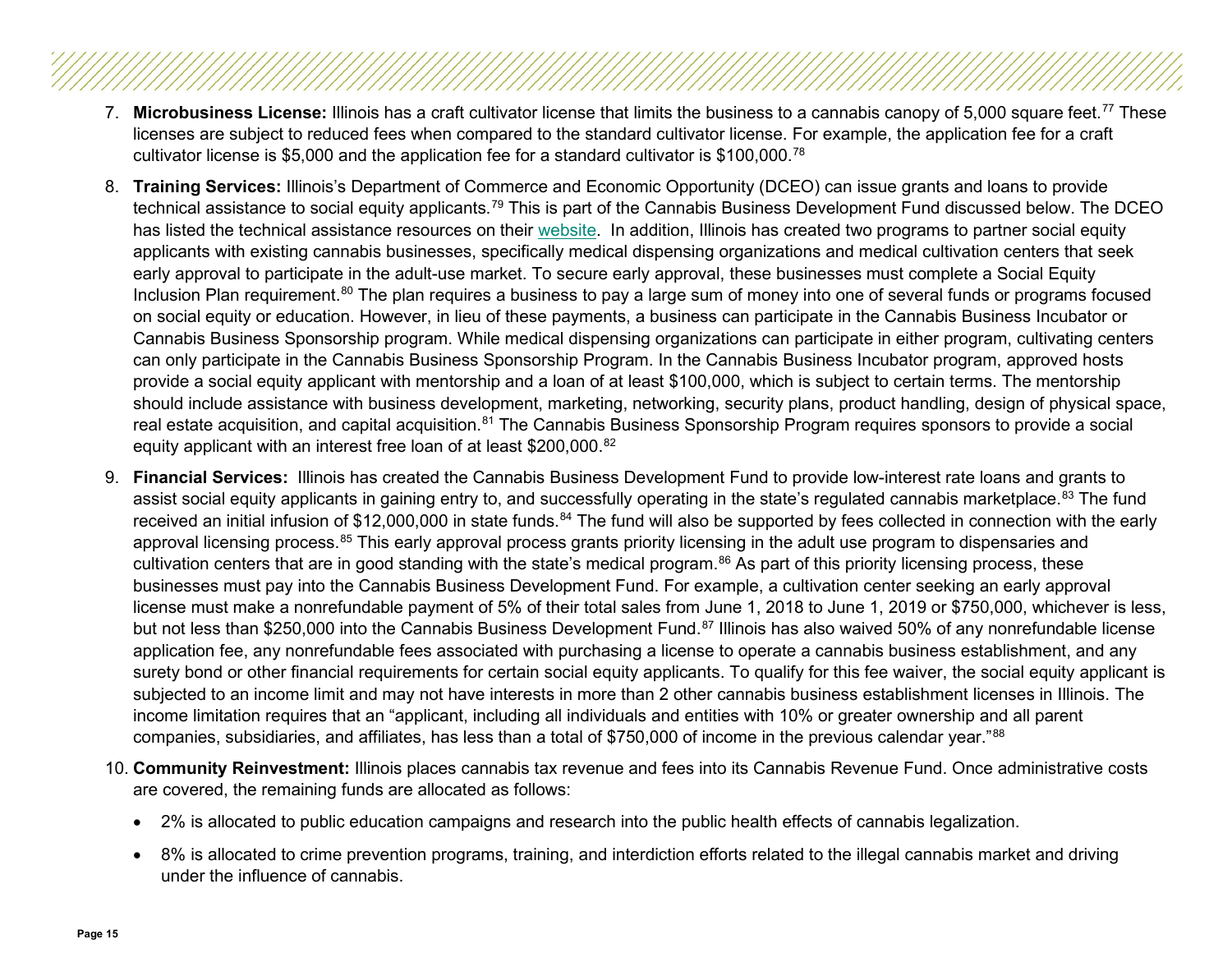- 20% is allocated to substance abuse prevention and treatment.
- 10% is allocated to the Budget Stabilization Fund.
- 35% is allocated to the General Fund.
- 25% is allocated to the Restore, Reinvest and Renew Program (R3).<sup>[89](#page-37-4)</sup> This program invests in communities that have been disproportionately impacted by "economic divestment, violence and historic overuse of criminal justice" by providing grants. The grants fund initiatives that focus on economic development, violence prevention services, re-entry services, youth development, and civil legal aid.<sup>[90](#page-37-5)</sup>

#### <span id="page-15-0"></span>**[Maine](#page-2-6)**

Maine does not have a social equity program, but information is provided regarding their Marijuana Advisory Commission, microbusiness license, and the use of their cannabis tax revenue.

- 1. **Social Equity Lead:** Maine created a Marijuana Advisory Commission for the purpose of reviewing laws and rules related to adult use and medical marijuana, including laws and rules regarding juvenile and adult criminal and civil offenses.<sup>[91](#page-37-6)</sup> The Commission is also required to solicit public comment regarding contact between law enforcement officers and citizens following the legalization of adult use.<sup>[92](#page-37-7)</sup> Of the 21 members of the Commission, one must be a representative of a statewide civil rights organization with a primary mission to advance racial equity and social justice. Fourteen of the Commission's members, including the representative of the civil rights organization, are appointed by the Speaker of the House and President of the Senate of the state legislature. In making these appointments, the Speaker and the President must try to appoint members representative of the gender and racial diversity of the state  $93$
- 2. **Microbusiness Licenses:** Maine law establishes four different tiers (Tiers 1 through 4) of marijuana cultivation facility licenses based on size of growing space and/or number of mature marijuana plants including a "nursery" license for cultivation facilities cultivating only immature marijuana plants, seedlings, and seeds.<sup>[94](#page-37-9)</sup> The smaller the facility is, the lower the license application and renewal fees are. The smallest licensing tier, Tier 1, has an application fee of \$100 while the fee for the larger tiers is \$500. License renewal fees vary based on output and indoor/outdoor facility types but can be as much as 60 to 85 times lower for nursery and Tier 1 licensees than they are for Tier 4 licenses.<sup>[95](#page-37-10)</sup>
- 3. **Community Reinvestment:** Maine implemented an excise tax on sales made by cultivation facilities. The amount of the tax is dependent on the state of the marijuana (seed, seedling, immature plant, mature plant, trim, and flower) when it is sold.<sup>[96](#page-37-11)</sup> All excise tax collected from marijuana cultivation facilities must be deposited into the state's general fund, except that 12% of the amount collected each month shall be placed in the Adult Use Marijuana Public Health and Safety Fund.<sup>[97](#page-37-12)</sup> State sales tax requirements also apply to the sale of marijuana and marijuana products, and 12% of the amount of sales tax collected on marijuana and marijuana products shall also be placed in the Adult Use Marijuana Public Health and Safety Fund.<sup>[98](#page-37-13)</sup> The Fund is a dedicated fund within the Department of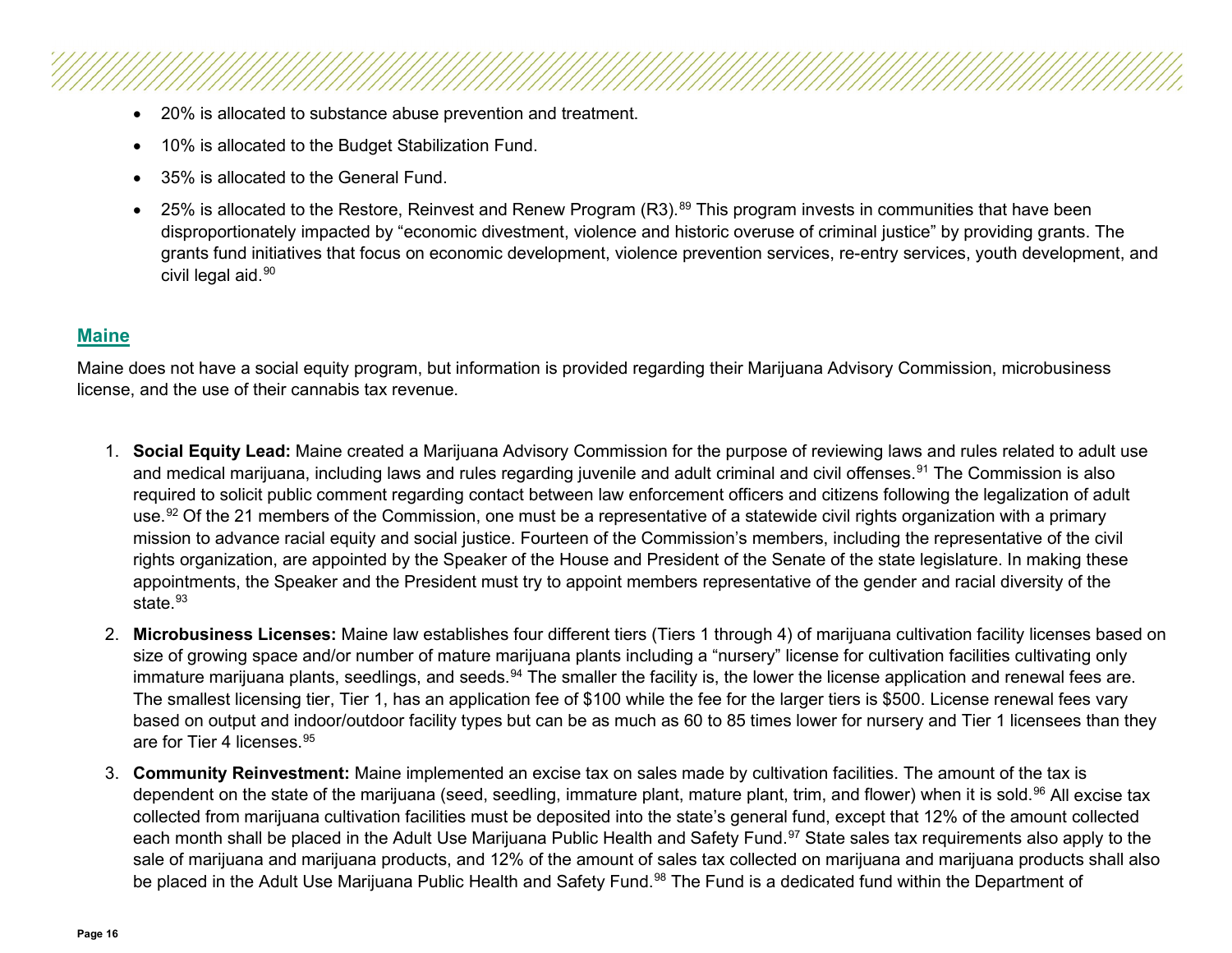Administrative and Financial Services. Up to half of the money in the fund may be used for public health and safety awareness and education programs relating to the sale and use of adult use marijuana.<sup>[99](#page-37-14)</sup> These programs must focus on increasing awareness and education on public health and safety matters and behavioral health needs relating to the use of marijuana.<sup>[100](#page-37-15)</sup> The other half of the money in the fund may be spent on enhanced law enforcement training programs relating to the sale and use of adult use marijuana for local, county, and state law enforcement officers.<sup>[101](#page-37-16)</sup> These programs must focus on training criminal justice agencies and municipal officers and employees on the enforcement of adult use marijuana laws including, if applicable, training on inspections, investigations, searches, seizures, forfeitures, and personal use and home cultivation allowances established by state law. The programs must also include training on restorative justice and jail diversion and marijuana-industry specific technical assistance and mentoring for economically disadvantaged persons in communities disproportionately affected by high rates of arrest and incarceration for marijuanarelated offenses.[102](#page-37-17)

#### <span id="page-16-0"></span>**[Massachusetts](#page-2-7)**

- 1. **Target Population for Social Equity:** Massachusetts has two equity programs that provide different benefits and have different qualifying metrics. The first of the programs is the **Economic Empowerment Priority Applicant** program that provides preferential application review, access to special licensing opportunities, and fee waivers. Economic Empowerment Priority Applicants are parties that demonstrate three of the following criteria.
	- A majority of ownership belongs to people who have lived for five of the preceding ten years in an **Area of Disproportionate Impact**, as determined by the Cannabis Control Commission.
	- A majority of ownership has held one or more previous positions where the primary population served were disproportionately impacted, or where primary responsibilities included economic education, resource provision or empowerment to disproportionately impacted individuals or communities.
	- A majority of the ownership is made up of individuals from Black, African American, Hispanic, or Latino descent.
	- At least 51% of current employees or subcontractors reside in Areas of Disproportionate Impact and by the first day of business, the ratio will meet or exceed 75%.
	- At least 51% or employees or subcontractors have drug-related offense on their criminal record and are otherwise legally employable in cannabis enterprises.
	- Other significant articulable demonstration of past experience in or business practices that promote economic empowerment in Areas of Disproportionate Impact.<sup>[103](#page-37-18)</sup>

Critical to these applicant parameters is the definition of "Area of Disproportionate Impact". This term refers to the 29 cities with the highest historical rates of arrest, conviction, and incarceration related to marijuana crimes.<sup>[104](#page-37-19)</sup>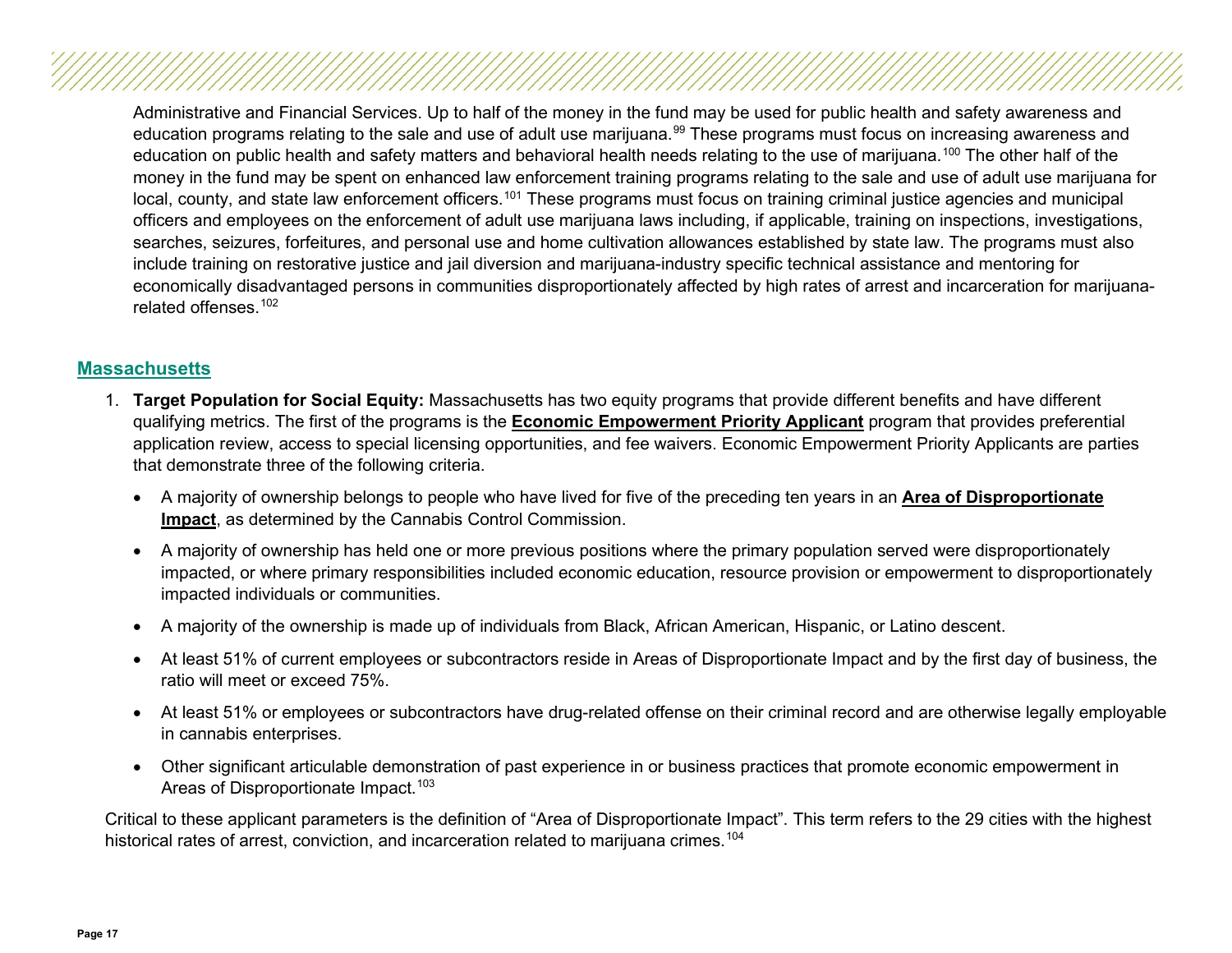The second program is the **Social Equity Program** which provides training and technical assistance, fee waivers, and special licensing opportunities to eligible marijuana establishment licensees and applicants. To qualify for this program, an applicant or licensee must meet at least one of the following criteria:

- Income does not exceed 400% of Area Median Income and Residency in an Area of Disproportionate Impact for at least five of the preceding ten years
- A resident of Massachusetts for at least the preceding 12 months and convicted of or received a continuance without a finding for an offense under the state's Controlled Substances Act or the equivalent from another jurisdiction.
- A resident of Massachusetts for at least the preceding 12 months and married to or the child of an individual with a drug conviction or continuance without a finding for an offense under the state's Controlled Substances Act or the equivalent from another jurisdiction.
- Any individual listed as an owner on the original certification of an Economic Empowerment Priority Applicant who satisfies one or more of the following criteria:
	- $\circ$  Lived for five of the preceding ten years in an Area of Disproportionate Impact, as determined by the Commission;
	- $\circ$  Experience in one or more previous positions where the primary population served were disproportionately impacted, or where primary responsibilities included economic education, resource provision or empowerment to disproportionately impacted individuals or communities;
	- o Black, African American, Hispanic or Latino descent; or
	- $\circ$  Other significant articulable demonstration of past experience in or business practices that promote economic empowerment in Areas of Disproportionate Impact. [105](#page-37-20)
- 2. **Social Equity Goal**: Massachusetts has not set specific measurable goals for its equity program.
- 3. **Social Equity Lead:** Massachusetts has not appointed a social equity lead for its adult-use cannabis program.
- 4. **License Priority**: Applicants that meet the **Economic Empowerment Priority Applicant** criteria have their applications reviewed before noncertified applications.[106](#page-37-21)
- 5. **License Scoring Preference**: Massachusetts does not have a license scoring preference.
- 6. **Special License**: Massachusetts created two special licensing opportunities. The first is the **Marijuana Courier** license which allows the licensee to deliver marijuana and marijuana products directly to adult-use or medical consumers. This license is limited to Economic Empowerment Priority Applicants or Social Equity Program Participants for the first 36 months. However, the Commission can extend the exclusivity period if it determines that the goal of increasing representation in the marijuana industry by "people from communities that have previously been disproportionately harmed by Marijuana prohibition and enforcement of the law has not been met." Similarly, the new **Social Consumption Establishment Pilot Program** offers special licensing opportunities. The program creates a special license that allows a business to sell marijuana and marijuana products for onsite consumption.<sup>[107](#page-37-22)</sup> This new license is offered exclusively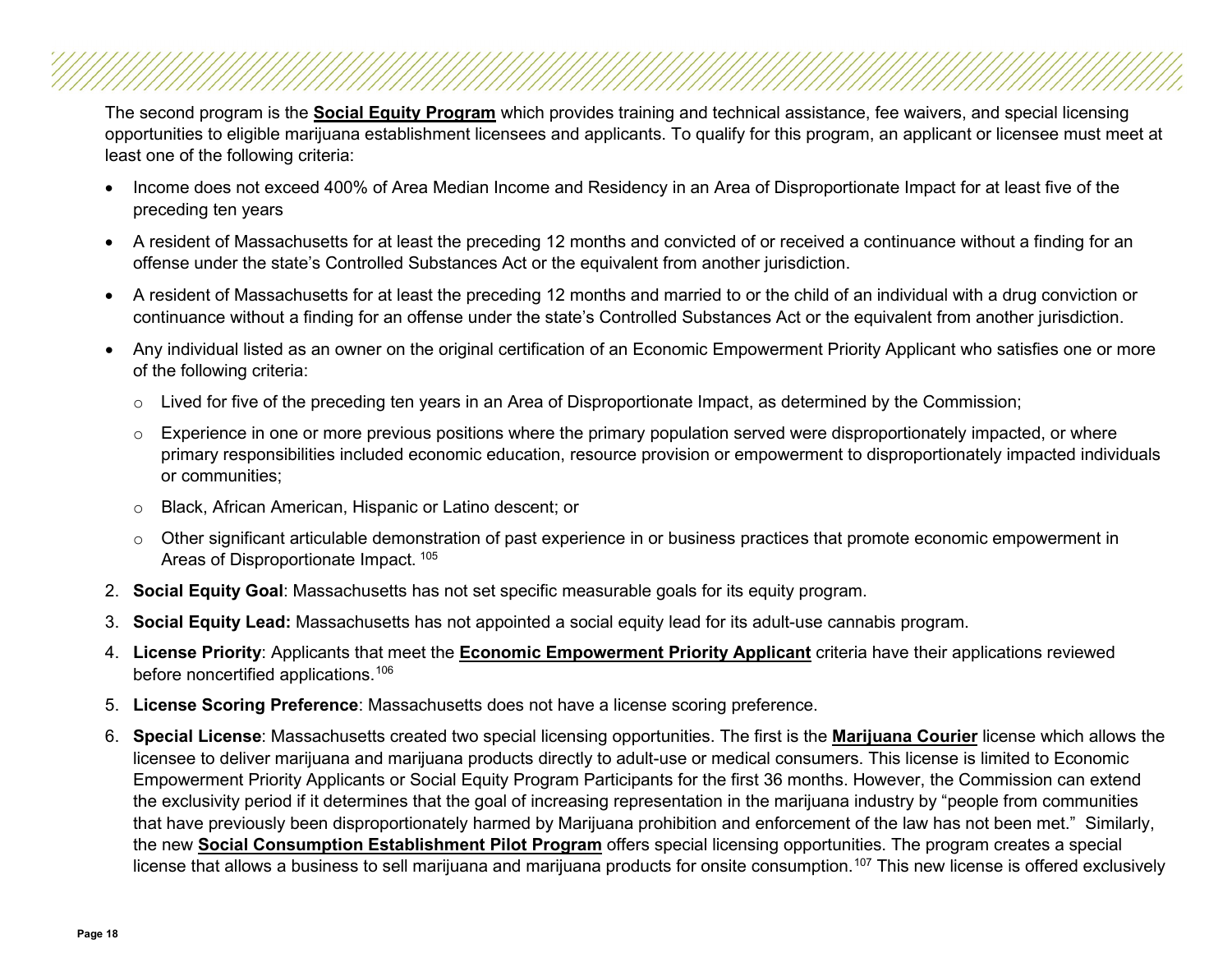to Economic Empowerment Applicants, Social Equity Program Participants, Craft Marijuana Cooperatives, and Microbusinesses for the first 36 months.<sup>[108](#page-37-23)</sup> Again, the Commission may extend this exclusivity period if the objective of increasing representation in the marijuana industry by "people from communities that have previously been disproportionately harmed by Marijuana prohibition and enforcement of the law has not been met."[109](#page-37-24)

- 7. **Microbusiness License**: Massachusetts has a microbusiness license. This microbusiness can be either a Tier 1 Marijuana Cultivator (allowed to grow up to 5,000 square feet of canopy) or Marijuana Product Manufacturer or both. A microbusiness can also receive a delivery endorsement that allows them to deliver their products directly to customers. A Microbusiness that is a Marijuana Product Manufacturer may purchase no more than 2,000 pounds of marijuana or its dry-weight equivalent in raw concentrate per year. The application and license fees for Microbusinesses are reduced by 50% for all the cultivation or manufacturing activities in which they engage.<sup>[110](#page-37-25)</sup>
- 8. **Training Services**: The Social Equity Program provides participants with free technical assistance and training programs. This assistance focuses on the following areas.
	- Management, recruitment, and employee trainings.
	- Accounting and sales forecasting.
	- Tax prediction and compliance.
	- Legal compliance.
	- Business plan creation and operational development.
	- Marijuana industry best practices.
	- Assistance with identifying or raising funds or capital.<sup>[111](#page-37-26)</sup>
- 9. **Financial Services:** License application fees are waived for Social Equity Program Participants and Economic Empowerment Priority Applicants.<sup>[112](#page-38-0)</sup> This does not include the costs associated with background checks.<sup>[113](#page-38-1)</sup> In addition, annual license fees are reduced by 50% for these parties.<sup>[114](#page-38-2)</sup>
- 10. **Community Reinvestment:** An excise tax is imposed upon the sale of marijuana or marijuana products by a marijuana retailer at a rate of 10.75 per cent of the total sales price.<sup>[115](#page-38-3)</sup> This tax revenue and all application fees, licensing fees, and penalties are placed in the Marijuana Regulation Fund. Once the administrative costs for the state's cannabis program and the industrial hemp program are covered from this fund, the remainder of the fund is to be spent on the following initiatives:
	- Public and behavioral health including but not limited to evidence-based and evidence-informed substance use prevention and treatment and substance use early intervention services in a recurring grant for school districts or community coalitions who operate on the strategic prevention framework or similar structure for youth substance use education and prevention.
	- Public safety.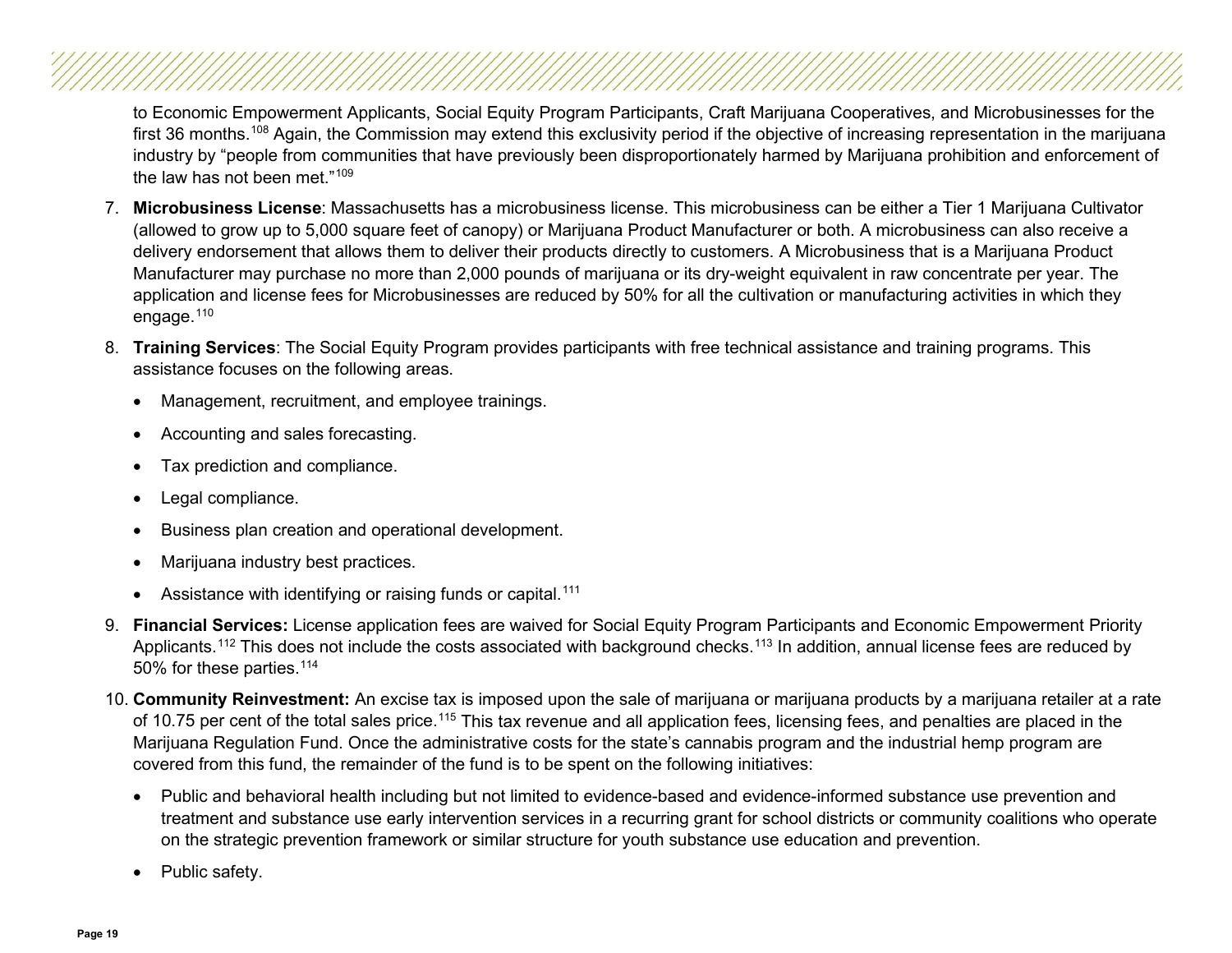- Municipal police training.
- The Prevention and Wellness Trust Fund established in section 2G of chapter 111.
- Programming for restorative justice, jail diversion, workforce development, industry specific technical assistance, and mentoring services for economically disadvantaged persons in communities disproportionately impacted by high rates of arrest and incarceration for marijuana offenses. [116](#page-38-4)

### <span id="page-19-0"></span>**[Michigan](#page-2-8)**

- 1. **Target Population for Social Equity:** When Michigan legalized adult-use marijuana, the legislature mandated that the Michigan Department of Licensing and Regulatory Affairs (LARA) create "a plan to promote and encourage participation in the marihuana industry by people from communities that have been disproportionately impacted by marihuana prohibition and enforcement and to positively impact those communities."<sup>[117](#page-38-5)</sup> The regulations passed to enact this mandate do not address the details of this plan. Instead, LARA has released details pertaining to the social equity program through press releases. To qualify for the social equity program an applicant must be from a disproportionately impacted community which is defined as having marijuana-related convictions greater than the state median and have 20% or more of the population living below the federal poverty level. LARA has identified 184 disproportionately impacted communities based on this definition.<sup>[118](#page-38-6)</sup>
- 2. **Social Equity Goal:** Michigan has not set specific social equity goals.
- 3. **Social Equity Lead:** Michigan created an ad hoc Racial Equity Advisory Workgroup to provide equity policy recommendations for the cannabis industry. This workgroup provided the agency with a final report in January of 2021. The Diversity, Equity, and Inclusion Workgroup (DEIW) is a standing workgroup that serves as the successor to the Racial Equity Advisory Workgroup. DEIW's job is to advance the proposals of the ad hoc Racial Equity Advisory Workgroup, to empower stakeholders to take ownership in the programs that directly impact their communities, and to continue to guide the Marijuana Regulatory Agency on issues related to diversity, equity, and inclusion.<sup>[119](#page-38-7)</sup>
- 4. **License Priority:** Michigan does not provide license priority to social equity applicants.
- 5. **License Preference:** Michigan does not provide license preference to social equity applicants.
- 6. **Special License Opportunities:** Michigan does not provide special license opportunities to social equity applicants.
- 7. **Microbusiness License:** Michigan has a microbusiness license category. This license is vertically integrated and allows the licensee to cultivate up to 150 plants, process and package this marijuana, and sell their marijuana and marijuana products to individuals 21 years of age or older. They are prohibited from selling their marijuana to other marijuana establishments.<sup>120</sup> The licensing fee for a microbusiness license is lower than other license categories, especially because it is a vertically integrated license. For example, the initial license fee for a microbusiness is \$8,000 and the initial license fee for just a marijuana retailer license is \$25,000.<sup>[121](#page-38-9)</sup>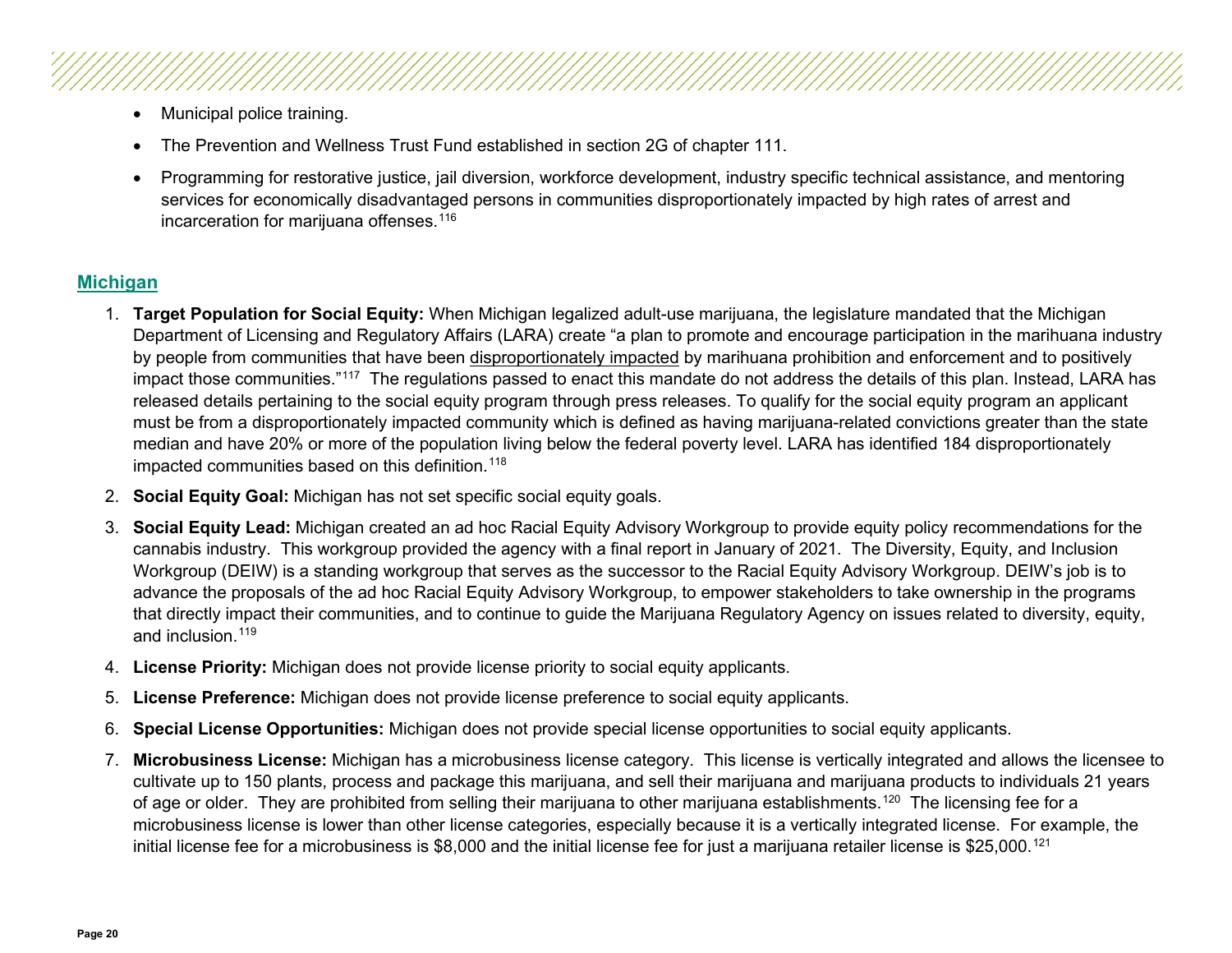8. **Training Services:** The Marijuana Regulatory Agency (MRA) created the Joint Ventures Pathway Program (JVPP). This program is the result of a Racial Equity Advisory Workgroup recommendation. The JVPP connects social equity participants with adult-use licensees, potential adult-use licensees, and any businesses that wish to work with social equity participants. These connections are meant to foster partnerships in the form of joint ventures, mentorships, incubator programs, and employment. There is not a lot of information on this program, but it appears to simply match interested parties.<sup>[122](#page-38-10)</sup>

The state also provides outreach. LARA is conducting educational outreach sessions in disproportionally impacted communities. At these sessions, LARA provides information on the application and licensure process. In addition, Michigan offers one-on-one application assistance and connects social equity applicants with additional state and private sector resources. These resources are intended to help social equity applicants run a viable marijuana business. For example, the Michigan Department of Treasury offers guidance on tax requirements and tax payments and the Michigan Bureau of Fire Services offers help with pre-licensure inspections. [123](#page-38-11)

- 9. **Financial Services:** Michigan offers fee waivers based on certain social equity metrics. The fee waiver breakdown is as follows:
	- Residency 25% fee reduction for residency in a disproportionately impacted community for at least 5 cumulative years of the last 10 years.
	- **Marijuana-Related Conviction –** 25% fee reduction for having been convicted of a marijuana-related misdemeanor OR 40% fee reduction for having been convicted of a marijuana-related felony. This fee waiver is not available for offenses involving distribution of a controlled substance to a minor.
	- **Caregiver –** 10% fee reduction if the individual is registered as a primary caregiver under the Michigan Medical Marijuana Act for at least 2 years between 2008-2017.<sup>[124](#page-38-12)</sup>

If the marijuana establishment operates in a disproportionately impacted community the fee waiver is indefinite. However, if the establishment is not in a disproportionately impacted community the fee waiver is only available for two years.<sup>[125](#page-38-13)</sup>

- 10. **Community Reinvestment:** An excise tax is imposed on each marijuana retailer and on each marijuana microbusiness at the rate of 10% of the sales price for marijuana sold.<sup>[126](#page-38-14)</sup> This tax revenue and the fees collected from the adult-use industry are placed in the Marijuana Regulation Fund. First, these funds are used to cover the administrative costs of the adult-use program. Second, until 2022 or for at least two years, \$20 million is allocated annually to clinical trials that are approved by the United States Food and Drug Administration and sponsored by a non-profit organization or researcher within an academic institution researching the efficacy of marijuana in treating the medical conditions of United States armed services veterans and preventing veteran suicide. Once these costs are covered, the remaining funds are appropriated as follows:
	- 15% to municipalities in which a marijuana retail store or a marijuana microbusiness is located, allocated in proportion to the number of marijuana retail stores and marijuana microbusinesses within the municipality.
	- 15% to counties in which a marijuana retail store or a marijuana microbusiness is located, allocated in proportion to the number of marijuana retail stores and marijuana microbusinesses within the county.
	- 35% to the School Aid Fund to be used for K-12 education.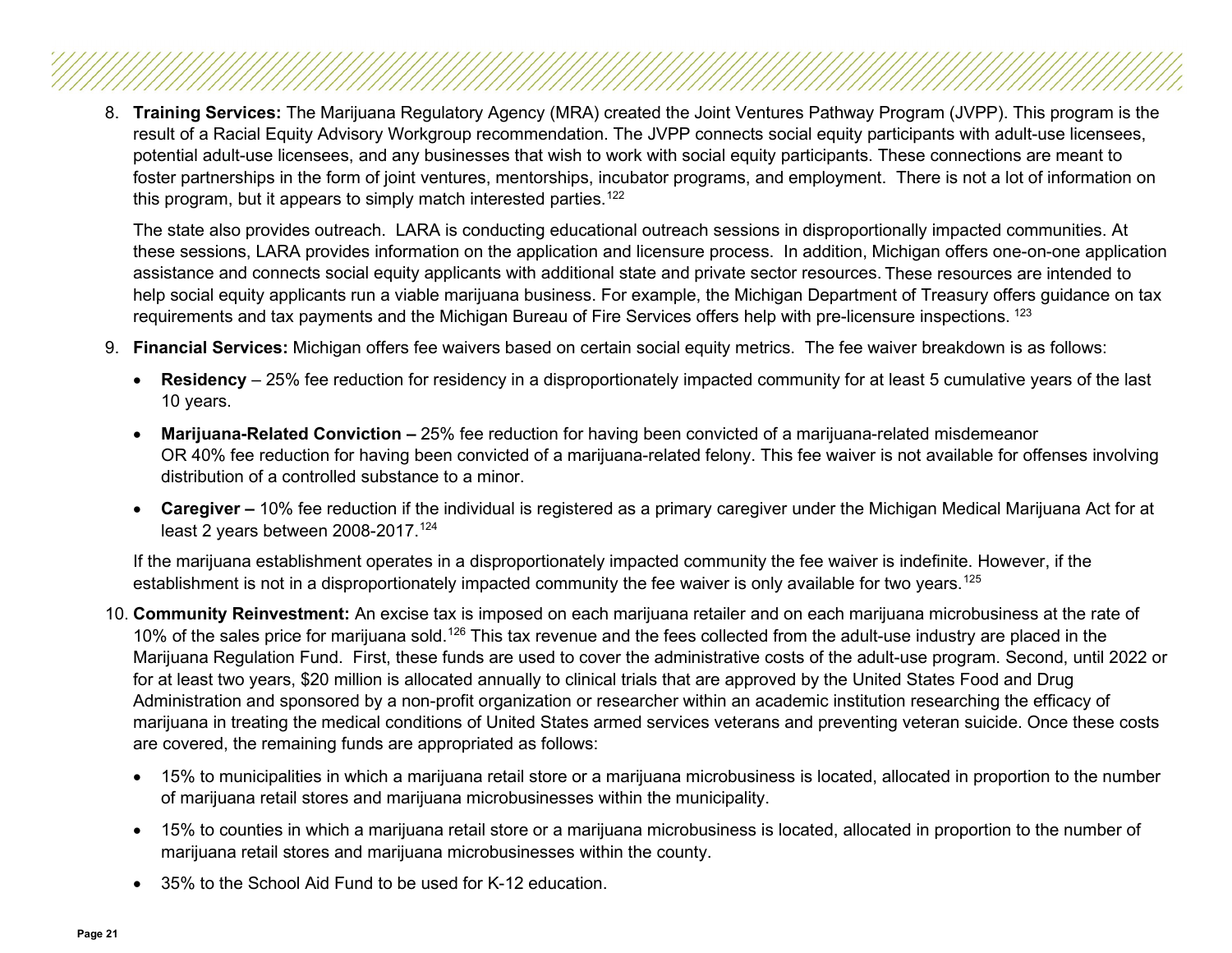• 35% to the Michigan Transportation Fund to be used for the repair and maintenance of roads and bridges<sup>[127](#page-38-15)</sup>

#### <span id="page-21-0"></span>**[Montana](#page-2-9)**

Montana does not have a social equity program, but information is provided regarding their microbusiness license and the use of their cannabis tax revenue.

- 1. **Microbusiness License**: Montana has created a micro tier canopy license that allows a licensee to grow up to 250 plants and requires a  $$1.000$  license fee.<sup>[128](#page-38-16)</sup>
- 2. **Community Reinvestment:** Montana has established a 20% excise tax on adult-use cannabis and cannabis products that is levied on adult-use dispensaries.<sup>[129](#page-38-17)</sup> This tax revenue is deposited into the Marijuana State Special Revenue Account. This account also receives the revenue from the 4% medical cannabis tax, cannabis fees, and penalties related to the regulated cannabis industry. Once the costs of administering the cannabis programs are covered an amount not to exceed \$6 million must be transferred to the marijuana healing and ending addiction through recovery and treatment (HEART) fund account.<sup>[130](#page-38-18)</sup> The remaining funds must be distributed as follows:
	- 20% to the department of fish, wildlife, and parks to be used for wildlife habitat.
	- 4% to the state park account.
	- 4% to the trails and recreational facilities account.
	- 4% to the nongame wildlife account.
	- 3% or \$200,000, whichever is less, to the veterans and surviving spouses state special revenue account.
	- \$300,000 to the department of justice to administer grant funding to local and state law enforcement agencies for the purpose of purchasing and training drug-detection canines and canine handlers.
	- \$150,000 to the board of crime control to fund crisis intervention teams.
	- $\bullet$  The remainder goes to the general fund.<sup>[131](#page-38-19)</sup>

#### **[Nevada](#page-2-10)**

<span id="page-21-1"></span>1. **Target Population for Social Equity Program:** State law defines a "social equity applicant" as an applicant for issuance or renewal of a license who has been adversely affected by provisions of previous laws criminalizing cannabis-related activity as determined by the Cannabis Compliance Board.[132](#page-38-20) The Board is required to adopt regulations establishing criteria to be used when determining whether an applicant qualifies as a social equity applicant, including a minimum percentage of ownership which must be held by the person or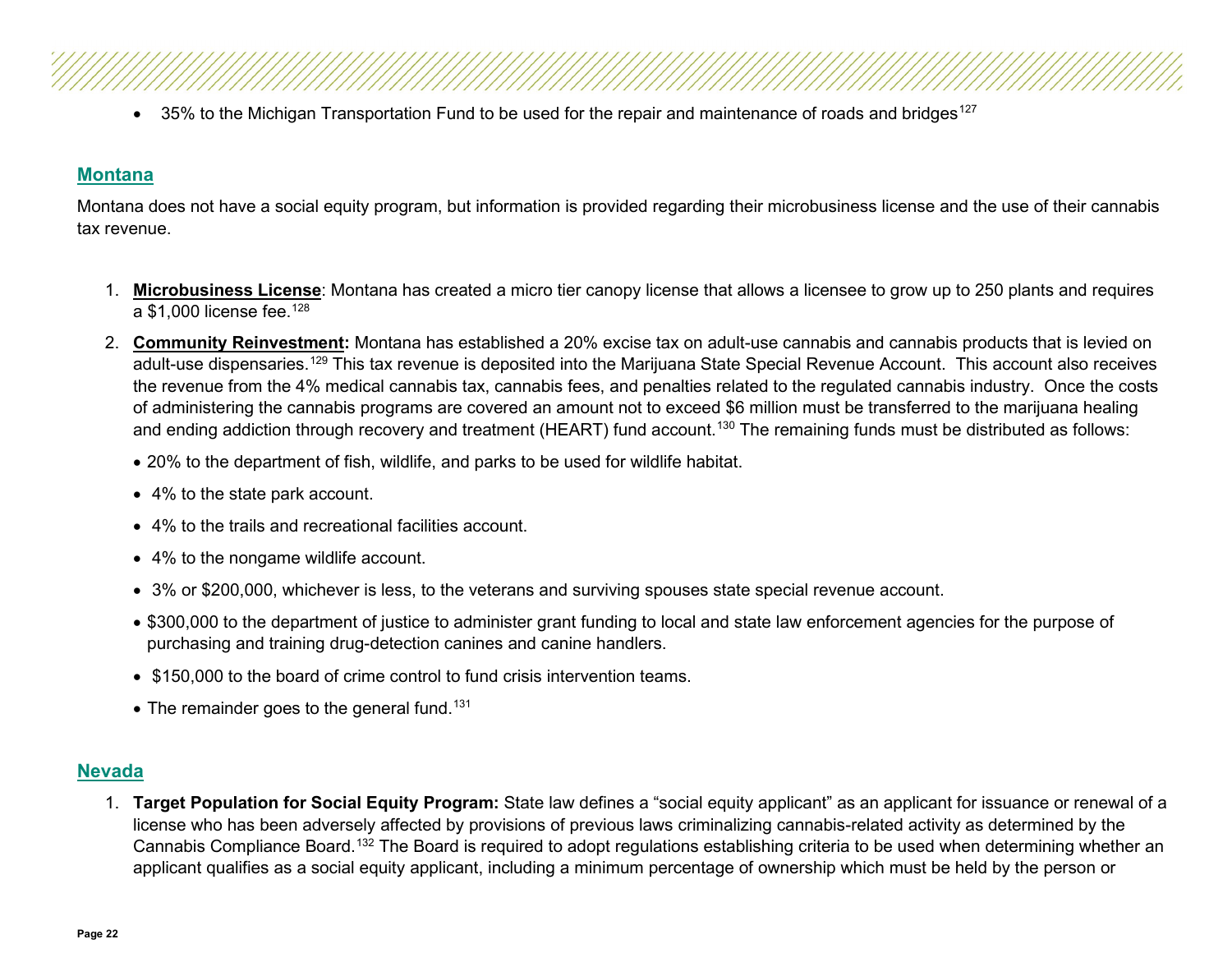persons who have been adversely affected by provisions of previous laws criminalizing cannabis-related activity in order to qualify as a social equity applicant.<sup>[133](#page-38-21)</sup> The Board has yet to adopt the required regulations.

- 2. **Social Equity Goal:** Nevada has declared that the public policy of the state includes the goal that the holders of cannabis licenses and registration cards are representative of their communities.<sup>[134](#page-38-22)</sup> At least 10 of the first 20 independent cannabis consumption lounge licenses issued by the Board must be issued to social equity applicants.<sup>[135](#page-38-23)</sup> Additionally, for local governments that limit the number of cannabis consumption lounge licenses in their jurisdictions, the Board must determine how many of those licenses will be allocated to retail cannabis consumption lounges and independent cannabis consumption lounges. At least half of the cannabis consumption lounge licenses must be given to independent cannabis consumption lounges, and at least half of those licenses to independent cannabis consumption lounges must be issued to social equity applicants. If there are not enough social equity applicants in a jurisdiction to satisfy this threshold, the relevant local government must hold the remaining licenses in reserve for future social equity applicants.<sup>[136](#page-38-24)</sup>
	- Both independent and retail cannabis consumption lounges may serve adult-use edible products prepared on the premises and intended for immediate consumption as well as other cannabis products determined to be acceptable by the Board for consumption in a lounge.<sup>[137](#page-39-0)</sup> "Independent cannabis consumption lounges" are consumption lounges not attached or immediately adjacent to adult-use cannabis retail stores, while "retail cannabis consumption lounges" are attached or immediately adjacent to a retail store.<sup>[138](#page-39-1)</sup>
- 3. **Social Equity Lead:** State law established a Cannabis Advisory Commission and requires that [one of the eight members](https://ccb.nv.gov/meet-the-cannabis-compliance-board-ccb/) appointed by the Governor to the Commission possess knowledge, skill, and expertise in the field of criminal justice reform dealing specifically with the mitigation of the disproportionate impact of drug prosecutions on communities of color. The Commission studies issues related to the regulation of cannabis and other cannabis-related activities and makes recommendations to the Board.<sup>[139](#page-39-2)</sup>
- 4. **License Priority:** Nevada does not use license priority.
- 5. **License Scoring Preference:** State law requires the Board to adopt regulations establishing criteria of merit and scoring guidelines to be used when evaluating applications for the issuance of cannabis establishment licenses for independent cannabis consumption lounges. The criteria of merit must include the diversity of the applicant or proposed owners or officers on the basis of race, ethnicity, or gender, including whether the applicant or proposed owners or officers come from backgrounds which are disproportionately underrepresented in such roles.<sup>[140](#page-39-3)</sup> It must also include consideration of whether the applicant qualifies as a social equity applicant.<sup>[141](#page-39-4)</sup> However, the Board has yet to adopt the required regulations.
- 6. **Special Licenses:** Nevada does not offer special license opportunities for social equity applicants.
- 7. **Microbusiness License:** State law does not establish special license categories for small cannabis businesses, but the Board is required to adopt regulations to establish a pilot program to identify opportunities for emerging small cannabis businesses to participate in the industry. An emerging small business is one that is in existence, operational, operates for a profit, maintains its principal place of business in Nevada, and meets employee and revenue requirements set by the Board via requlation.<sup>[142](#page-39-5)</sup> The Board has yet to adopt the required regulations.
- 8. **Training Services**: Nevada does not provide training services.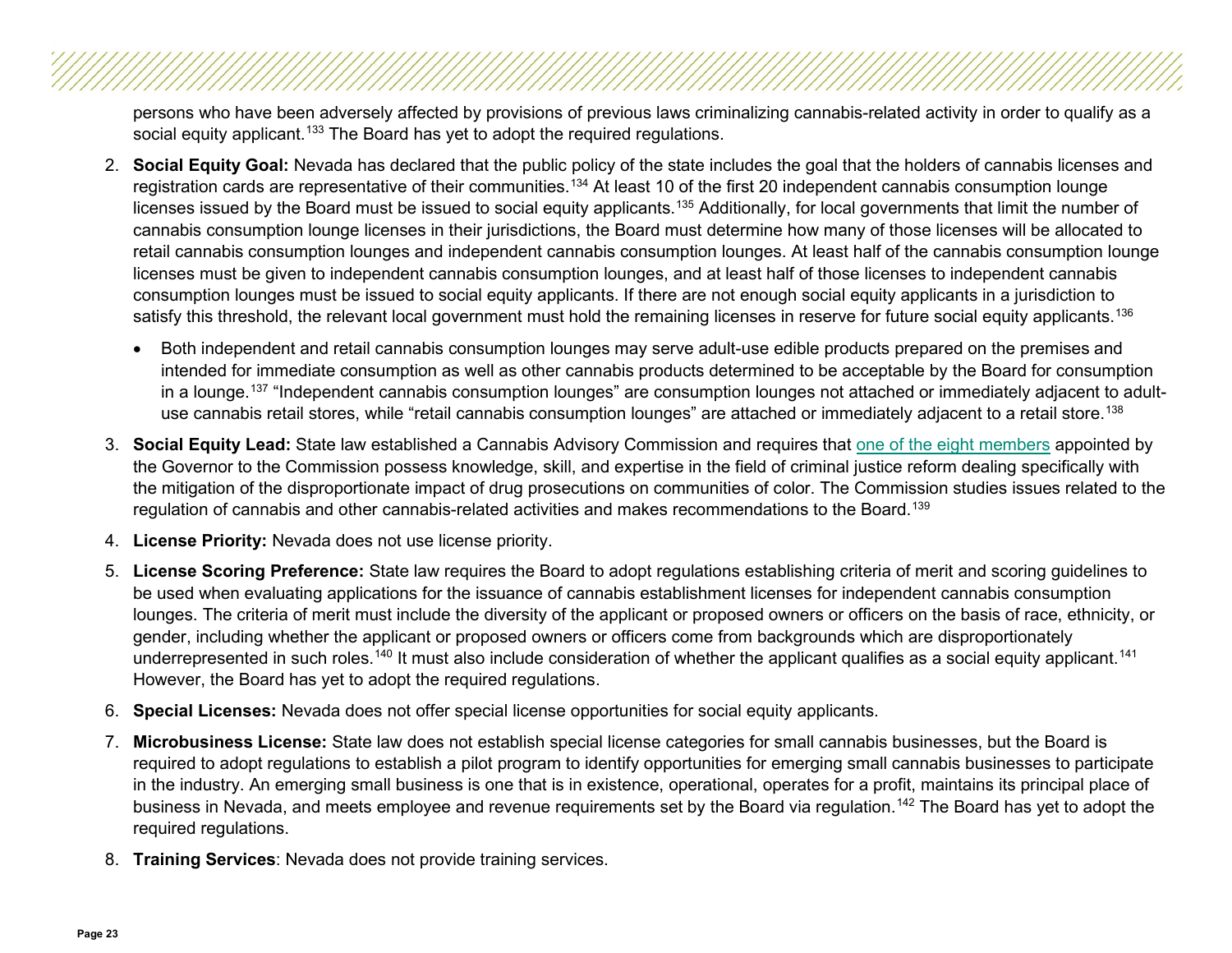- 9. **Financial Services:** State law allows the Board to establish reduced fees for initial issuance and renewal of independent cannabis consumption lounges and reduced application fees for social equity applicants so long as the application fee is not reduced by more than 75% of the fee paid by applicants that do not qualify as social equity applicants.<sup>[143](#page-39-6)</sup> The Board has yet to adopt the relevant regulations.
- 10. **Community Reinvestment:** Nevada imposes a 15% excise tax on wholesale cannabis sales by cannabis cultivation facilities. It also imposes an excise tax on retail sales of cannabis in retail stores and cannabis consumption lounges at a rate of 10% of the sales price of the cannabis and cannabis products. Revenue collected from the excise tax on wholesale cannabis sales must first go to the Board and local governments for administrative costs.<sup>[144](#page-39-7)</sup> If any money remains it is deposited in the State Education Fund. Revenue collected from the excise tax on retail sales of cannabis is also deposited in the State Education Fund.<sup>[145](#page-39-8)</sup> The State Education Fund is administered by the Superintendent of Public Instruction for the purpose of supporting the operation of public schools in Nevada.<sup>[146](#page-39-9)</sup>

#### **[New Jersey](#page-2-11)**

- <span id="page-23-0"></span>1. *Target Population for Social Equity Program*: New Jersey's Equity Program targets three populations of applicants.
	- **Social Equity Businesses** are owned and controlled by people who have lived in economically disadvantaged areas of the state or who have past convictions for cannabis offenses.<sup>[147](#page-39-10)</sup> An *economically disadvantaged area* is defined as a zip code with a median income that is 80 percent or less of the state's average median household income and has a health uninsured rate that is at least 150 percent of the state's health uninsured rate.<sup>[148](#page-39-11)</sup> An applicant can qualify as a Social Equity Business if at least 50% of the ownership interest is held by individuals that have lived in an economically disadvantaged area for five of the 10 preceding years and at the time of application have a preceding year's household income that is 80 percent or less than the state's average median household income. Alternatively, an applicant can qualify for Social Equity Business Status if at least 50% of the ownership interest is held by individuals who have been adjudicated or convicted of (1) at least two disorderly person offenses related to marijuana or hashish or (2) at least one indictable marijuana or hashish offense.<sup>[149](#page-39-12)</sup> In New Jersey, a disorderly person offense is a misdemeanor, and an indictable offense is a felony. However, the individual must be eligible to be pronounced rehabilitated in accordance with N.J. Admin. Code §17:30-7.12(e).<sup>[150](#page-39-13)</sup> This provision requires the individual to demonstrate clear and convincing evidence of rehabilitation. Elements that support this finding include, but are not limited to, the age of the person when the crime or offense was committed; whether the crime or offense was an isolated or repeated incident; any social conditions that may have contributed to the commission of the crime or offense; and any evidence of rehabilitation, including good conduct in prison or in the community, counseling or psychiatric treatment received, acquisition of additional academic or vocational schooling, successful participation in correctional work-release programs, or the recommendation of those who have had the person under their supervision.[151](#page-39-14)
	- **Diversely Owned Businesses** are minority-owned, woman-owned, or disabled veteran-owned and certified as such by the New Jersey Department of the Treasury in one or more of the listed categories. To qualify for this designation, the business must have at least 51% ownership and control by one of the designated groups.<sup>[152](#page-39-15)</sup>
	- **Impact Zone Businesses** are located in an Impact Zone, owned by people from Impact Zones, or employ residents of Impact Zones. Impact zones are municipalities with a large population, high unemployment rate, a high crime rate, and a high rate of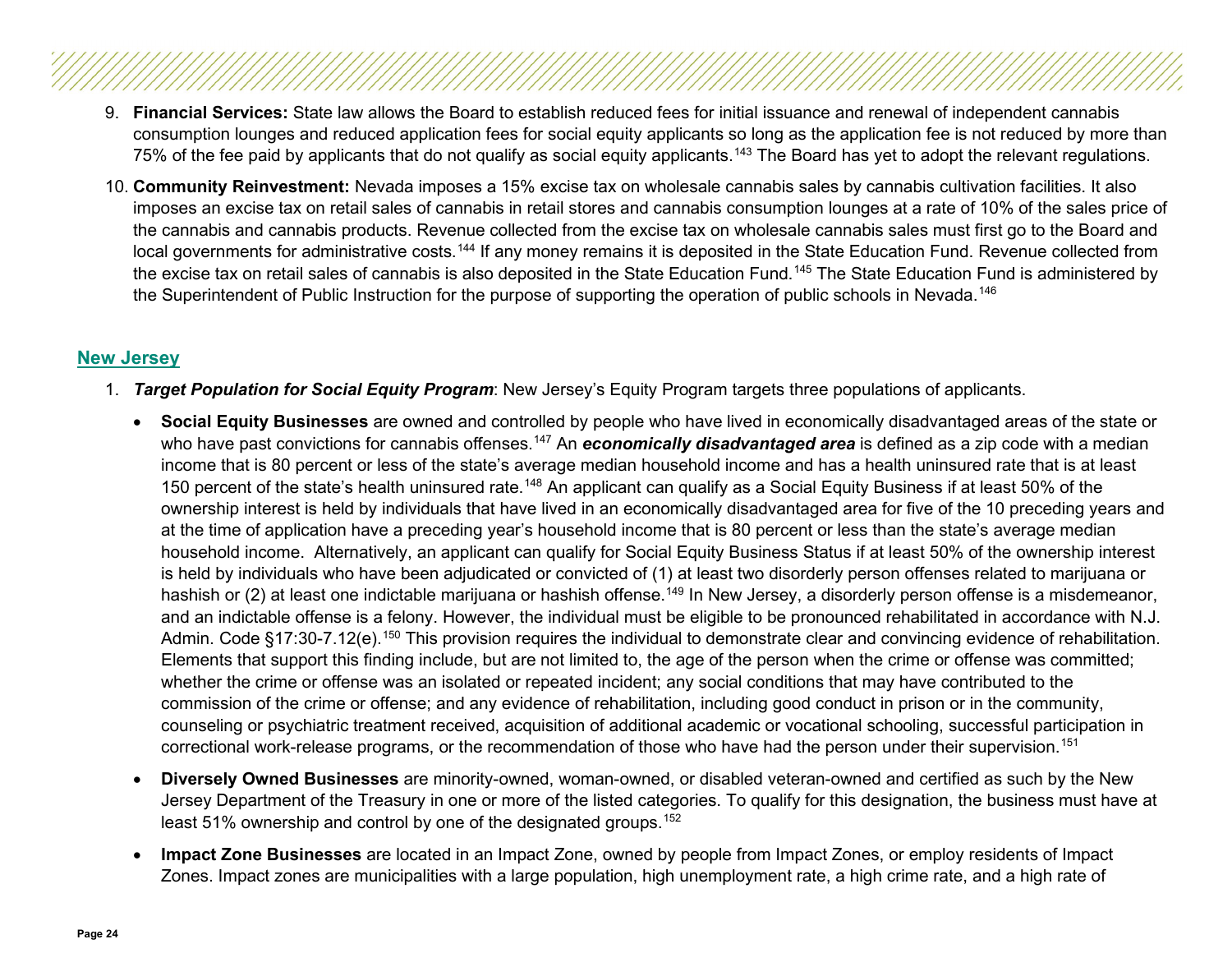marijuana or hashish arrests. The metrics for municipal qualification vary based on the population of the jurisdiction. For example, a municipality with over 120,000 people must be in the top 40% for marijuana or hashish arrests, have a crime index score of at least 825, and an unemployment in the top 15% for the state.<sup>[153](#page-39-16)</sup>

- 2. **Social Equity Goals** At least 30% of the total number of licenses issued for personal use cannabis establishments, distributors, and delivery services are to go to minority, women, and disabled veteran certified businesses (Diversely Owned Businesses). Minority businesses alone will receive at least 15% and women and veteran owned businesses, together, will receive at least 15%.[154](#page-39-17)
- 3. **Social Equity Lead:** New Jersey created the **Office of Minority, Disabled Veterans, and Women Cannabis Business Development** within the Cannabis Regulatory Commission. This office is tasked with establishing and administering unified practices and procedures for promoting participation in the medical cannabis and personal use cannabis industries by persons from socially and economically disadvantaged communities, including minority businesses, women's businesses, and disabled veterans' businesses.[155](#page-39-18)
- 4. **License Priority:** Social Equity Businesses, Diversely Owned Businesses, and Impact Zone Businesses receive priority review over standard license applicants. This means that regardless of when they are submitted, they are reviewed before other applications.<sup>[156](#page-39-19)</sup> The exact hierarchy of license review is discussed in detail in the Cannabis Regulatory Commission's [Notice of Application Acceptance for](https://www.nj.gov/cannabis/documents/businesses/personal-use/Final%20Notice%20of%20Application%20Acceptance.pdf)  [Personal Use Cannabis Licenses.](https://www.nj.gov/cannabis/documents/businesses/personal-use/Final%20Notice%20of%20Application%20Acceptance.pdf)
- 5. **License Scoring Preference**: There is no scoring preference for Social Equity Businesses, Diversely Owned Businesses, or Impact Zone Businesses.
- 6. **Special Licenses:** New Jersey did not create special license categories for Social Equity Businesses, Diversely Owned Businesses, or Impact Zone Businesses.
- 7. **Microbusiness License***:* New Jersey created a microbusiness designation. This designation applies to a cannabis cultivator, cannabis manufacturer, cannabis wholesaler, cannabis distributor, cannabis retailer, or cannabis delivery service that employs no more than 10 individuals, has a facility with no more than 2,500 square feet (with additional restrictions for cultivators), possesses no more than 1,000 plants in a month (with an exception for distributors transporting plants), and acquires no more than 1,000 lbs. of usable cannabis for manufacturing, resale, or retail.<sup>[157](#page-39-20)</sup> In addition, the microbusiness must be 100% held by New Jersey residents who have lived in the state for at least the two preceding years. Also, at least 51 percent of the owners, directors, officers, or employees of the microbusiness shall be residents of the municipality in which the microbusiness is located or a municipality bordering the municipality in which the microbusiness is located.[158](#page-39-21) New Jersey has committed to providing at least 10 percent of the total licenses issued for each class of cannabis establishment, cannabis distributors, and cannabis delivery services to microbusinesses. In addition, at least 25 percent of the total licenses are to be issued to microbusinesses.<sup>[159](#page-39-22)</sup> There are several other benefits for microbusinesses. First, they are subject to 50 percent of the standard licensing and application fees. Second, there is a prohibition on capping the number of microbusiness licenses that can be issued.<sup>160</sup> Third, a microbusiness does not need to secure a labor peace agreement, which is requirement for standard applicants.[161](#page-39-24)
- 8. **Training and Financial Services:** New Jersey Imposes a Social Equity Excise Fee on the transfer of cannabis from a cultivator to another party. These funds are to be invested in for-profit, non-profit, public entities, and municipality programs that focus on (1)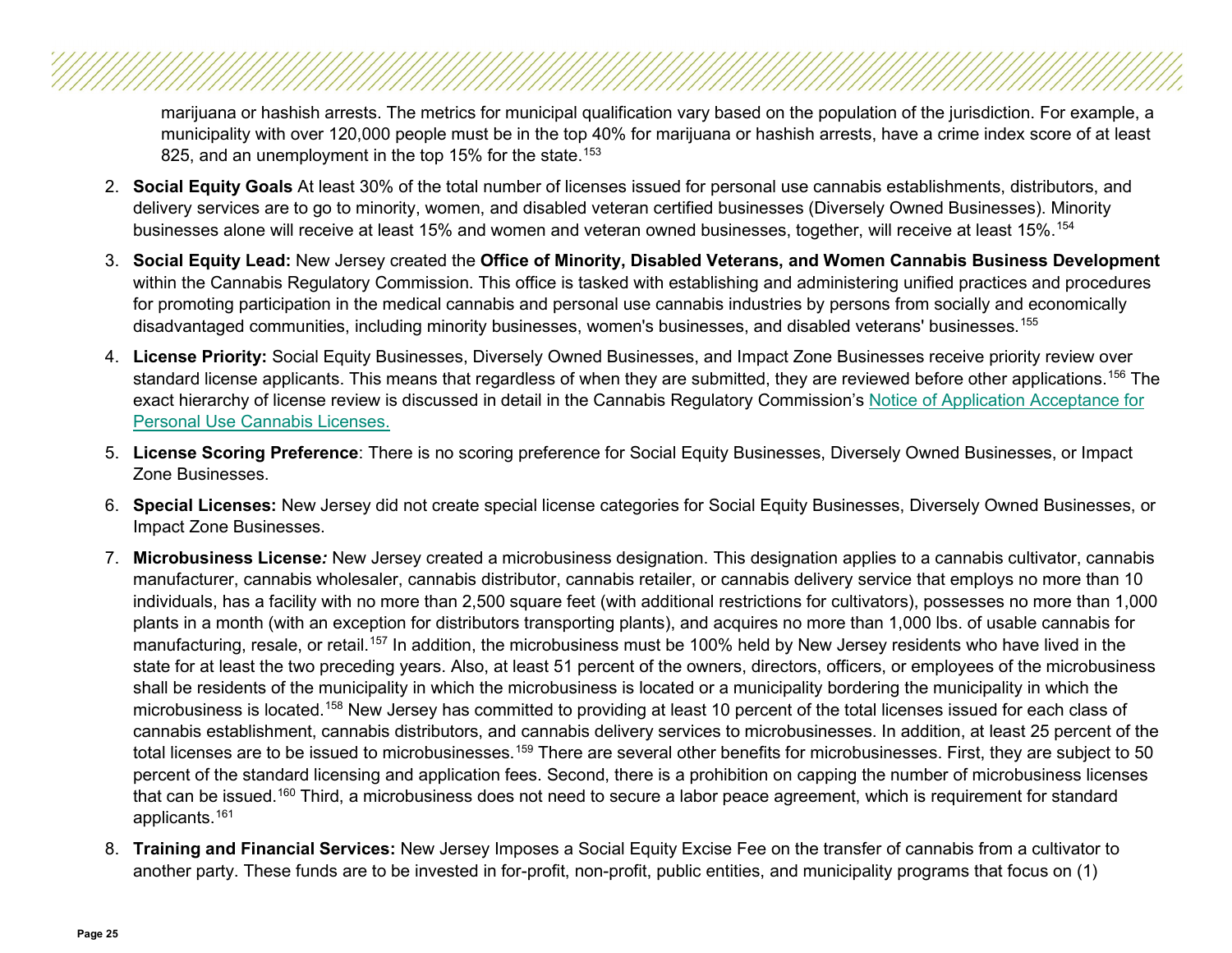education, (2) economic opportunities, (3) social services, (4) legal aid services, and/or (5) financial support and training for minority, women, and disabled veteran cannabis businesses.<sup>[162](#page-39-25)</sup> The current Social Equity Excises fee is a third of one percent of the Statewide average retail price of an ounce of usable cannabis for consumer purchase, as determined by the Commission.<sup>[163](#page-39-26)</sup>

9. **Community Reinvestment:** New Jersey has imposed a 7% retail excise tax. At least 70% of the funds collected from this tax need to be invested in municipalities that qualify as Impact Zones and direct financial aid to persons residing in these areas. This is in addition to the community investments made through the Social Equity Excise Fee funds. In addition, 15% of the funds are allocated to the Underage Deterrence and Prevention Account. The remaining funds are to be allocated by the legislature for the administrative costs of the state cannabis programs, reimbursing state and local governments for law enforcement training costs, and further investment in Impact Zones. If any funds remain after these priorities, they are to be placed in the state's general fund. <sup>[164](#page-39-27)</sup>

#### <span id="page-25-0"></span>**[New Mexico](#page-2-12)**

- 1. **Population Targeted by Social Equity Program:** The Cannabis Regulation Act directs the Cannabis Control Division (CCD) to develop procedures that promote and encourage full participation in the cannabis industry by "representatives of communities that have been disproportionately harmed by rates of arrest through the enforcement of cannabis prohibitions in law and policy, rural communities likely to be impacted by cannabis production and agricultural producers from economically disadvantaged communities."<sup>165</sup> It also requires procedures that promote racial, ethnic, gender, and geographic diversity among applicants, licensees, and industry employees.[166](#page-40-0) However, the CCD has not yet defined the specific target population. These details will likely be provided in the Division's Social and Economic Equity plan when it is released. [167](#page-40-1)
- 2. **Social Equity Goal**: New Mexico does not have a specific social equity goal.
- 3. **Social Equity Lead:** While New Mexico created the Cannabis Regulatory Advisory Committee to advise the CCD on the development of regulations, including best practices and the promotion of economic and cultural diversity in licensing and employment opportunities, the state does not require that an individual with expertise in social equity serve on the Commission.<sup>[168](#page-40-2)</sup>
- 4. **License Priority:** New Mexico does not have license priority.
- 5. **License Scoring Preference:** New Mexico does not have license scoring preference.
- 6. **Special Licenses:** New Mexico has not created special license opportunities.
- 7. **Microbusiness license**: New Mexico has two categories of microbusiness license. First, a cannabis producer microbusiness license allows the licensee to grow up to 200 mature cannabis plants.<sup>169</sup> The license fee for this microbusiness is \$1,000, versus the \$2,500 fee for a standard cultivator license.<sup>170</sup> Second, an integrated cannabis microbusiness license allows the licensee to cultivate, manufacture, transport, sell their own cannabis at retail, and perform courier services. This license is limited to growing 200 mature plants and can have no more than one cultivation, manufacturing, and retail facility.<sup>[171](#page-40-5)</sup> The fee for this microbusiness license is \$2,500, versus the \$7,500 fee for the standard vertically integrated license.<sup>[172](#page-40-6)</sup>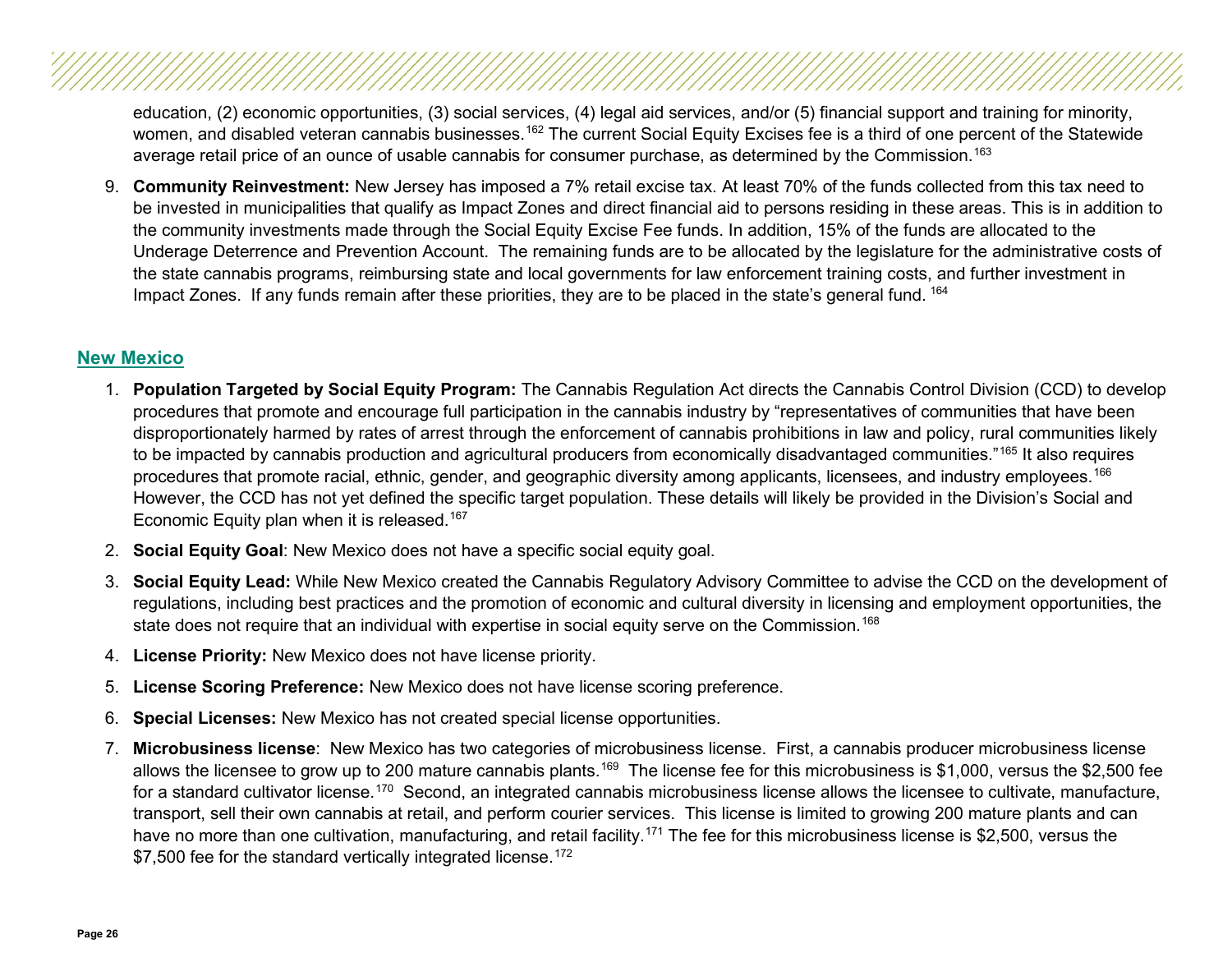- 8. **Training Services:** New Mexico does not provide training services.
- 9. **Financial Services:** New Mexico does not provide financial services.
- 10. **Community Reinvestment**: A 12% cannabis excise tax is levied on retail sales until July 1, 2025. The tax then escalates by one percent each year, maxing out at 18% on July 1, 2030.<sup>[173](#page-40-7)</sup> The proceeds of this tax are distributed as follows: one third to municipal governments, one third to county governments, and one third to the general fund.[174](#page-40-8)

#### <span id="page-26-0"></span>**[New York](#page-2-13)**

- 1. **Target Population for Social Equity Program**: New York created the social and economic equity applicant/licensee category. This category includes six different subgroups: individuals from communities disproportionately impacted by the enforcement of cannabis prohibitions: minority businesses, women-owned businesses, minority and women owned businesses, distressed farmers, and servicedisabled veterans. The exact qualifications for most of these subgroups is provided in N.Y. Cannabis Law § 87. However, *communities disproportionately impacted* is generally defined by the history of arrests, convictions, and other law enforcement practices in an area that reflects disparate enforcement of previous cannabis prohibitions. The Cannabis Control Board must draft further guidance to determine which communities qualify for this designation. On top of the priority given to social and economic equity applicants generally, New York requires special priority be given to individuals who (1) live in a community disproportionately impacted by the enforcement of cannabis prohibition; (2) have an income lower than eighty percent of their county's median income, and (3) have been convicted of a marijuana-related offense prior to legalization, or had a parent, guardian, child, spouse, or dependent that was convicted of a marijuanarelated offense.[175](#page-40-9)
- 2. **Equity Goals**: New York set a goal of awarding fifty percent of all adult use licenses to social and economic equity applicants.[176](#page-40-10)
- 3. **Equity Lead:** New York created a Chief Equity Officer position in the Office of Cannabis Management. This position is responsible for helping develop and implement the state's social and economic equity plan. The Chief Equity officer is also responsible for outreach to disproportionately impacted communities to educate them on the opportunities in the cannabis industry and resources available to support entry into this industry.<sup>[177](#page-40-11)</sup>
- 4. **License Priority:**New York indicates that it will "prioritize consideration of applications" from social and economic equity applicants. However, the exact dynamics of this priority has not been defined.<sup>[178](#page-40-12)</sup>
- 5. **License Scoring Preference**: The Cannabis Control Board will develop regulations on license application review criteria. Social and economic equity applicant status is one of the statutorily required review criteria. The exact preference or point allocation has not been released at this time.<sup>[179](#page-40-13)</sup>
- 6. **Special Licenses***:* New York mandates that the granting of delivery licenses and microbusiness licenses shall promote social and economic equity applicants.<sup>[180](#page-40-14)</sup> Regulations are needed to clarify the contours of any license preferencing in this area.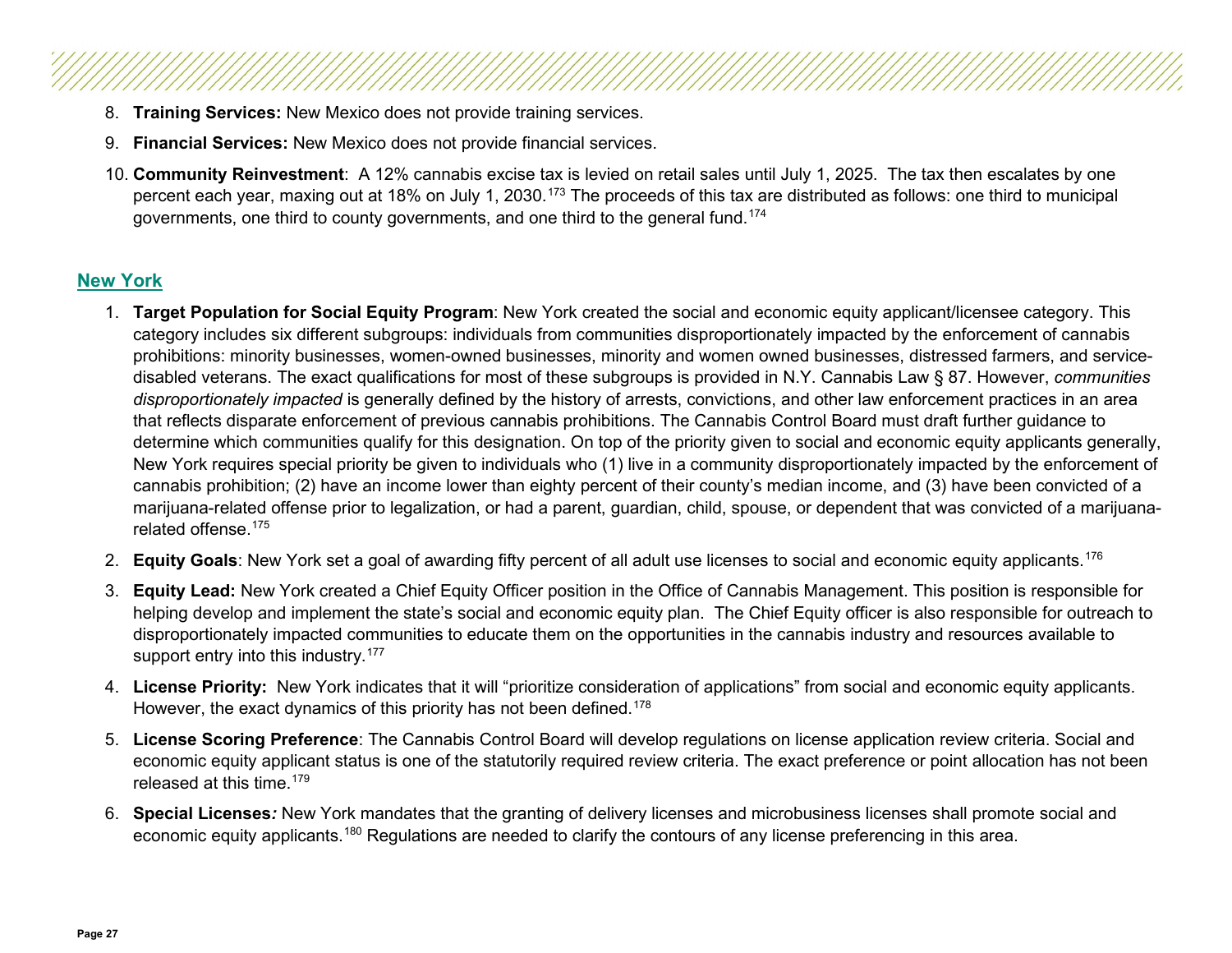- 7. **Microbusiness License:** The microbusiness license allows for limited cultivation, processing, distribution, delivery, and dispensing of the licensee's own cannabis and cannabis products. The size, scope, and eligibility requirements for this license will be determined by regulation. The statute also mandates that the granting of these licenses "shall promote social and economic applicants. . . . "[181](#page-40-15) Microbusinesses are allowed complete vertical integration while standard licensees are restricted from complete vertical integration. For example, a licensed cultivator may also hold a processor or distributor license, but may not hold a retail license, unless they are a dual licensed business from the medical cannabis program.<sup>[182](#page-40-16)</sup> Dual licensed businesses hold licenses for the medical and adult-use markets.
- 8. **Training Services:** New York will create an incubator program for social and economic equity licensees. The program will provide these businesses with direct support in the form of counseling services, education, small business coaching and financial planning, and compliance assistance.<sup>[183](#page-40-17)</sup>
- 9. **Financial Services:** The Cannabis Control Board has the authority to waive or reduce application and license fees for social and economic equity applicants/licensees.[184](#page-40-18) In addition, all the fees and tax revenue from the state's cannabis programs are placed in the New York State Cannabis Revenue fund (NYCRF).<sup>[185](#page-40-19)</sup> The Community Grant Reinvestment fund (CGRF) is a sub-program within the NYCRF. The CGRF provides grants for qualified community-based nonprofit organizations and approved local government entities for the purpose of reinvesting in communities disproportionately affected by past federal and state drug policies. These grants can support a broad spectrum of services including job placement, job skills services, adult education, mental health treatment, and substance use disorder treatment. These funds may also be used to support the social and economic equity program for cannabis businesses.<sup>[186](#page-40-20)</sup> While it does not explicitly create low-interest loans or grants to support social and economic equity licensees, this could be the source of funding for future financial service support.
- 10. **Community Reinvestment:** All the fees and tax revenue from the state's cannabis programs are placed in the New York State Cannabis Revenue Fund. Once the cost of administering the state's cannabis program is covered from these funds, the remainder of the funds are invested into three initiatives. First, 40% of the funds are allocated to the state lottery fund for additional lottery grants to eligible school districts. Second, 20% of the funds are allocated to the New York State Drug Treatment & Public Education Fund.<sup>[187](#page-40-21)</sup> These funds will support a youth-focused public health education and prevention campaign, a statewide public health campaign focused on the health effects of cannabis and legal use, and provide substance use disorder treatment programs for youth and adults.<sup>[188](#page-40-22)</sup> Third, 20% of the funds are allocated to the Community Grant Reinvestment Fund (CGRF). The CGRF provides grants for qualified community-based nonprofit organizations and approved local government entities for the purpose of reinvesting in communities disproportionately affected by past federal and state drug policies. These grants can support a broad spectrum of services including job placement, job skills services, adult education, mental health treatment, and substance use disorder treatment. These funds may also be used to support the social and economic equity program for cannabis businesses.<sup>189</sup>

#### <span id="page-27-0"></span>**[Oregon](#page-2-14)**

Oregon does not have a social equity program, but information is provided regarding their microbusiness license and the use of their cannabis tax revenue.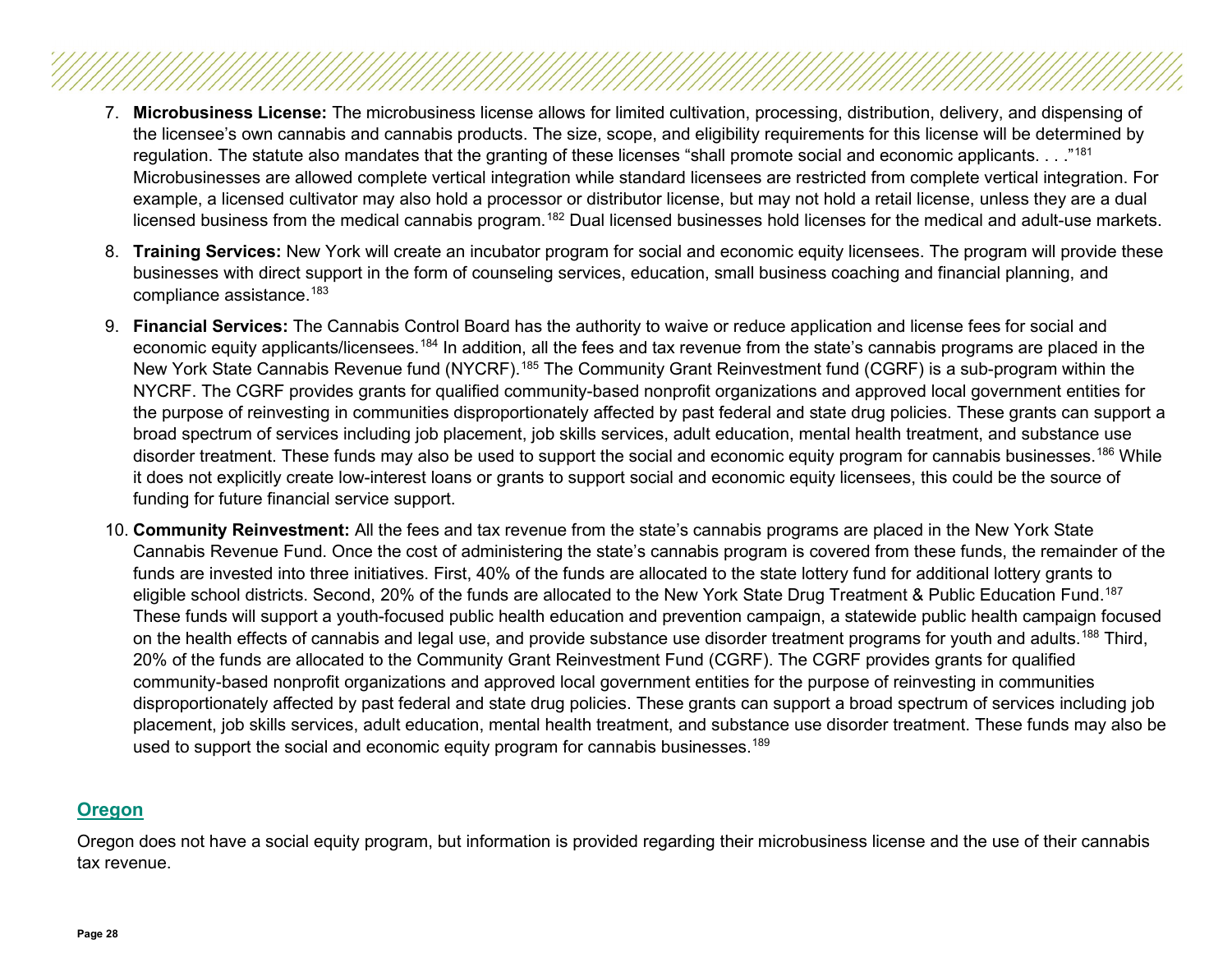- 1. **Microbusiness License:** Oregon has created several microbusiness licenses. It has created two categories of Micro Tier Producer licenses (Micro Tier I and Micro Tier II), which are restricted in the size of indoor and outdoor canopies they can grow.<sup>190</sup> These licensees are subject to lower licensing fees.<sup>[191](#page-40-25)</sup> There is also a Micro Wholesaler License which is subject to a lower licensing fee.<sup>[192](#page-40-26)</sup> However, Micro Wholesaler licensees can only purchase, possess, or receive usable marijuana, immature marijuana plants, seeds, whole non-living marijuana plants and marijuana waste from a Micro Tier I or Micro Tier II Producer.<sup>[193](#page-40-27)</sup>
- 2. **Community Reinvestment:** Oregon imposes a 17% tax on the retail sale of adult-use cannabis and cannabis products.[194](#page-40-28) These funds are placed in the Oregon Marijuana Account.<sup>195</sup> Once administrative costs for the collection and enforcement of tax provisions are covered, the Department of Revenue shall transfer quarterly to the Drug Treatment and Recovery Services Fund all moneys in the Oregon Marijuana Account in excess of \$11,250,000.<sup>[196](#page-41-1)</sup> The remaining funds are to be allocated as follows:
	- 10% to certain qualifying cities.
	- 10% to certain qualifying counties.
	- 40% to the State School Fund.
	- 20% to mental health treatment or for alcohol and drug abuse prevention, early intervention, and treatment.
	- 15% to the objectives of the State Police Account.
	- 5% to purposes related to alcohol and drug abuse prevention, early intervention, and treatment services.<sup>[197](#page-41-2)</sup>

#### <span id="page-28-0"></span>**[Vermont](#page-2-15)**

- 1. **Target Population for Social Equity Program:** State law mentions "social equity applicants," but does not specifically define the criteria to be considered a social equity applicant.[198](#page-41-3) State law does require the Cannabis Control Board to issue licenses according to a system of priorities adopted by rule by the Board. This system of priorities must consider certain criteria, including whether the applicants would foster social justice and equity in the cannabis industry by being a minority or women-owned business and whether the applicants propose specific plans to recruit, hire, and implement a development ladder for minorities, women, or individuals who have historically been disproportionately impacted by cannabis prohibition.<sup>[199](#page-41-4)</sup> The Board has not yet adopted rules establishing the exact criteria and priorities. The Board must also prioritize small cultivator licenses over larger cultivator licenses during the initial license application period.[200](#page-41-5)
- 2. **Social Equity Goal:** Vermont did not set a social equity goal.
- 3. **Social Equity Lead:** Within the Cannabis Control Board is an advisory committee, which consists of fourteen members. Among them, one member must have expertise in systemic social justice and equity issues, one must have expertise in women- and minority-owned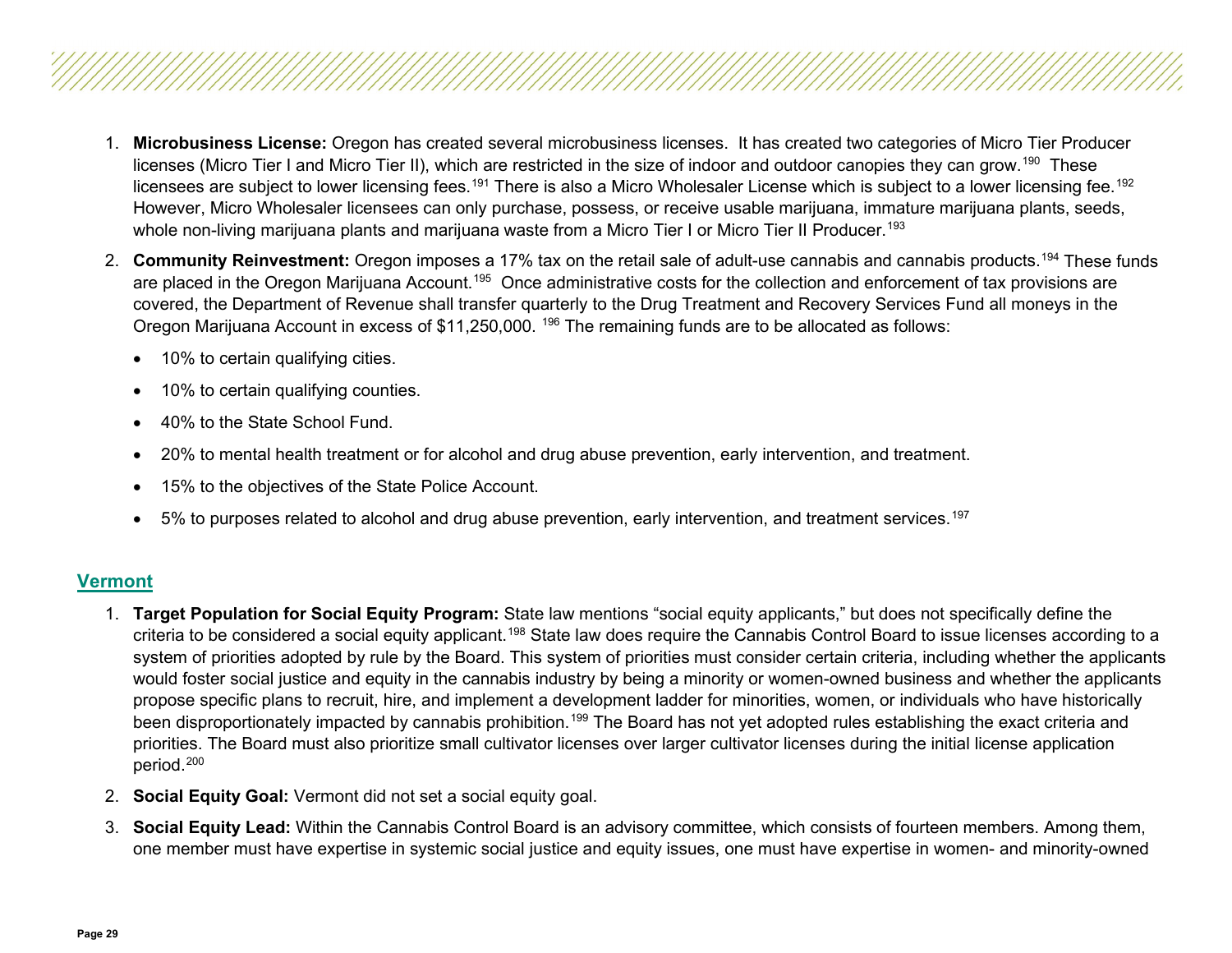business ownership, and one must have expertise in criminal justice reform.<sup>[201](#page-41-6)</sup> This advisory committee is then separated into [eight sub](https://ccb.vermont.gov/advisory-committee-meetings)[committees,](https://ccb.vermont.gov/advisory-committee-meetings) one of which is the Sub-Committee on Social Equity, which has an [Executive Director of Racial Equity and Diversity.](https://ccb.vermont.gov/social-equity-subcom) [202](#page-41-7)

- 4. **License Priority:** Vermont does not provide license priority.
- 5. **License Scoring Preference:** Vermont does not provide a license scoring preference.
- 6. **Special Licenses:** Vermont does not provide special licenses.
- 7. **Microbusiness License:** State law requires the Board to adopt rules creating a tiered system of cultivator licensing based on the plant canopy size of the cultivation operation or the plant count for breeding stock.<sup>[203](#page-41-8)</sup> The Board is also required to develop tiers for retailer licenses.[204](#page-41-9) However, the regulations establishing these tiered systems have yet to be adopted.
- 8. **Training Services:** The Agency of Commerce and Community Development is required to provide business and technical assistance to applicants with priority for licensing based on criteria to be adopted by the Board. The Board must also work with other state entities and the Executive Director of Racial Equity and Diversity to develop outreach, training, and employment programs focused on providing economic opportunities to individuals who historically have been disproportionately impacted by cannabis prohibition.<sup>[205](#page-41-10)</sup> However, the regulations for these training programs have yet to be adopted.
- 9. **Financial Services:** The Agency of Commerce and Community Development is required to establish a program using funds from the Cannabis Business Development Fund for the purpose of providing financial assistance, low-interest loans, grants, and outreach to social equity applicants.<sup>[206](#page-41-11)</sup> The Cannabis Business Development Fund is comprised of a one-time contribution of \$50,000 per integrated license to be made by October 15, 2022 and other money allocated by the General Assembly.<sup>[207](#page-41-12)</sup> Integrated licenses allow licensees to engage in the activities of cultivators, wholesalers, manufacturers, retailers, and testing laboratories, and only five integrated licenses may be issued.<sup>[208](#page-41-13)</sup>
- 10. **Community Reinvestment:** Vermont has imposed a cannabis excise tax on all cannabis and cannabis products for adult use at a rate of 14% of the sales price.<sup>[209](#page-41-14)</sup> Thirty percent of the revenues raised by this excise tax, not to exceed \$10,000,000 per fiscal year, must be used to fund <u>substance misuse prevention programing</u>.<sup>[210](#page-41-15)</sup> This is the only specific statutory allocation of the cannabis tax revenue, indicating that the remainder of the funds are placed in the state's general fund.

#### <span id="page-29-0"></span>**[Virginia](#page-2-16)**

The legalization bill that passed in 2021 is subject to a reenactment clause that requires many of the bill's provisions to be passed again in 2022 for them to become law. As a result, the provisions discussed below may change in the 2022 session.

1. **Target Population for Social Equity Program:** Virginia has created a category of social equity license applicants.[211](#page-41-16) These applicants have lived or been domiciled in Virginia for at least 12 months and 66% of the ownership interest is held by a person or persons who meet at least one of the following five criteria.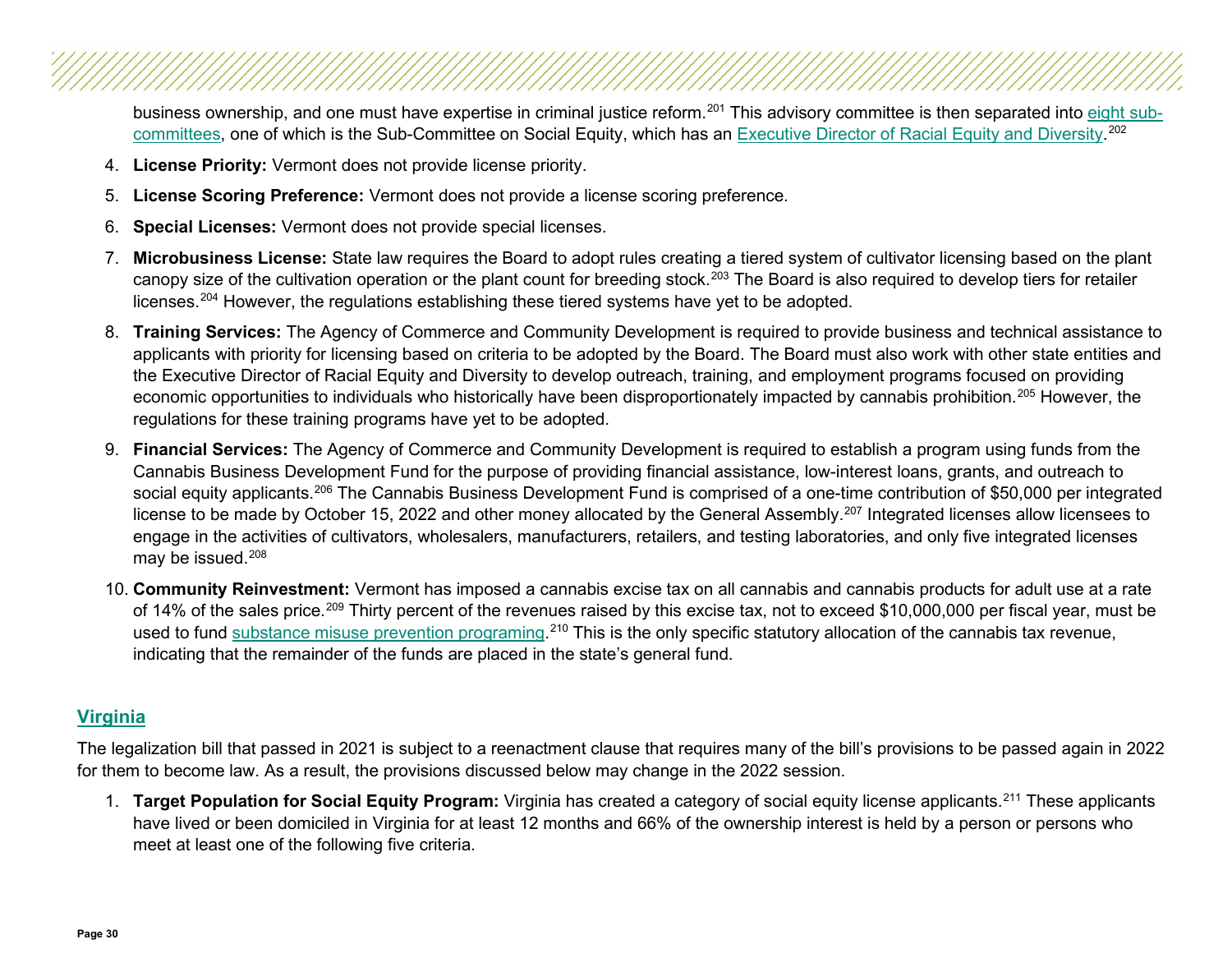- Have been convicted or adjudicated delinquent for (1) the possession, distribution, sale, or gifting of up to one ounce of marijuana or (2) misdemeanors involving the sale of or possession with intent to sell drug paraphernalia.<sup>[212](#page-41-17)</sup>
- Are the parent, child, sibling, or spouse of an individual convicted of or adjudicated delinquent for the crimes identified above.
- Resided for at least three of the past five years in a jurisdiction that is determined to have been disproportionately policed for marijuana crimes. These jurisdictions have not yet been identified.
- Resided for at least three of the past five years in a jurisdiction determined to be economically distressed. These jurisdictions have not yet been identified.
- Graduated from a historically black college or university located in Virginia.
- 2. **Equity Goals**: Virginia has not created any concrete equity goals at this time.
- 3. **Equity Lead:** Virginia has created the Cannabis Business Equity and Diversity Support Team, led by the Cannabis Social Equity Liaison, which is tasked with working on (1) matters related to diversity, equity, and inclusion standards in the marijuana industry, (2) studies regarding the barriers to entry for small, women-owned, minority-owned, and veteran-owned businesses,(3) providing technical assistance to potential marijuana establishment licensees, and (4) the promotion of cannabis business opportunities in communities disproportionately impacted by marijuana prohibition and enforcement.<sup>[213](#page-41-18)</sup>
- 4. **License Priority:** The Virginia Cannabis Control Authority has been directed to create standards and requirements for "any preference in the licensing process" for qualified social equity applicants.<sup>[214](#page-41-19)</sup> The exact nature of the preference is not provided. It is unclear if this will be a priority review or a scoring preference.
- 5. **License Scoring Preference**: The Virginia Cannabis Control Authority has been directed to create standards and requirements for "any preference in the licensing process" for qualified social equity applicants.<sup>[215](#page-41-20)</sup> The exact nature of the preference is not provided. It is unclear if this will be a priority review or a scoring preference.
- 6. **Special Licenses:** Virginia has not created any special licenses for social equity applicants at this time.
- 7. **Microbusiness License:** Virginia does not have microbusiness licenses currently.
- 8. **Training Services:** The Cannabis Business Equity and Diversity Support Team is tasked with providing training and technical assistance. Its services include assisting with business planning for potential marijuana establishment licensees and providing technical assistance in navigating the administrative process for potential marijuana establishment licensees. However, these services appear to be open to all applicants, not just social equity applicants.<sup>[216](#page-41-21)</sup>
- 9. **Financial Services:** The Virginia Cannabis Equity Business Loan Fund was created to provide low-interest and zero-interest loans to social equity cannabis licensees "in order to foster business ownership and economic growth within communities that have been the most disproportionately impacted by the former prohibition on cannabis."[217](#page-41-22) The Virginia Cannabis Control Authority will select a community development financial institution (CDFI) to help administer this program. The selected CDFI will have a statewide presence, experience in business lending, a proven track record of working with disadvantaged communities, and sufficient staffing to manage the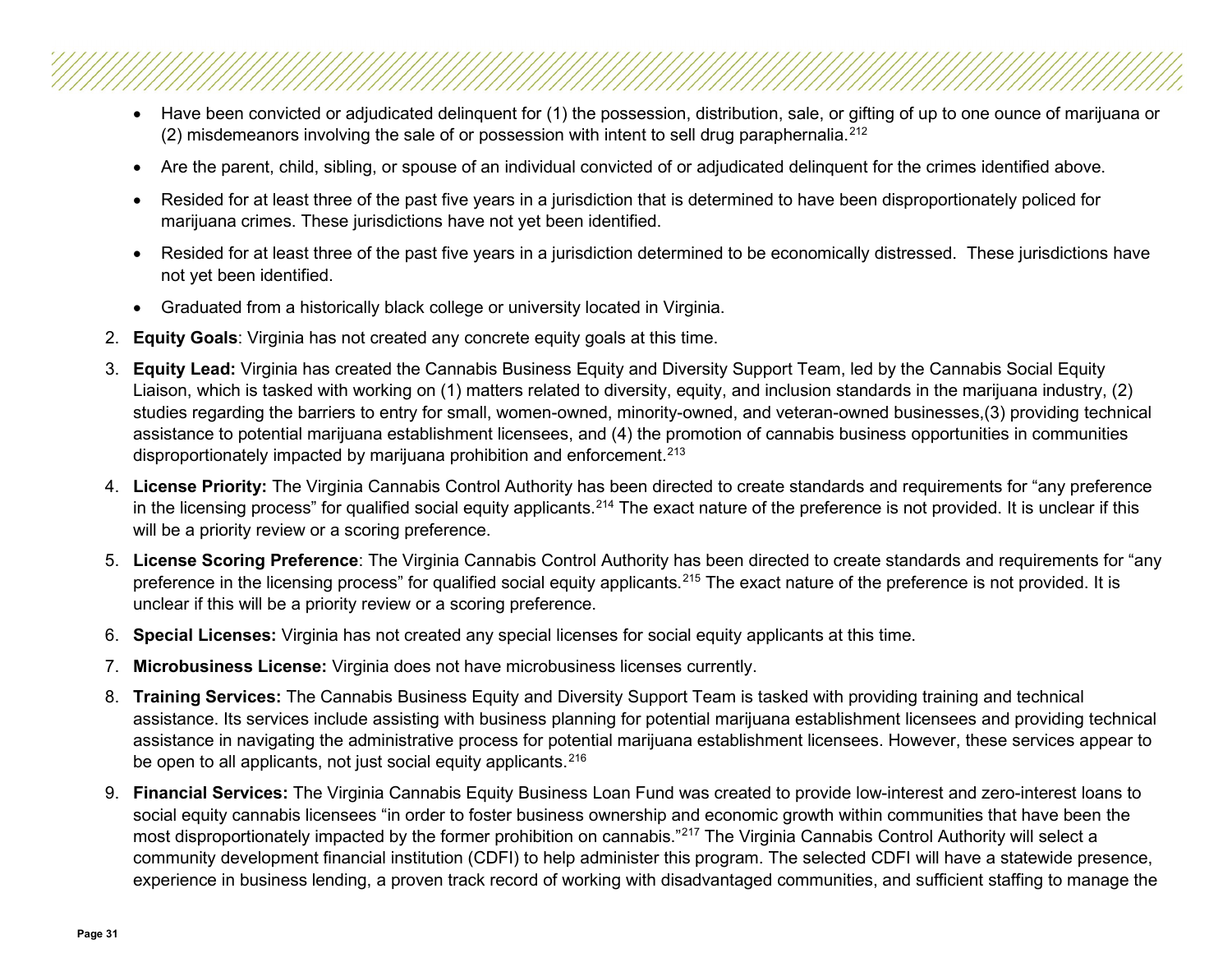program.<sup>[218](#page-41-23)</sup> The Virginia Cannabis Control Authority is also required to draft regulations regarding what percentage of application and license fees are waived for social equity applicants.<sup>[219](#page-41-24)</sup>

10. **Community Reinvestment:** Virginia instituted a 21 % retail tax on adult-use cannabis sales.[220](#page-41-25) These taxes and the various fees for this program are used in the following manner. The funds are first used to cover the cost of administering the Virginia Cannabis Control Authority. The remaining fees are put towards four programs. Forty percent is allocated to pre-kindergarten programs for at-risk threeyear-olds and four-year-olds. Thirty percent is allocated to the Cannabis Equity Reinvestment Fund. Twenty-five percent goes to the Department of Behavioral Health and Developmental Services, which shall distribute such appropriated funds to community services boards for the purpose of administering substance use disorder prevention and treatment programs. Five percent is allocated for public health programs, including public awareness campaigns that are designed to prevent drugged driving, discourage consumption by persons younger than 21 years of age, and inform the public of other potential risks.[221](#page-41-26) The **Cannabis Equity Reinvestment Fund** focuses on (1) supporting persons, families, and communities historically and disproportionately targeted and affected by drug enforcement; (2) scholarship opportunities and educational and vocational resources for historically marginalized persons, including persons in foster care, who have been adversely impacted by substance use individually, in their families, or in their communities; (3) grants to support workforce development, mentoring programs, job training and placement services, apprenticeships, and reentry services that serve persons and communities historically and disproportionately targeted by drug enforcement; (4) the Virginia Indigent Defense Commission; and (5) the Virginia Cannabis Equity Business Loan Fund.<sup>[222](#page-41-27)</sup>

#### **[Washington](#page-2-17)**

- <span id="page-31-0"></span>1. **Target Population for Social Equity Program:** Washington defines a "social equity applicant" as an applicant(s) for a marijuana business license who (a) has at least 51% ownership and control by one or more individuals who have resided in a disproportionately impacted area for a period of time defined by the Liquor and Cannabis Board, or (b) has at least 51% ownership and control by at least one individual who has been convicted of a cannabis offense, drug offense, or is a family member of such an individual, or (c) meets other criteria defined by the board. [223](#page-41-28)
	- A "disproportionately impacted area" is a census tract or comparable geographic area that has a high poverty rate, a high rate of participation in income-based federal or state programs, a high rate of unemployment, and a high rate of arrest, conviction, or incarceration related to the sale, possession, use, cultivation, manufacture, or transport of cannabis. These criteria may be further defined by the Board. In addition, the required residency period in a disproportionately impacted area has yet to be defined.<sup>[224](#page-42-0)</sup>
	- What qualifies as a "cannabis offense" for purposes of determining whether a person is a social equity applicant is not defined. The Board may, however, consider any prior criminal arrests or convictions of an applicant in their decision to grant or deny a license, and denial may be based on the existence of chronic illegal activity.<sup>[225](#page-42-1)</sup>
- 2. **Social Equity Goal:** When the state legalized adult-use cannabis in 2012, it set a statewide cap of [569 cannabis retail licenses.](https://lcb.wa.gov/sites/default/files/publications/Leg_FactSheets/2020_factsheets/2870-Fact-Sheet.pdf) In 2020, the state passed legislation that reserved the 34 remaining cannabis retail licenses for social equity applicants.<sup>[226](#page-42-2)</sup>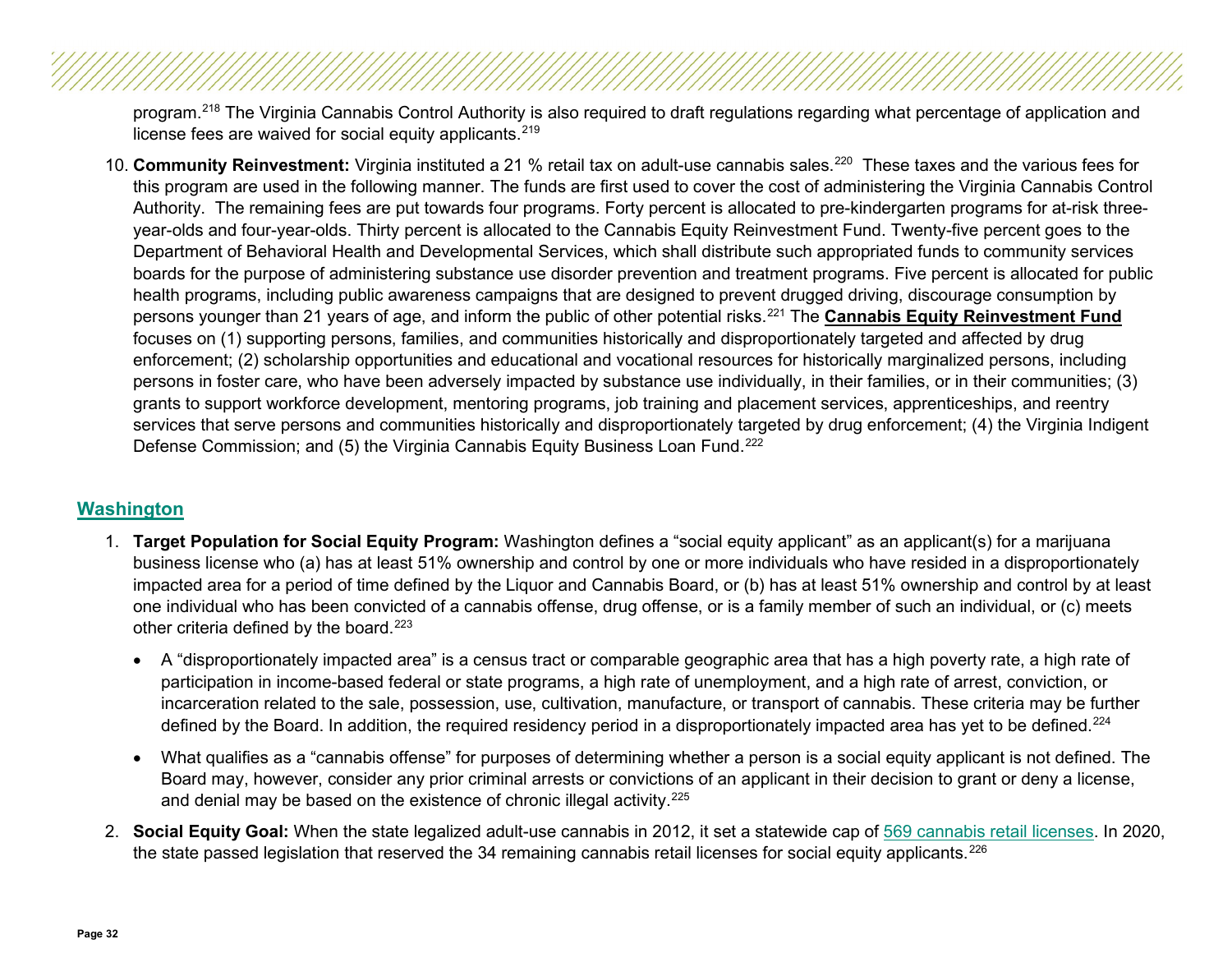- 3. **Social Equity Lead:** Washington established a social equity in cannabis task force. The task force must include diverse leadership such as a member from the Commission on African American Affairs, an organization representing the Latinx community, etc. The goal of the task force is to make recommendations to the Board including on establishing a social equity program for the issuance and reissuance of cannabis business licenses, and to advise the governor and legislature on policies that will facilitate development of the program. By December 9, 2022, the task force must submit final recommendations to the governor, the Board, and appropriate committees of the legislature. These recommendations must include, among other things, the social equity impact of altering residential cannabis agriculture regulations, the social equity impact of removing nonviolent cannabis-related crimes from the existing point system for granting licenses, the social equity impact of creating new cannabis license types, and recommendations for the cannabis social equity technical assistance program.<sup>[227](#page-42-3)</sup>
- 4. **License Priority:** Washington does not provide license priority.
- 5. **License Scoring Preference:** Washington does not use a license scoring preference.
- 6. **Special Licenses:** Washington does not provide special license opportunities.
- 7. **Microbusiness License:** Washington does not provide microbusiness licenses.
- 8. **Training Services:** The Department of Commerce is authorized to enter contracts to establish a roster of mentors who will be available to support and advise social equity applicants and current licensees who meet the social equity applicant criteria. Among other qualifications, these contractors must be businesses that are at least 51% minority or woman owned.<sup>[228](#page-42-4)</sup> The mentors are funded by a dedicated marijuana account in the state treasury. [229](#page-42-5)
- 9. **Financial Services:** The cannabis social equity technical assistance grant program administered through the Department of Commerce awards grants to (1) social equity applicants submitting social equity plans and (2) licensees holding a license issued between June 30, 2020, and July 25, 2021, who meet the social equity applicant criteria. These grants may be used for technical assistance activities including (1) assistance navigating the cannabis licensure process, (2) cannabis business education and business plan development, (3) regulatory compliance training, (4) financial management training and assistance in seeking financing, (5) strengthening a social equity plan, and (6) connecting social equity applicants with industry members for mentoring and other support.<sup>[230](#page-42-6)</sup> The social equity technical assistance grant program is funded by the dedicated marijuana account.<sup>[231](#page-42-7)</sup>
- 10. **Community Reinvestment:** Washington has a marijuana excise tax on retail sales of marijuana and marijuana products at a rate of 37% of the selling price.<sup>[232](#page-42-8)</sup> The state also created a dedicated marijuana account within the state treasury, which holds all money received by the Board from marijuana-related activities including license fees and the excise tax.<sup>[233](#page-42-9)</sup> Each year, in addition to other enumerated appropriations, the legislature is required to appropriate the following from the dedicated marijuana account: (a) \$125,000 to the health care authority to support the Washington state healthy youth survey, which includes survey questions concerning substance use, (b) \$50,000 to the health care authority to support a cost-benefit evaluation of the legalization of marijuana,  $^{234}$  $^{234}$  $^{234}$  (c) \$5,000 to the University of Washington alcohol and drug abuse institute to create and support web-based public education materials on health and safety risks associated with marijuana use, (d) at least \$1,250,000 to the Board for administration of marijuana-related laws, (e) \$2,453,000 for fiscal year (FY) 2020 and \$2,423,000 for FY 2021, 2022, and 2023 to the Washington state patrol for a drug enforcement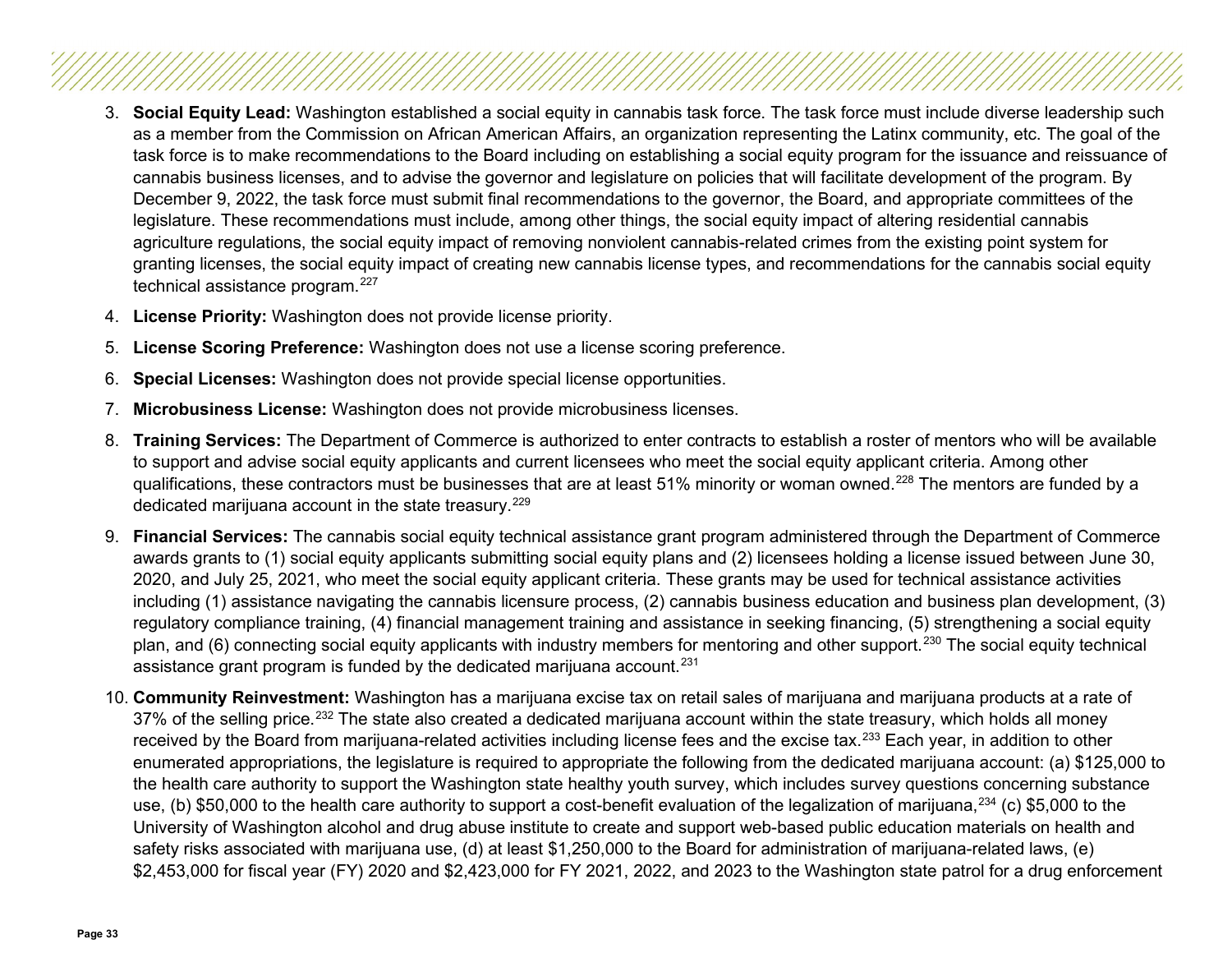task force, (f) \$1,650,00 for FY 2022 and 2023 to the Department of Commerce to fund the cannabis social equity technical assistance grant program, and (g) \$163,000 for FY 2022 and 2023 to the Department of Commerce to establish a roster of mentors as part of the cannabis social equity technical assistance grant program. After these specific appropriations have been made, the funds remaining in the dedicated marijuana account shall be dispersed as follows: (a) up to 15% but at least \$25,536,000 to the health care authority to support programs and practices aimed at preventing or reducing substance use disorders among middle and high school students, mental health services for children and youth, and services for pregnant and parenting women, (b) up to 10% but at least \$9,750,000 to the Department of Health to support a marijuana education and public health program, and the Washington Poison Control Center, (c) up to 0.6% but at least \$1,021,000 after FY 23 to the University of Washington and up to 0.4% but at least \$681,000 to Washington State University for research on the short and long-term effects of marijuana use, (d) 50% to the state basic health plan trust, (e) 5% to the state health care authority to be spent on contracts with community health centers providing primary health care, dental care, migrant health, and maternity health care services, (f) up to 0.3% but at least \$511,000 to the Superintendent of Public Education to fund grants to the building bridges program to prevent student dropout,<sup>[235](#page-42-11)</sup> and the remainder may be deposited to the general fund. If more than \$25,000,000 is deposited to the general fund, then 30% of all excise taxes collected the following year must be distributed to counties, cities, and towns.<sup>[236](#page-42-12)</sup>

#### **SUPPORTERS**



**Support for the Network provided by the Robert Wood Johnson Foundation. The views expressed in this document do not necessarily reflect the views of the Foundation.**

**This document was developed by Mathew R. Swinburne, J.D., Associate Director for the Network for Public Health Law-Eastern Region and Brianne Schell, J.D., Staff Attorney for the Network for Public Health Law-Eastern Region. The Network for Public Health Law provides information and technical assistance on issues related to public health. The legal information and assistance provided in this document does not constitute legal advice or legal representation. For legal advice, please consult specific legal counsel.**

**Updated: December 31, 2021**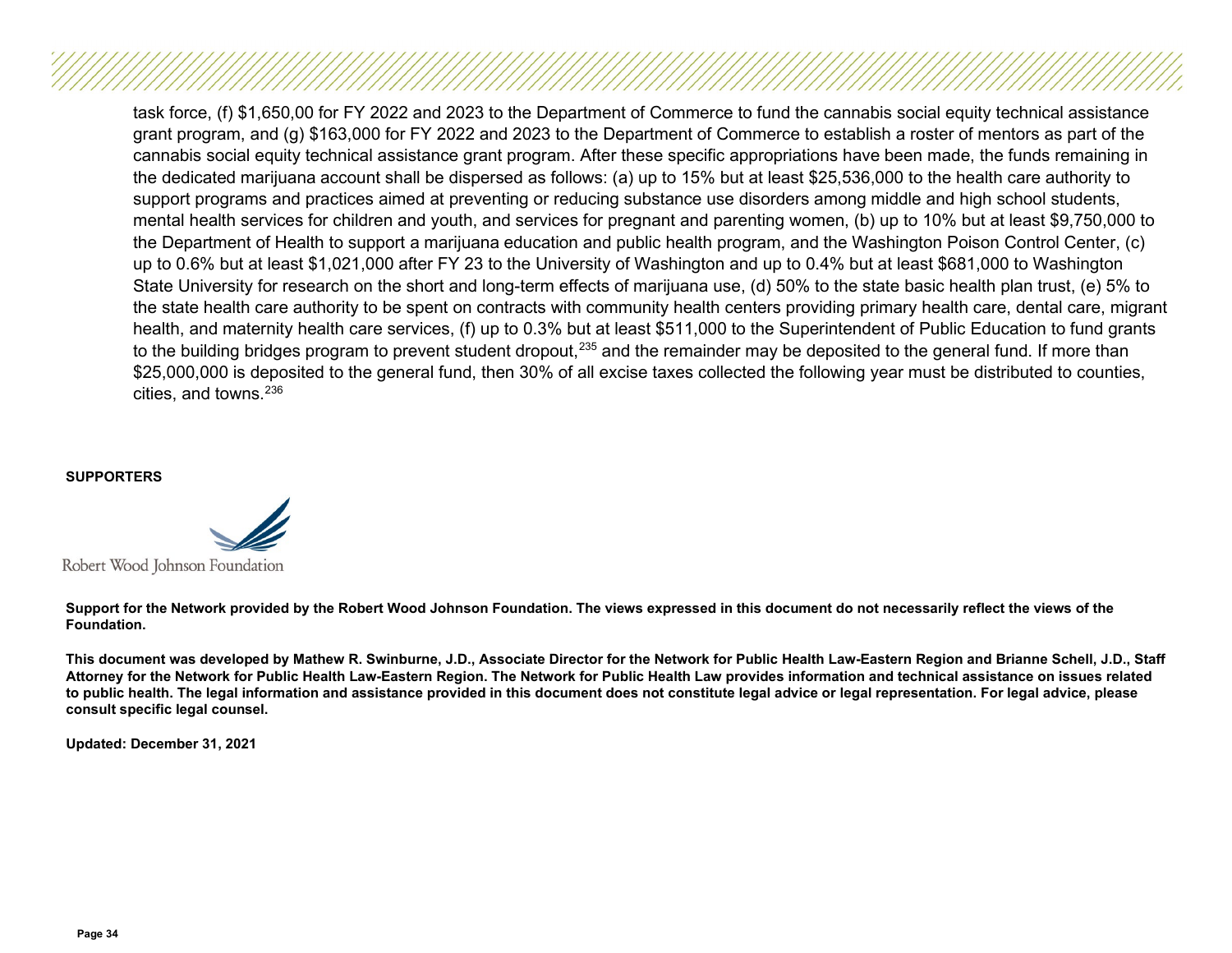<span id="page-34-26"></span><span id="page-34-25"></span><span id="page-34-24"></span><span id="page-34-23"></span><span id="page-34-22"></span><span id="page-34-21"></span><span id="page-34-20"></span><span id="page-34-19"></span><span id="page-34-18"></span><span id="page-34-17"></span><span id="page-34-16"></span><span id="page-34-15"></span><span id="page-34-14"></span><span id="page-34-13"></span><span id="page-34-12"></span><span id="page-34-11"></span><span id="page-34-10"></span><span id="page-34-9"></span><span id="page-34-8"></span><span id="page-34-7"></span><span id="page-34-6"></span><span id="page-34-5"></span><span id="page-34-4"></span><span id="page-34-3"></span><span id="page-34-2"></span><span id="page-34-1"></span><span id="page-34-0"></span>New Frontier Data, *Cannabis in the U.S. 2021 Mid-Year Market Update*, 12 (June 2021).

 *See* Mathew Swinburne, & Kathleen Hoke, *State Efforts to Create an Inclusive Marijuana Industry in the Shadow of the Unjust War on Drugs*, 15 J. Bus. & Tech. L. 235 (2020) *available at* <https://digitalcommons.law.umaryland.edu/jbtl/vol15/iss2/3> (discussing the racial disparities in ownership and economic opportunity within the legal cannabis market).

 Nicolas Jones, et. al., *2020 Census Illuminates Racial and Ethnic Composition of the Country* (August 2021) *available at* [https://www.census.gov/library/stories/2021/08/improved-race-ethnicity-measures-reveal-united-states-population-much-more-multiracial.html.](https://www.census.gov/library/stories/2021/08/improved-race-ethnicity-measures-reveal-united-states-population-much-more-multiracial.html)

*See* Swinburne, *supra* note 2 (discussing drug use and racially discriminatory enforcement of drug laws).

 American Civil Liberties Union, *A Tale of Two Countries Racially Targeted Arrests in the Era of Marijuana Reform*, 5 (July 2021) *available at* [https://www.aclusd.org/sites/default/files/field\\_documents/marijuanareport\\_03232021\\_0.pdf.](https://www.aclusd.org/sites/default/files/field_documents/marijuanareport_03232021_0.pdf)

ALASKA ADMIN. CODE TIT. 3, § 306.410. 7 *Id*. § 306.100.

ALASKA STAT. § 43.61.010.

ARIZ. ADMIN. CODE § R9-18-303.

ARIZ. REV. STAT. ANN. § 36-2854.

*Id.* § 36-2850.

*Id*. § 36-2856.

*Id.* § 36-2856.

*Id.* § 36-2863.

CAL. BUS. & PROF. CODE § 26249.

*Id*. § 26244.

*Id*. § 26240.

*Id*. § 26200.

*Id*. § 26010.5.

*Id*. § 26014.

*Id*. § 26055; CAL. CODE REGS. TIT. 4, § 15001.1.

CAL. BUS. & PROF. CODE § 26070.5.

*Id*. § 26001; CAL. CODE REGS. TIT. 4, § 15500.

CAL. CODE REGS. TIT. 4, § 15500.

Cal. Bus. & Prof. Code § 26246.

*Id*. § 26242.

CAL. CODE REGS. TIT. 4, § 15014.1.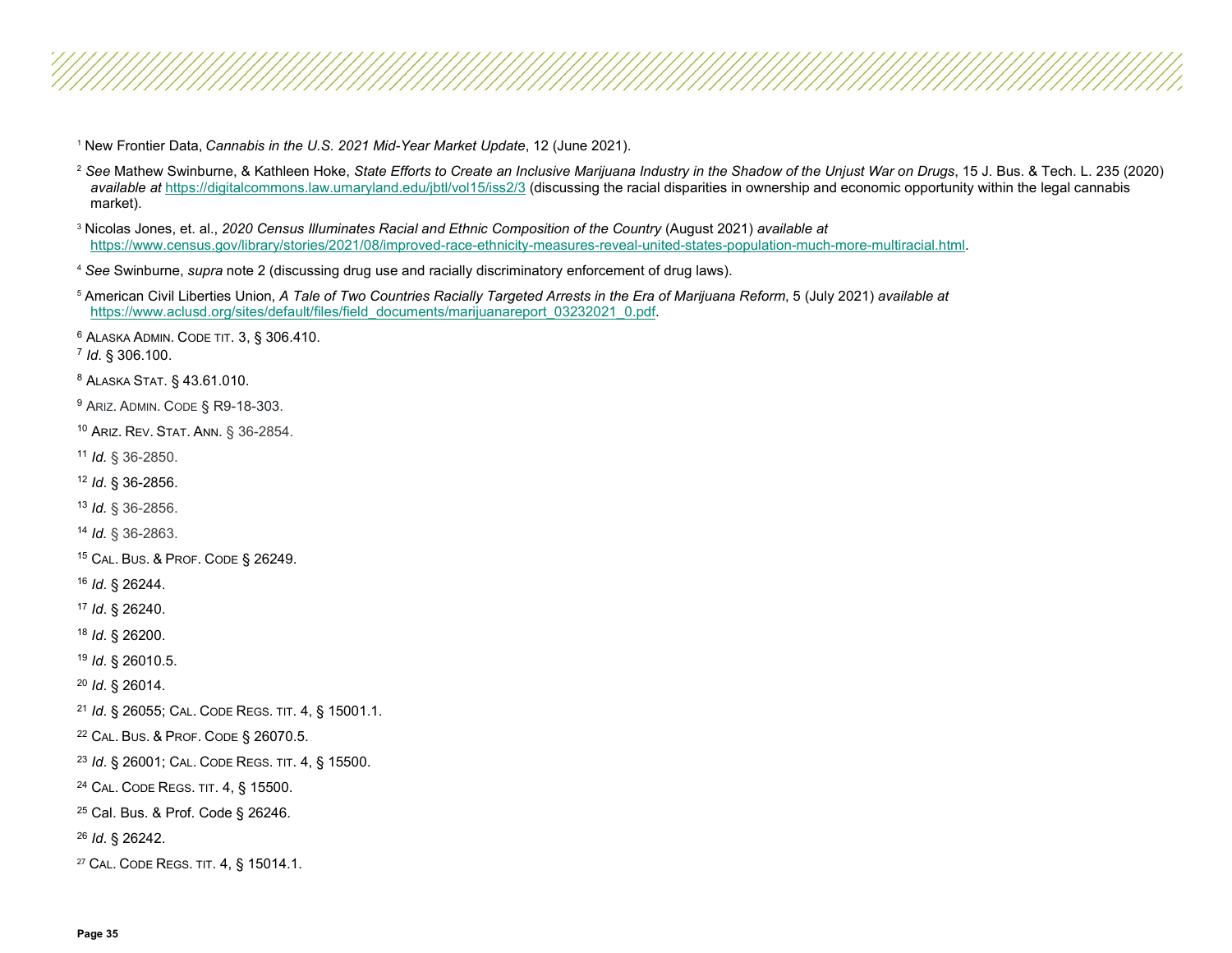<span id="page-35-28"></span><span id="page-35-27"></span><span id="page-35-26"></span><span id="page-35-25"></span><span id="page-35-24"></span><span id="page-35-23"></span><span id="page-35-22"></span><span id="page-35-21"></span><span id="page-35-20"></span><span id="page-35-19"></span><span id="page-35-18"></span><span id="page-35-17"></span><span id="page-35-16"></span><span id="page-35-15"></span><span id="page-35-14"></span><span id="page-35-13"></span><span id="page-35-12"></span><span id="page-35-11"></span><span id="page-35-10"></span><span id="page-35-9"></span><span id="page-35-8"></span><span id="page-35-7"></span><span id="page-35-6"></span><span id="page-35-5"></span><span id="page-35-4"></span><span id="page-35-3"></span><span id="page-35-2"></span><span id="page-35-1"></span><span id="page-35-0"></span> CAL. BUS. & PROF. CODE § 26244. CAL. REV. & TAX. CODE § 34019. *Id*. § 34011. *Id*. § 34019. COLO. REV. STAT*.* § 44-10-308; COLO. CODE REGS. § 212-3.2-220. COLO. CODE REGS. § 212-3.2-115. *Id*. COLO. REV. STAT. § 44-10-103. *Id*. §§ 44-10-602, 44-10-603; COLO. CODE REGS. § 212-3.2-1105. COLO. REV. STAT. § 44-10-103. COLO. CODE REGS. § 212-3.2-285. *Id*. § 212-3.2-1105. COLO. CODE REGS. §212-3:2-205 *Id*. COLO. REV. STAT. § 24-48.5-128. *Id*. *Id*. § 44-10-801. *Id*. § 39-28.8-203. *Id*. § 39-28.8-501. *Id*. § 18-25-101. *Id*. § 24-48.5-128. CONN. GEN. STAT. JUNE SP. SESS. P.A. 21-1, § 1. *Id.* § 35. *Id.* § 22. *Id.* § 49. *Id.* § 34. *Id.* § 38. *Id.* § 39. *Id.* § § 26, 27, 145.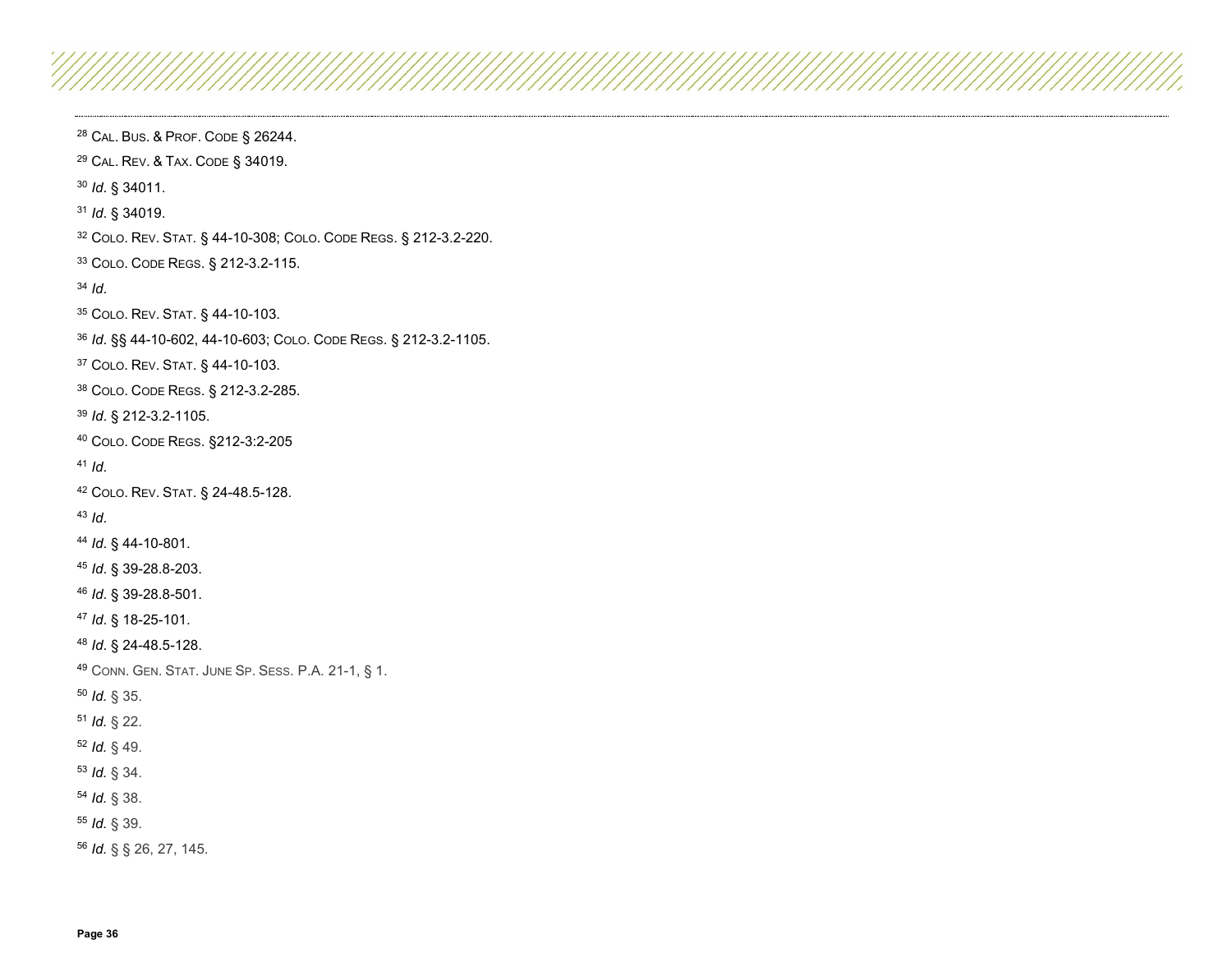<span id="page-36-27"></span><span id="page-36-26"></span><span id="page-36-25"></span><span id="page-36-24"></span><span id="page-36-23"></span><span id="page-36-22"></span><span id="page-36-21"></span><span id="page-36-20"></span><span id="page-36-19"></span><span id="page-36-18"></span><span id="page-36-17"></span><span id="page-36-16"></span><span id="page-36-15"></span><span id="page-36-14"></span><span id="page-36-13"></span><span id="page-36-12"></span><span id="page-36-11"></span><span id="page-36-10"></span><span id="page-36-9"></span><span id="page-36-8"></span><span id="page-36-7"></span><span id="page-36-6"></span><span id="page-36-5"></span><span id="page-36-4"></span><span id="page-36-3"></span><span id="page-36-2"></span><span id="page-36-1"></span><span id="page-36-0"></span> *Id.* § 34. *Id.* § § 26, 145. *Id.* § 26. *Id.* 21-1, § 34. *Id.* 21-1, § 134. *Id.* § 128. *Id.* § 125. *Id.* § 128. *Id.* § 1. *Id.* § 128. *Id.* § 126. 20 ILL. COMP. STAT. 2630/5.2, 720 ILL. COMP. STAT. 550/4, 720 ILL. COMP. STAT. 550/5. 410 ILL. COMP. STAT. 705/1-10. 410 ILL. COMP. STAT. 705/1-10. ILL. ADM. CODE TIT. 14 § 650.15. *Id.* 705/15-35.10. *Id.* 705/1-10. *Id.* 705/15-25. *Id.* 705/15-30. *Id.* 705/20-20, 705/30-15, 705/35-15. *Id.* 705/1-10. ILL. ADM. CODE TIT. 8 §§ 1300.300, 1300.100. 410 ILL. COMP. STAT. 705/7-15. *Id.*, *Id.* 705/20-10. 81 ILL. ADM. CODE TIT. 14 § 651.20. *Id.* 410 ILL. COMP. STAT. 705/7-15. *Id.* 705/7-10.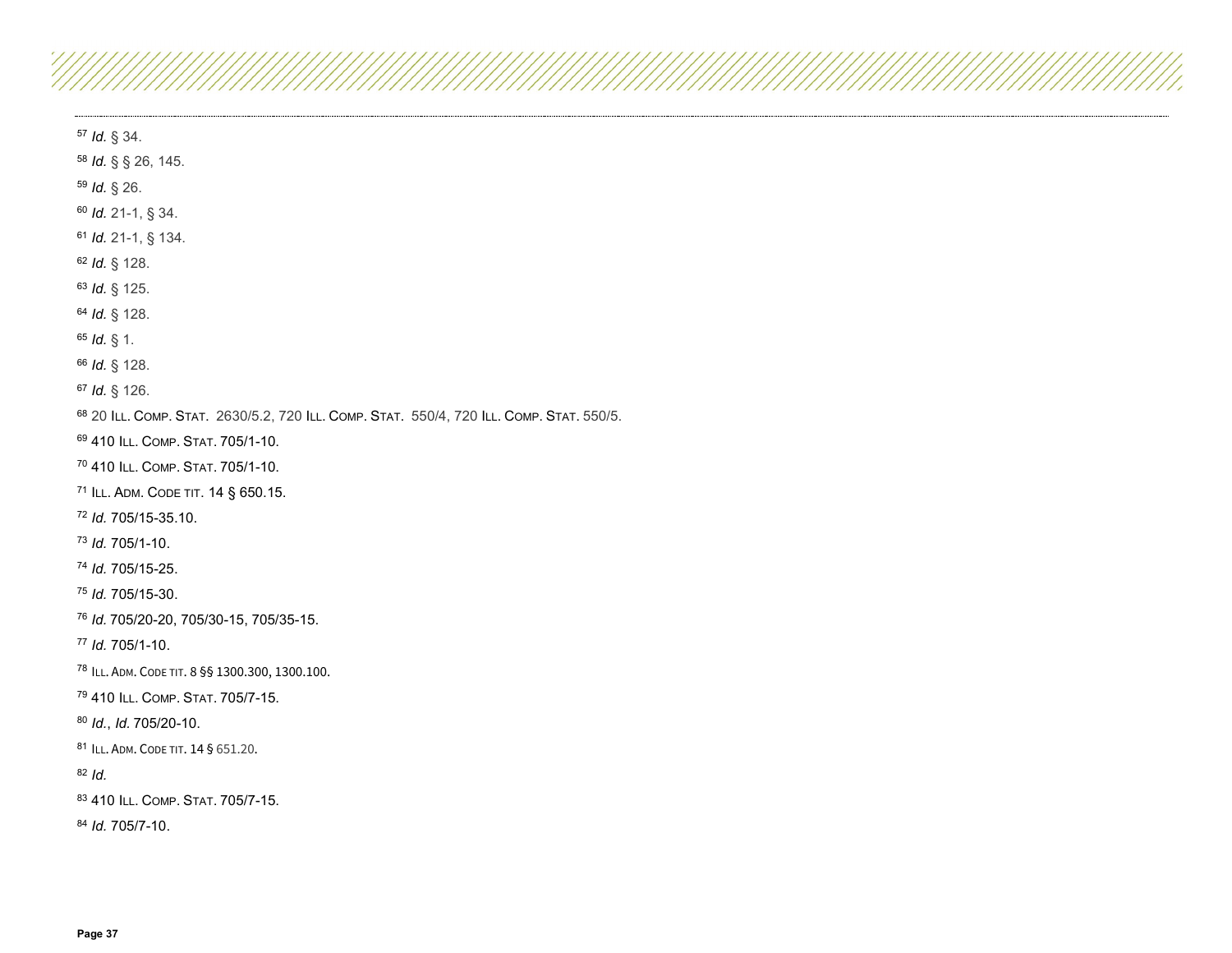<span id="page-37-26"></span><span id="page-37-25"></span><span id="page-37-24"></span><span id="page-37-23"></span><span id="page-37-22"></span><span id="page-37-21"></span><span id="page-37-20"></span><span id="page-37-19"></span><span id="page-37-18"></span><span id="page-37-17"></span><span id="page-37-16"></span><span id="page-37-15"></span><span id="page-37-14"></span><span id="page-37-13"></span><span id="page-37-12"></span><span id="page-37-11"></span><span id="page-37-10"></span><span id="page-37-9"></span><span id="page-37-8"></span><span id="page-37-7"></span><span id="page-37-6"></span><span id="page-37-5"></span><span id="page-37-4"></span><span id="page-37-3"></span><span id="page-37-2"></span><span id="page-37-1"></span><span id="page-37-0"></span> *See* 410 ILL. COMP. STAT. 705/15-15, 15-20 (requiring early approval adult use dispensing organizations to pay into the Cannabis Business Development fund); s*ee also* 410 ILL. COMP. STAT. 705/20-10(requiring early approval adult use cultivation centers to pay into the Cannabis Business Development Fund).

*Id.* 705/15-15, 705/20-10.

*Id.* 705/20-10.

*Id.* 705/7-20.

89 30 ILL. COMP. STAT. 105/6z-112.

410 ILL. COMP. STAT. 705/10-40.

Me. Rev. Stat. Ann. 28-B § 901.

*Id*. § 903.

*Id*. § 902.

*Id*. §§ 301, 501.

*Id*. § 207; 18-691-1 Me. Code R. § 13.6.

Me. Rev. Stat. Ann. 36 § 4923.

*Id*. § 4925.

*Id*. §§ 1811, 1818.

Me. Rev. Stat. Ann. 28-B § 1101.

*Id*. § 108.

*Id*. § 1101.

*Id*. § 109.

935 MASS. CODE REGS. 500.002.

 *See* 935 MASS. CODE REGS. 500.002 (defining Area of Disproportionate Impact); *see also* Guidance for Identifying Areas of Disproportionate Impact, Cannabis Control Commission (identifying the 29 communities that qualify as Areas of Disproportionate Impact) *available at* [https://mass-cannabis-control.com/wp](https://mass-cannabis-control.com/wp-content/uploads/200825_Guidance_for_Identifying_Areas_of_Disproportionate_Impact.pdf)content/uploads/200825\_Guidance\_for\_Identifying\_Areas\_of\_Disproportionate\_Impact.pdf.

935 MASS. CODE REGS. 500.105

*Id.* 500.102(2).

*Id.* 500.050.

*Id.*

*Id.*

*Id.*

 $\overline{1}$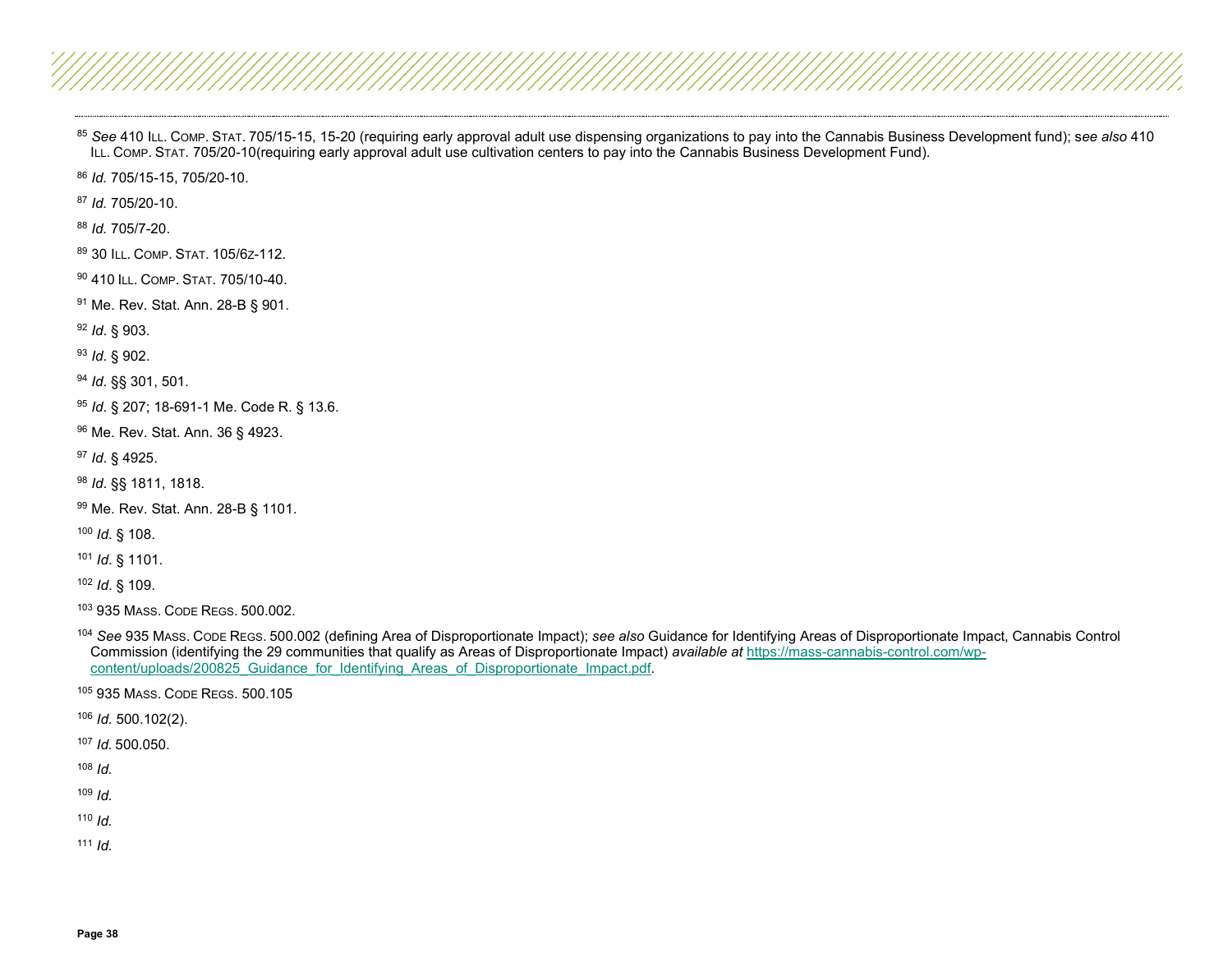<span id="page-38-24"></span><span id="page-38-23"></span><span id="page-38-22"></span><span id="page-38-21"></span><span id="page-38-20"></span><span id="page-38-19"></span><span id="page-38-18"></span><span id="page-38-17"></span><span id="page-38-16"></span><span id="page-38-15"></span><span id="page-38-14"></span><span id="page-38-13"></span><span id="page-38-12"></span><span id="page-38-11"></span><span id="page-38-10"></span><span id="page-38-9"></span><span id="page-38-8"></span><span id="page-38-7"></span><span id="page-38-6"></span><span id="page-38-5"></span><span id="page-38-4"></span><span id="page-38-3"></span><span id="page-38-2"></span><span id="page-38-1"></span><span id="page-38-0"></span><sup>112</sup> 935 MASS. CODE REGS. 500.005.

<sup>113</sup> *Id.*

<sup>114</sup> *Id.*

- <sup>115</sup> MASS. GEN. LAWS CH. 64N § 2.
- <sup>116</sup> MASS. GEN. LAWS CH. 94G § 14.
- <sup>117</sup> MICH. COMP. LAWS § 333.27958(1) (j).
- <sup>118</sup> Michigan's Marijuana Regulatory Agency Announces Social Equity Program Expansion, Michigan Department of Licensing and Regulatory Affairs (May 19, 2020) (providing new definition of disproportionately impacted communities) *available at* [https://www.michigan.gov/mra/0,9306,7-386-79784-529549--y\\_2020,00.html.](https://www.michigan.gov/mra/0,9306,7-386-79784-529549--y_2020,00.html)
- <sup>119</sup> Marijuana Regulatory Agency Issues Final Recommendations of the Racial Equity Advisory Workgroup, Michigan Department of Licensing and Regulatory Affairs (January 19,2021) available at [https://www.michigan.gov/mra/0,9306,7-386-79784-549851--,00.html.](https://www.michigan.gov/mra/0,9306,7-386-79784-549851--,00.html)

<sup>120</sup> MICH. ADMIN. CODE r. 420.105.

- <sup>121</sup> What is the cost of applying for an adult-use marijuana establishment license, Michigan Department of Licensing and Regulatory Affairs (providing all application and licensing fees) *available at* [https://www.michigan.gov/mra/0,9306,7-386-83746-516320--,00.html.](https://www.michigan.gov/mra/0,9306,7-386-83746-516320--,00.html)
- <sup>122</sup> Marijuana Regulatory Agency Announces the Joint Ventures Pathway Program, Michigan Department of Licensing and Regulatory Affairs (August 31, 2021) (announcing the creation of the program) available a[t https://www.michigan.gov/mra/0,9306,7-386-79784-566990--,00.html.](https://www.michigan.gov/mra/0,9306,7-386-79784-566990--,00.html)
- <sup>123</sup> Michigan's Marijuana Regulatory Agency Announces Social Equity Program Expansion, Michigan Department of Licensing and Regulatory Affairs (October 2, 2019) (explaining educational sessions and the accompanying application assistance) *available at* [https://www.michigan.gov/lara/0,4601,7-154-89505-508912--,00.html.](https://www.michigan.gov/lara/0,4601,7-154-89505-508912--,00.html)
- 124 Michigan's Marijuana Regulatory Agency Announces Social Equity Program Expansion, Michigan Department of Licensing and Regulatory Affairs (May 19, 2020) (providing fee waiver structure) *available at* [https://www.michigan.gov/mra/0,9306,7-386-79784-529549--y\\_2020,00.html.](https://www.michigan.gov/mra/0,9306,7-386-79784-529549--y_2020,00.html)

<sup>125</sup> *Id.*

<sup>126</sup> MICH. COMP. LAWS § 333.27963.

<sup>127</sup> *Id.* § 333.27964.

<sup>128</sup> This provision has not been codified yet. Montana Marijuana Regulation and Taxation Act, 2021, HB 701 §4 *available at* <https://leg.mt.gov/bills/2021/billpdf/HB0701.pdf>

<sup>129</sup> MONT. CODE. ANN. § 15-64-102 *available at* <https://leg.mt.gov/bills/2021/billpdf/HB0701.pdf>

<sup>130</sup> MONT. CODE. ANN. § 16-12-111 *available at* <https://leg.mt.gov/bills/2021/billpdf/HB0701.pdf>

<sup>131</sup> *Id.*

<sup>132</sup> NEV. REV. STAT. § AB 341 § 9.

<sup>133</sup> *Id*. § 11.

<sup>134</sup> NEV. REV. STAT. § 678A.005.

<sup>135</sup> NEV. REV. STAT. AB 341 § 12.4.

<sup>136</sup> *Id*. § 12.5.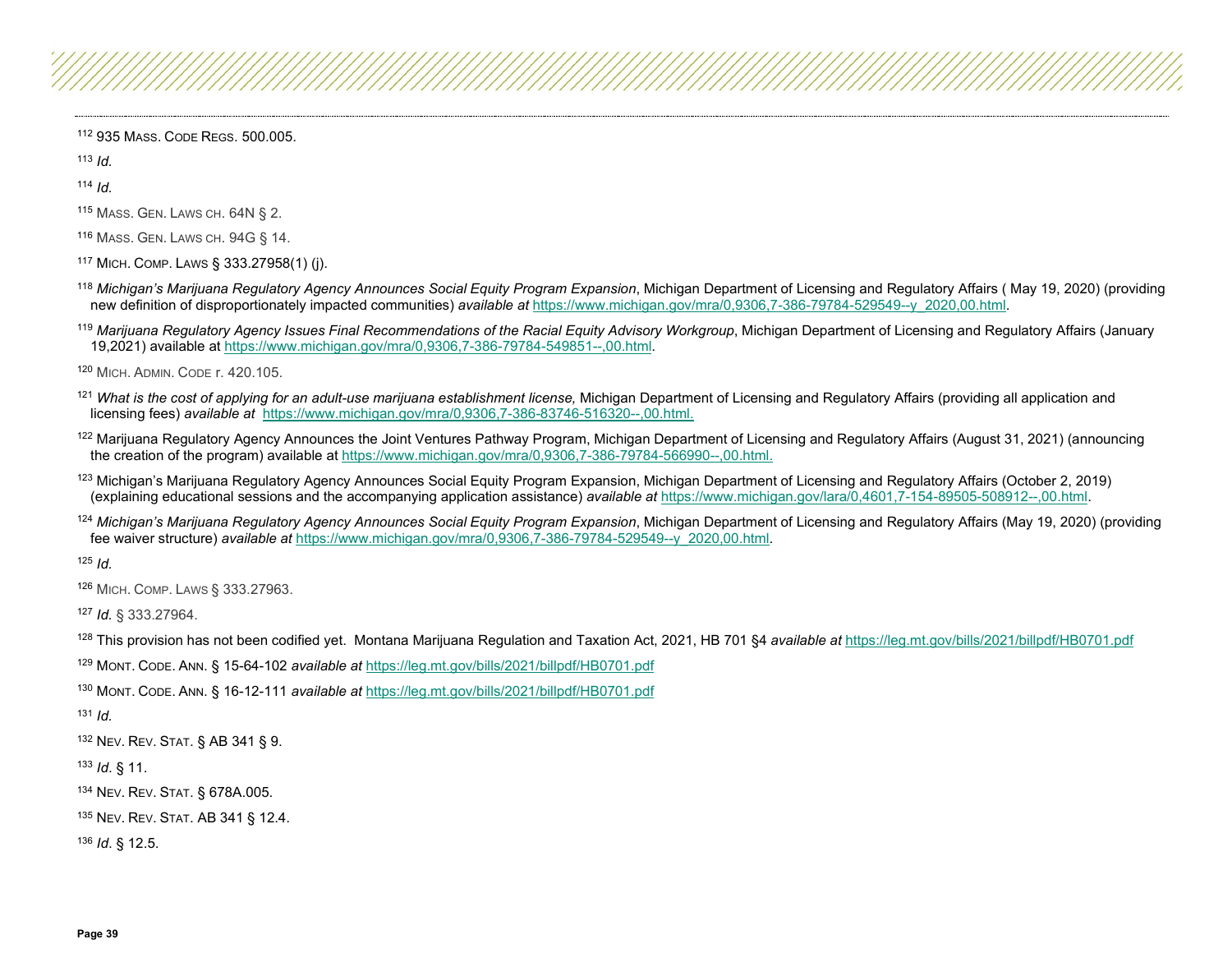<span id="page-39-28"></span><span id="page-39-27"></span><span id="page-39-26"></span><span id="page-39-25"></span><span id="page-39-24"></span><span id="page-39-23"></span><span id="page-39-22"></span><span id="page-39-21"></span><span id="page-39-20"></span><span id="page-39-19"></span><span id="page-39-18"></span><span id="page-39-17"></span><span id="page-39-16"></span><span id="page-39-15"></span><span id="page-39-14"></span><span id="page-39-13"></span><span id="page-39-12"></span><span id="page-39-11"></span><span id="page-39-10"></span><span id="page-39-9"></span><span id="page-39-8"></span><span id="page-39-7"></span><span id="page-39-6"></span><span id="page-39-5"></span><span id="page-39-4"></span><span id="page-39-3"></span><span id="page-39-2"></span><span id="page-39-1"></span><span id="page-39-0"></span> *Id*. §§ 4, 5.5. *Id*. §§ 3, 5. NEV. REV. STAT. § 678A.300. *Id.* § 678B.280; NEV. REV. STAT. AB 341 § 12. *Id*. NEV. REV. STAT. § 678A.450. *Id*. § 678B.390. *Id*. § 372A.290; NEV. ADMIN. CODE § 453D.239. NEV. REV. STAT. § 372A.290. *Id*. § 387.1212. N.J. ADMIN. CODE. § 17:30-6.6. *Id.* § 17:30-1.2. *Id.* § 17:30-6.6. *Id. Id.* §17:30-7.12(e). *Id.* §17:30-6.4. *Id.* §17:30-6.5. N.J. STAT. ANN. §24:6I-25. *Id.* N.J. ADMIN. CODE § 17:30-6.1. N.J. STAT. ANN. § 24:6I-33. *Id.* §24:6I-36. *Id. Id.* N.J. ADMIN. CODE § 17:30-6.7 N.J. STAT. ANN. § 24:6I-50. N.J. ADMIN. CODE § 17:30-3.4. N.J. STAT. ANN. § 24:6I-50. N.M. STAT. ANN. § 26-2C-3.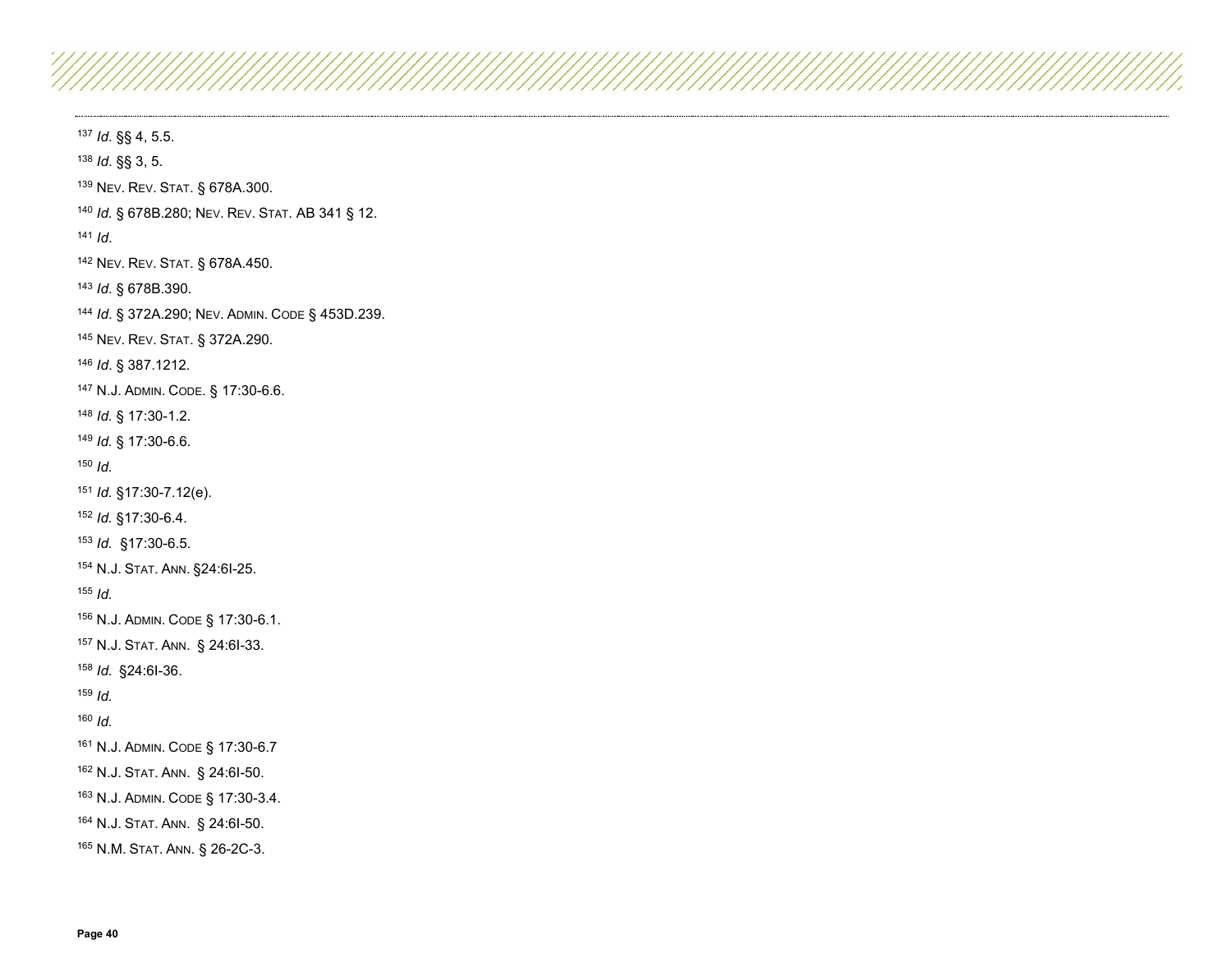<span id="page-40-28"></span><span id="page-40-27"></span><span id="page-40-26"></span><span id="page-40-25"></span><span id="page-40-24"></span><span id="page-40-23"></span><span id="page-40-22"></span><span id="page-40-21"></span><span id="page-40-20"></span><span id="page-40-19"></span><span id="page-40-18"></span><span id="page-40-17"></span><span id="page-40-16"></span><span id="page-40-15"></span><span id="page-40-14"></span><span id="page-40-13"></span><span id="page-40-12"></span><span id="page-40-11"></span><span id="page-40-10"></span><span id="page-40-9"></span><span id="page-40-8"></span><span id="page-40-7"></span><span id="page-40-6"></span><span id="page-40-5"></span><span id="page-40-4"></span><span id="page-40-3"></span><span id="page-40-2"></span><span id="page-40-1"></span><span id="page-40-0"></span> *Id.* N.M. CODE. § 16.8.1.8 *available at* <https://www.srca.nm.gov/nmac/nmregister/xxxii/16.8.1.html.>168 N.M. STAT. ANN. § 26-2C-3. *Id.* § 26-2C-2. *Id.* § 26-2C-9. *Id*. § 26-2C-2. *Id.* § 26-2C-9. *Id.* § 7-42-3. THE CANNABIS REGULATION ACT, HB02, §7-1-6.1 *available at* <https://www.nmlegis.gov/Sessions/21%20Special/final/HB0002.pdf> N.Y. CANNABIS LAW § 87. *Id. Id.* § 12. *Id.* § 87. *Id.* § 64. *Id.* §§ 73, 74. *Id.* § 73. *Id.* §§ 68, 68-a *Id.* § 87. *Id.* § 63. N.Y. STATE FIN. LAW § 99-ii. *Id.* § 99-kk. *Id.* § 99-ii. *Id.* § 99-jj.

*Id.* § 99-kk.

OR. ADMIN. R. 845-025-2040.

191OR. ADMIN. R. 845-025-1060.

*Id.*

OR. ADMIN. R. 845-025-3510

OR. REV. STAT. § 475B.705.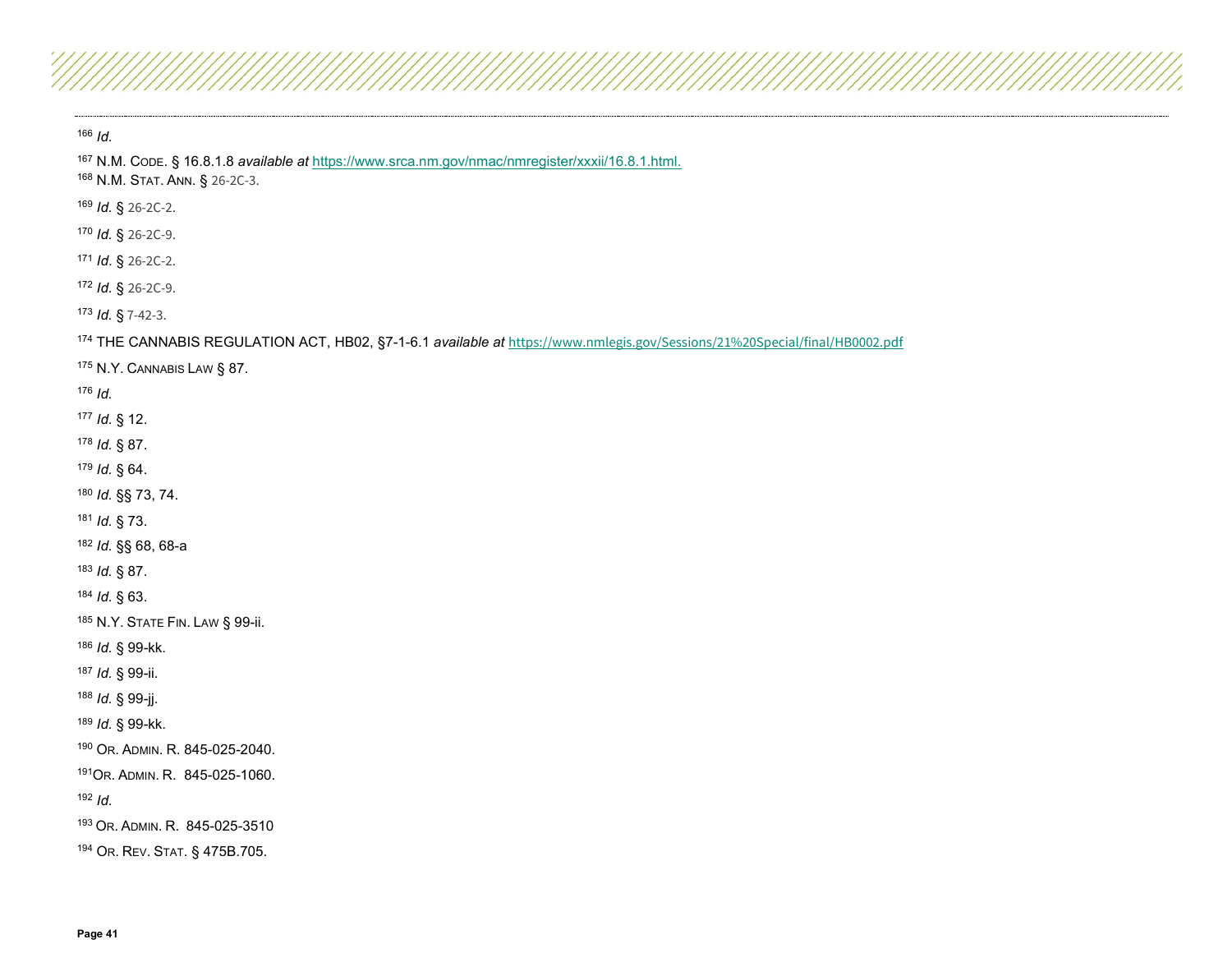<span id="page-41-28"></span><span id="page-41-27"></span><span id="page-41-26"></span><span id="page-41-25"></span><span id="page-41-24"></span><span id="page-41-23"></span><span id="page-41-22"></span><span id="page-41-21"></span><span id="page-41-20"></span><span id="page-41-19"></span><span id="page-41-18"></span><span id="page-41-17"></span><span id="page-41-16"></span><span id="page-41-15"></span><span id="page-41-14"></span><span id="page-41-13"></span><span id="page-41-12"></span><span id="page-41-11"></span><span id="page-41-10"></span><span id="page-41-9"></span><span id="page-41-8"></span><span id="page-41-7"></span><span id="page-41-6"></span><span id="page-41-5"></span><span id="page-41-4"></span><span id="page-41-3"></span><span id="page-41-2"></span><span id="page-41-1"></span><span id="page-41-0"></span>*Id.* § 475B.759.

*Id.* §§ 475B.759, .760.

OR. REV. STAT. § 475B.759.

VT. STAT. ANN. TIT. 7, §§ 987, 988.

*Id*. § 903.

*Id*. § 904a.

*Id*. § 843.

*Id*. § 989.

*Id*. § 881.

*Id.* § 901.

*Id*. § 903.

*Id*. §§ 987, 988.

*Id*. § 987.

*Id*. § 909

VT. STAT. ANN. TIT. 32, § 7902.

*Id*. § 7909.

VA. CODE. ANN. § 4.1-606.

*Id.* § § 18.2-248.1, 265.3

*Id.* § 4.1-604.

*Id.* § 4.1-606.

*Id.*

*Id.* § 4.1-604.

*Id.* § 4.1-1501.

*Id.* § 4.1-1502.

*Id.* § 4.1-606.

*Id.* § 4.1-1003 *available at* [https://lis.virginia.gov/000/chapter550.pdf.](https://lis.virginia.gov/000/chapter550.pdf)

*Id.* § 4.1-614.

*Id.* § 2.2-2499.8.

Wash. Rev. Code § 69.50.335.